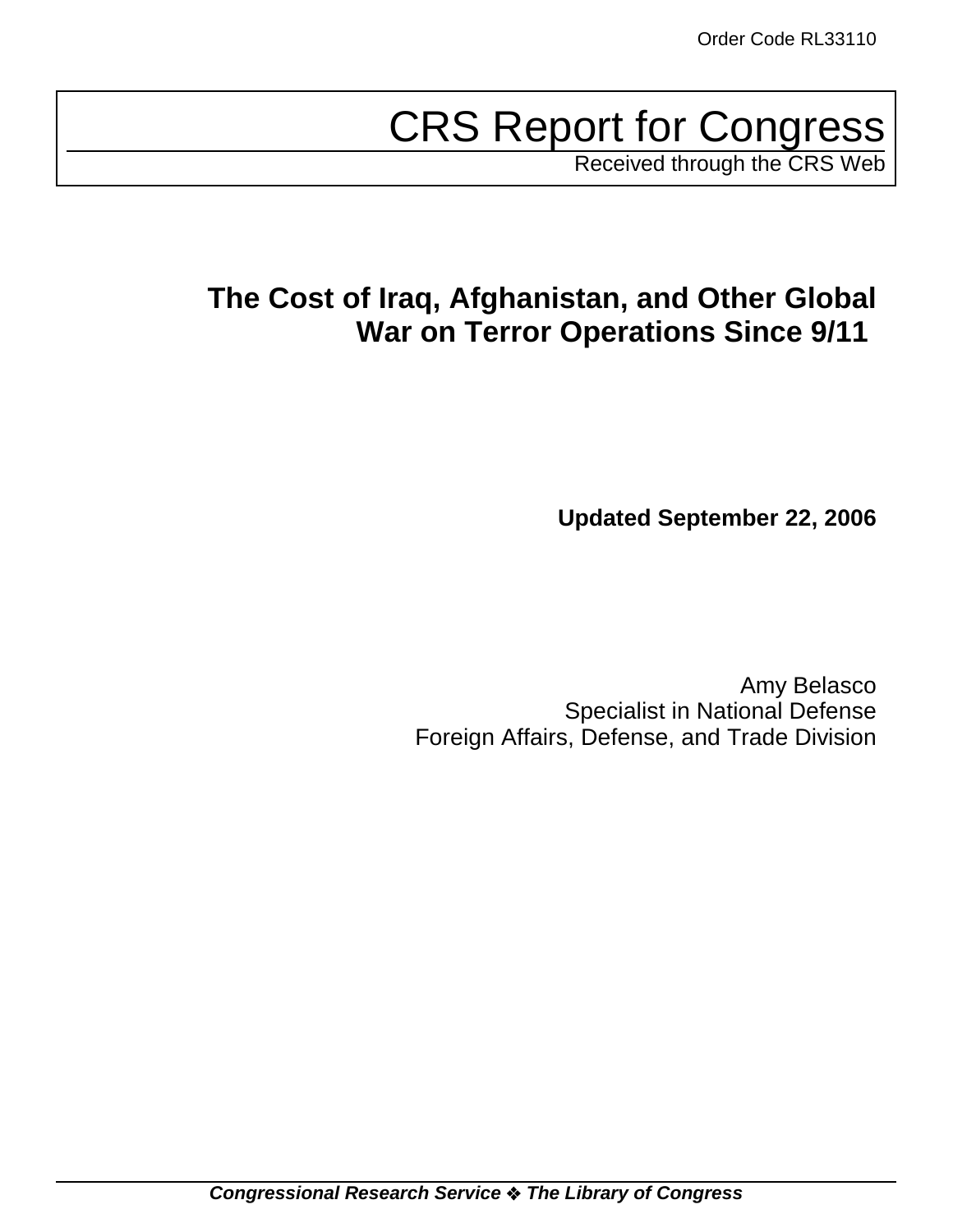## The Cost of Iraq, Afghanistan, and Other Global War on Terror Operations Since 9/11

### **Summary**

Through FY2006, Congress has appropriated a total of about \$437 billion for military operations, base security, reconstruction, foreign aid, embassy costs, and veterans' health care for the three operations initiated since the 9/11 attacks: Operation Enduring Freedom (OEF) covering Afghanistan and other Global War on Terror (GWOT) operations, Operation Noble Eagle (ONE) providing enhanced security at military bases, and Operation Iraqi Freedom (OIF), Iraq.

In the last week of September 2006, the House and Senate are slated to consider the conference versions of the FY2007 defense appropriations bill, H.R. 5631, and the national defense authorization bill (H.R. 6122/S. 2766), both of which include an additional \$70 billion for war costs. This \$70 billion bridge fund is to cover war costs in the first half of the fiscal year plus \$23 billion for reset — to repair and replace war-worn equipment. The Administration is expected to submit a FY2007 supplemental for additional war costs some time next year.

If the FY2007 defense appropriation bill passes, total war appropriations for all three operations would reach about \$507 billion. Another \$2 billion is included in other appropriations bills for foreign and diplomatic operations in Iraq and Afghanistan and VA medical costs. In its July 2006 mid-session update, the Office of Management and Budget (OMB) estimates that war funding in FY2007 will total \$110 billion, including bridge funding. Based on this OMB projection, cumulative war funding for all of FY2007 would reach about \$549 billion. OMB also assumes a \$50 billion bridge fund for FY2008.

DOD has not provided Congress with the individual costs of each operation. Based on previous spending and a rough allocation of the FY2007 bridge fund, CRS estimates that Iraq will receive about \$379 billion (75%), OEF about \$97 billion (20%), and enhanced base security about \$26 billion (5%), with about \$4 billion (1%) that CRS cannot allocate. Generally, about 91% of these funds are for DOD and about 8% are for foreign aid programs and embassy operations, with 1% for medical care for veterans and 1% are unallocated.

On a monthly basis, DOD spent an average of about \$6.4 billion for OIF, \$1.3 billion for OEF, and \$180 million for enhanced base security in FY2005. During FY2006, these monthly spending levels may increase to about \$8.0 billion for OIF and \$1.5 billion for OEF, an overall increase of 20%.

Based on an alternate path that assumes a drawdown from about 258,000 troops currently engaged in these operations to 74,000 in FY2010, the Congressional Budget Office (CBO) estimates that war costs could total \$371 billion between FY2007 and FY2016. If that CBO estimate is added to funds already appropriated, total funding for Iraq and the GWOT could reach \$808 billion by 2016. DOD's annual war funding rose from about \$73 billion in FY2004 to \$102 billion in FY2005, \$118 billion in FY2006, and is projected by OMB to drop to \$110 billion in FY2007. This report will be updated as warranted.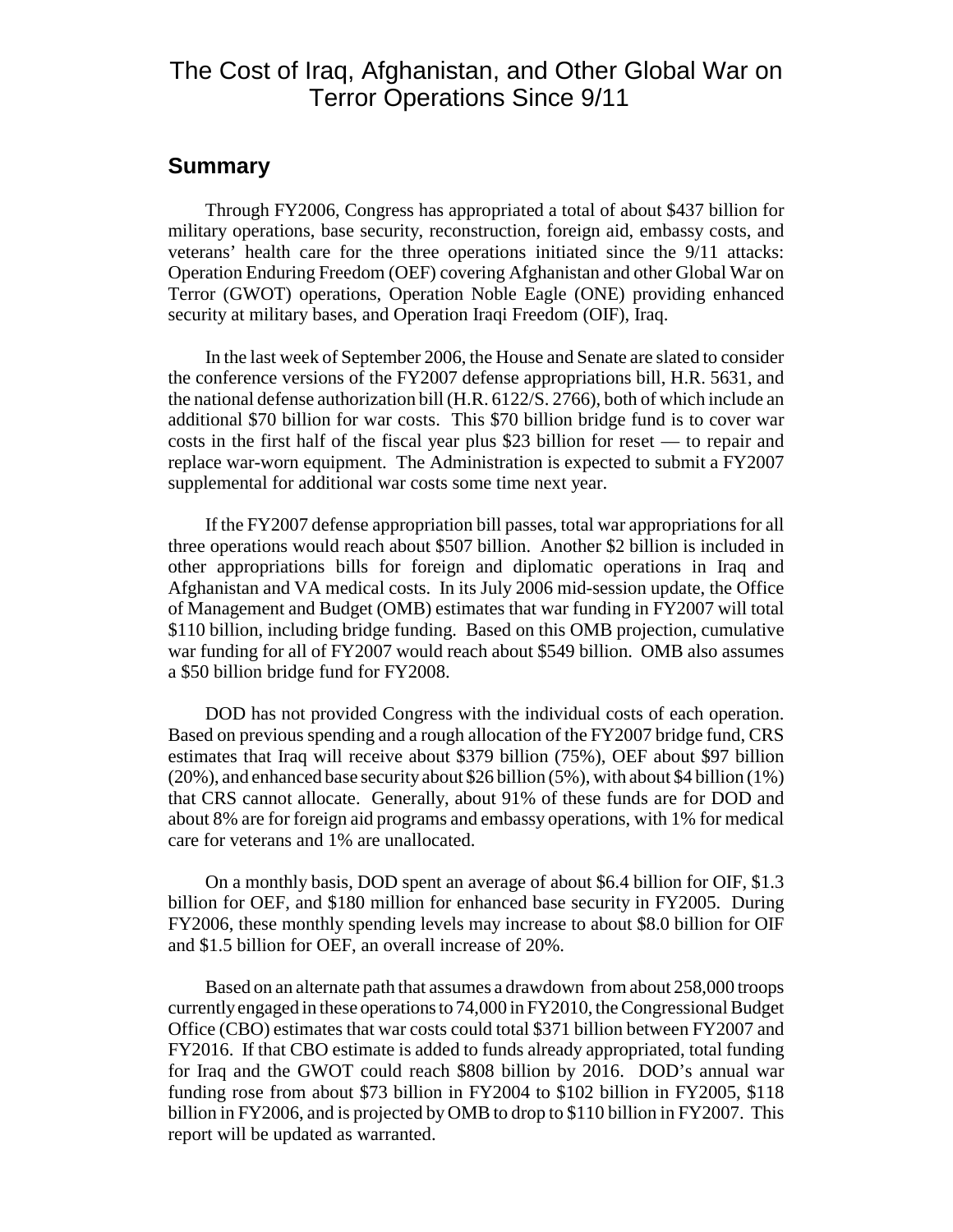## **Contents**

| Monthly Average Costs for Iraq, OEF, and Enhanced Security  16  |  |
|-----------------------------------------------------------------|--|
|                                                                 |  |
|                                                                 |  |
| Effects on DOD's Regular Budget of Replacing Worn Equipment  17 |  |
|                                                                 |  |
|                                                                 |  |
|                                                                 |  |
|                                                                 |  |
|                                                                 |  |
| Changes in Troop Levels for OIF and OEF Since 9/11  26          |  |
|                                                                 |  |
|                                                                 |  |
|                                                                 |  |
|                                                                 |  |
|                                                                 |  |
|                                                                 |  |
|                                                                 |  |
|                                                                 |  |
|                                                                 |  |
|                                                                 |  |

## **List of Figures**

| Figure 1. Active-Duty and Reserve Shares of Forces Deployed for OIF & |  |
|-----------------------------------------------------------------------|--|
|                                                                       |  |
| Figure 2. Military Personnel Deployed for OIF and OEF, by Month,      |  |
|                                                                       |  |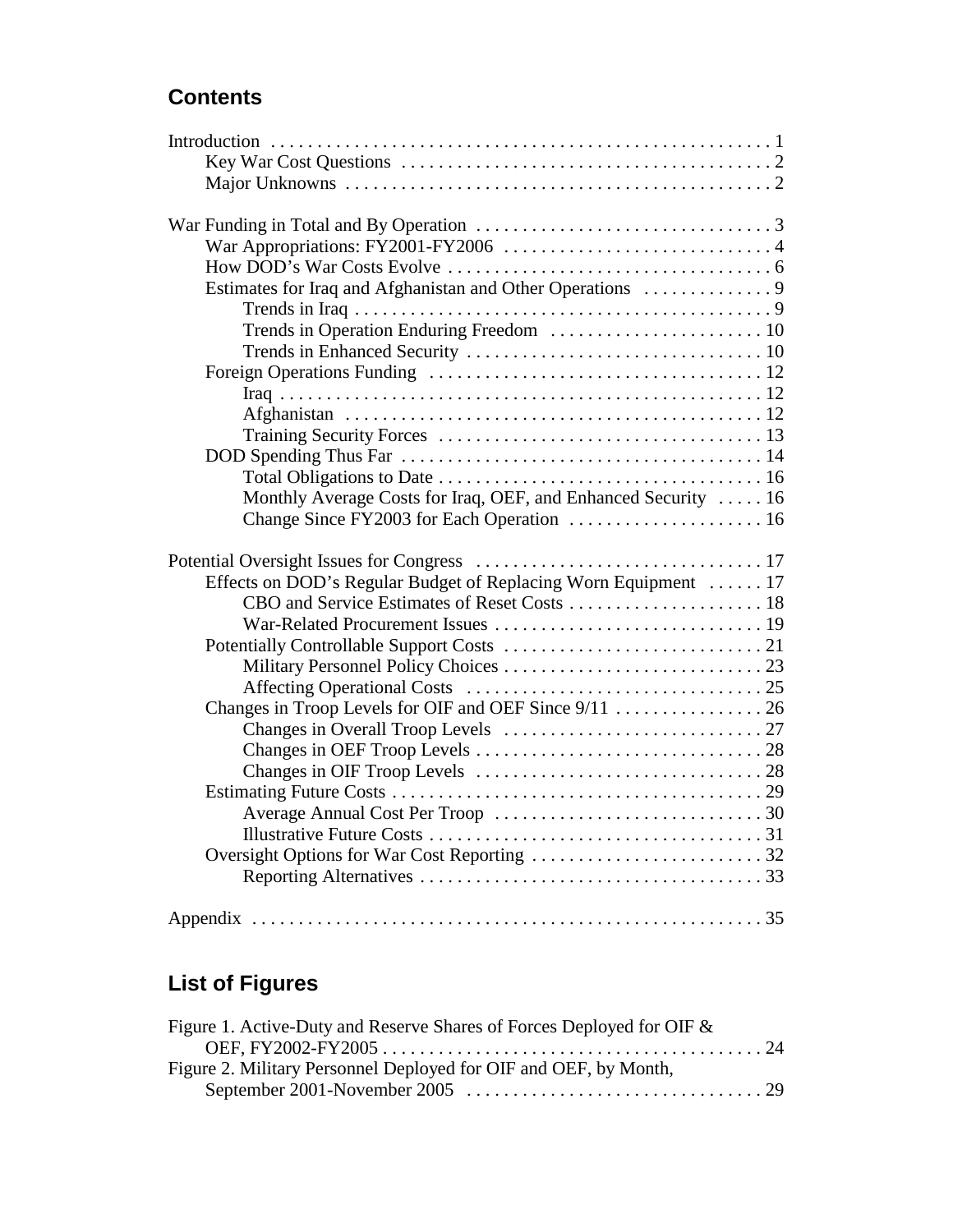## **List of Tables**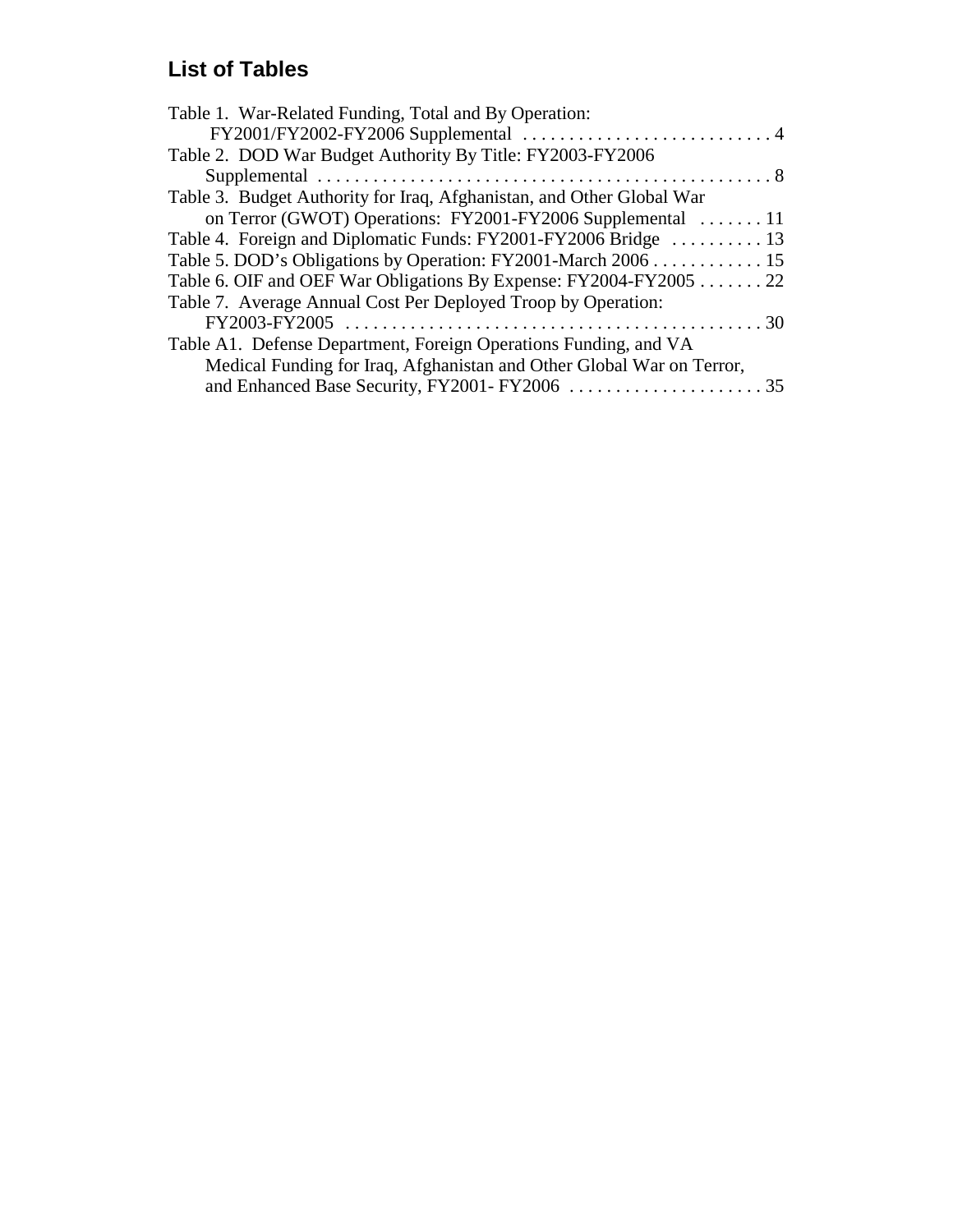## The Cost of Iraq, Afghanistan, and Other Global War on Terror Operations Since 9/11

## **Introduction**

Since the terrorist attacks of September 11, 2001, the United States has initiated three military operations:

- ! Operation Enduring Freedom (OEF) covering Afghanistan and other Global War on Terror (GWOT) operations ranging from the Philippines to Djibouti, that began immediately after the 9/11 attacks and continues;
- Operation Noble Eagle (ONE) providing enhanced security for U.S. military bases and other homeland security, that was launched in response to the attacks; and
- Operation Iraqi Freedom (OIF) that began in the fall of 2002 with the build up of troops for the March 2003 invasion of Iraq and continues with counter-insurgency and stability operations.

In the fifth year of operations since the 9/11 attacks, there is considerable interest in Congress about the cost of each operation to date as well as the scope and duration of future costs. In congressional hearings, the Department of Defense (DOD) has typically provided estimates of the current or average monthly costs over a period of time for military operations, referred to as the "burn rate." While this figure covers some of the costs of war, it excludes the cost of upgrading or replacing military equipment and of improving or building facilities overseas, and it does not cover all funds appropriated.

Beginning in 2004, Congress required the Defense Department to report on April 1 and October 31 of each year the cumulative and most recent cost of OIF and OEF. Although this reporting requirement was included in three separate statutes (Sec. 1120, P.L. 108-106, Section 9010, P.L. 108-287, and Sec. 1024, P.L. 109-13), DOD has not yet submitted the report. Two of these statutes also required that DOD send Congress estimates of costs for the next 12 months and for the period, FY2006- FY201l.

 DOD has a financial system that tracks funds for each operation once they are obligated — as pay or contractual costs — but has not yet submitted the semiannual reports with cumulative and current obligations for OIF and OEF, or estimates for the next year, or for the next five years that are required by statute.<sup>1</sup>

<sup>&</sup>lt;sup>1</sup> CRS contact with Pentagon official in May 2006. For war reporting requirements, see Sec. (continued...)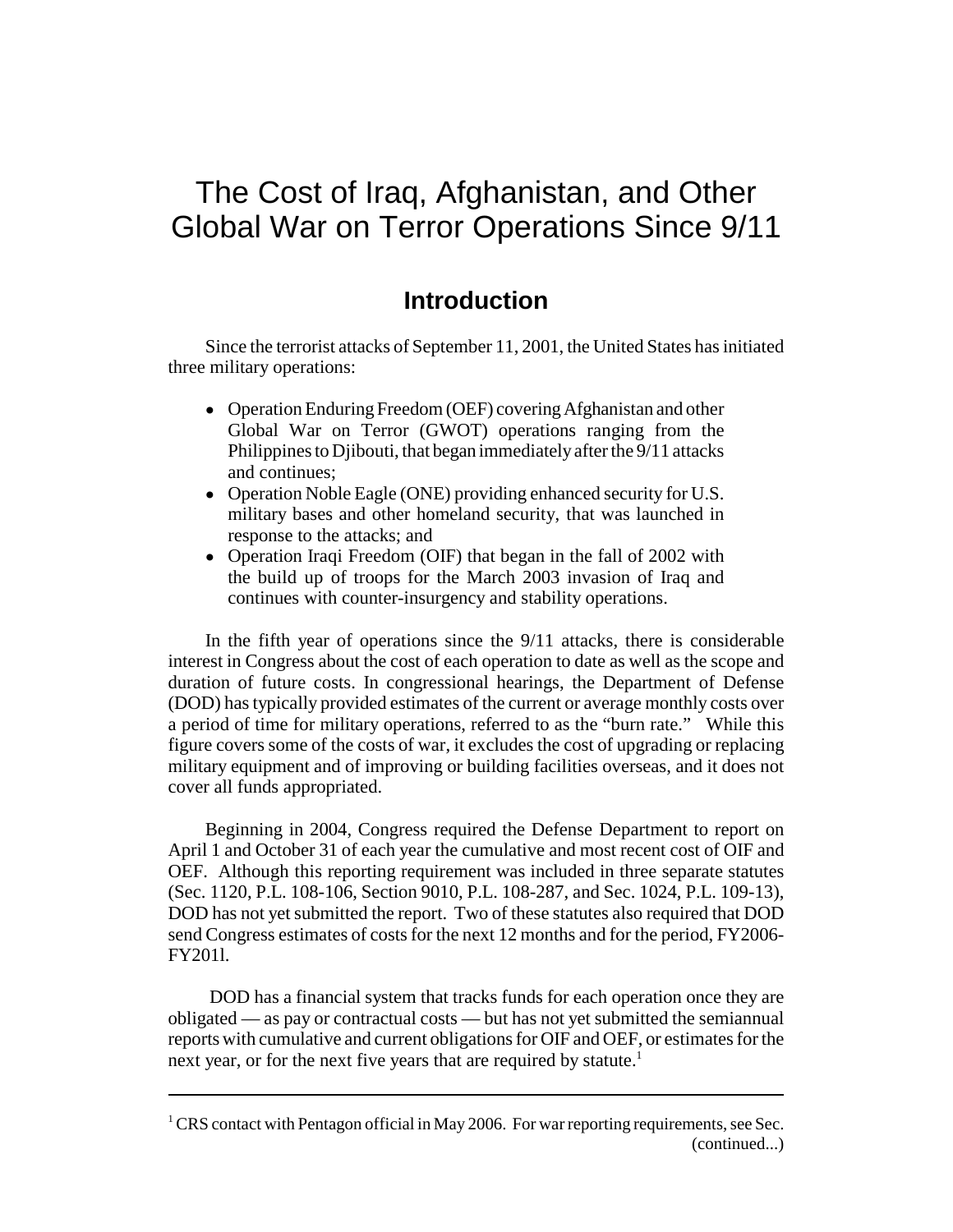## **Key War Cost Questions**

Because the Administration has not provided estimates, CRS used DOD's financial reports and other sources to estimate the total cost of OIF, OEF, and enhanced security in order to address the following frequently asked questions:

- How much has Congress appropriated for each of the three missions since the 9/11 attacks — Operation Iraqi Freedom (Iraq), Operation Enduring Freedom (Afghanistan and other Global War on Terror operations), and Operation Noble Eagle (enhanced security for defense bases) for defense, foreign operations, and related VA medical care?
- How much has DOD obligated on average per month for each of the three missions each year?
- What do trends in costs tell us about likely spending levels in the future?

## **Major Unknowns**

This report also discusses several areas that Congress may wish to pursue because information is limited and the cost effect is significant.

- What is the estimated cost to reset repair and replace war-worn equipment — and how might that funding affect DOD's regular or baseline budget?
- How are some types of war costs affected by policy and contracting decisions as well as operational needs and troop levels?
- How have deployed troop levels changed since the 9/11 attacks and how could Congress get accurate information on past and future troop levels?
- What is the average cost per deployed troop for OIF and OEF, and how might that cost affect future war costs?
- What are estimates of future war costs?

 $\frac{1}{1}$  (...continued)

<sup>1120,</sup> P.L. 108-106, Section 9010, P.L. 108-287, and Sec. 1024, P.L. 109-13, which also required an estimate of the "reasonably foreseeable costs for ongoing military operations ... for the next 12 months." Section 9012, P.L. 108-287 required an estimate for FY2006- FY2011 or a written certification from the President that national security reasons made that impossible; the Administration sent a letter from Director of OMB Joshua B. Bolten to Speaker of the House J. Dennis Hastert on May 13, 2005, saying an estimate was not possible but the President did not submit a national security waiver.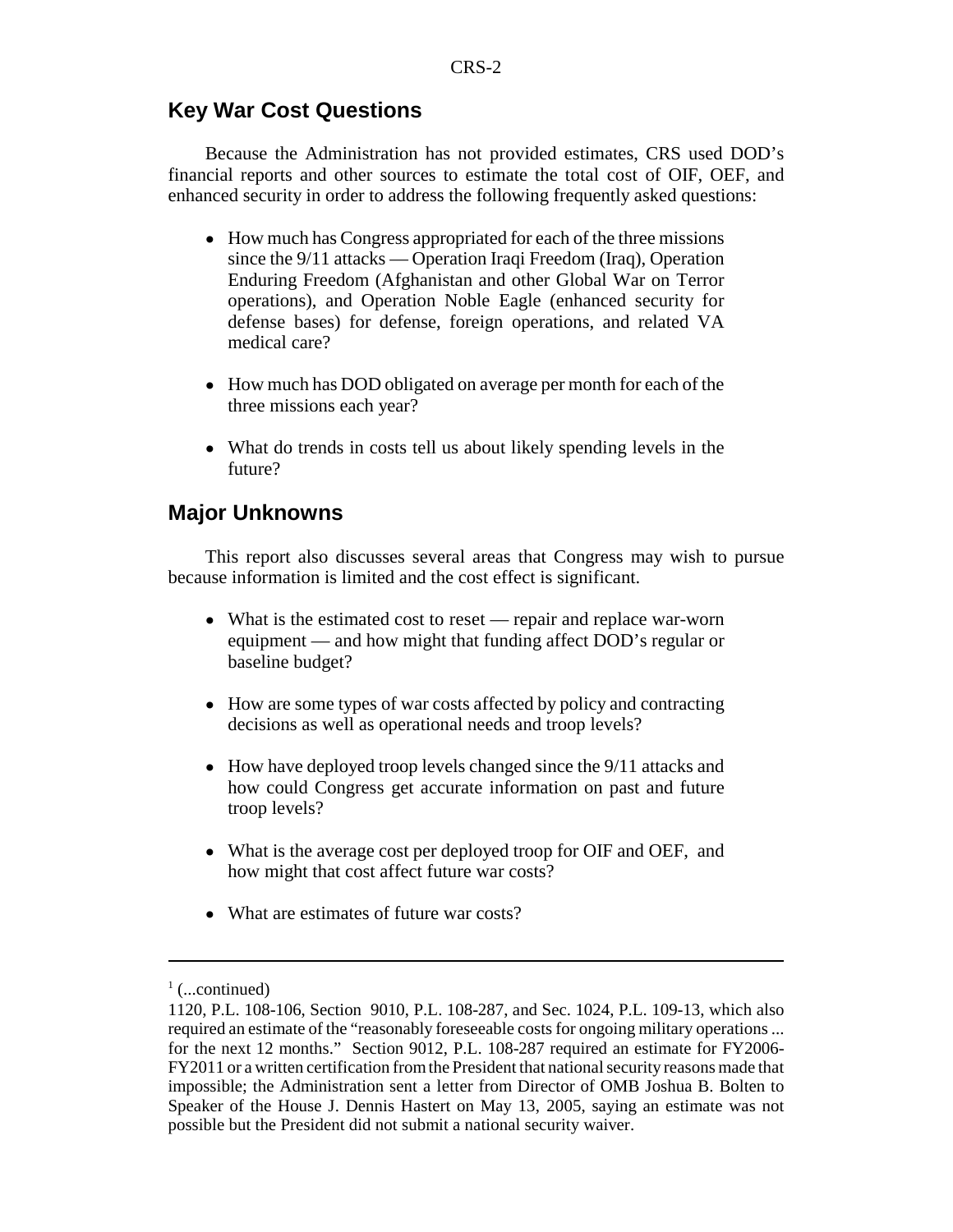• How might Congress improve current reporting of war costs to get accurate and complete information to be used to assess current and future requests?

Answers to these questions could help Congress compare war spending to other spending, assess current requests, and project future costs.

## **War Funding in Total and By Operation**

With passage of the FY2006 supplemental (H.R. 4939, H.Rept. 109-494, P.L.109-234), war-related appropriations would total about \$436.8 billion for OIF, OEF, and enhanced security to the Department of Defense, the State Department, and the Department of Veterans Affairs (VA). This total includes the FY2006 bridge fund (H.R. 2863/P.L. 109-148) and the FY2006 supplemental.<sup>2</sup> The conference version of the House and Senate authorization bills (H.R. 5122/S. 2766) and the FY2007 DOD appropriations bills provide \$70 billion in Title IX for war costs (H.R. 5631). If that \$70 billion is enacted, war appropriations would total \$507 billion to cover war costs in the first half of FY2007 and \$23 billion for reset — the repair and replacement of war-worn equipment.

In its mid-session review, OMB estimated that DOD's war costs would total \$110 billion (including a bridge fund). This would be a decrease from the \$118 billion in FY2006. OMB also included a \$50 billion bridge fund for FY2008.<sup>3</sup>

In testimony before the Subcommittee on National Security, Emerging Threats and International Affairs, Government Reform Committee, on the accuracy and reliability of cost estimates for the Global war on Terror, Administration witnesses and congressional support agencies each presented estimates of total funding for the Global War on Terrorism. Estimates ranged from a low of \$416.6 billion for Administration witnesses from the Defense and State Department to \$433 billion for CBO and \$437 billion for CRS, a \$20 billion discrepancy. Issues at the hearing included the Administration's failure to present long-term estimates required by law,

<sup>2</sup> The range included in **Table 1** reflects that it is not clear whether DOD spent \$7.1 billion designated for GWOT in its regular FY2003 appropriations on war costs, a conclusion reached by both CRS and GAO (see "Oversight Options for War Reporting," below). Totals include funds appropriated in both regular and supplemental appropriation bills and \$8.6 billion in DOD funds transferred from its baseline accounts for GWOT needs; these funds were available primarily because scheduled troop training or equipment repair was postponed since units were deployed, programs were executing slower than anticipated, or GWOT needs were considered higher priority; CRS calculation of transfers from listings on DOD website [http://www.defenselink.mil/comptroller/budgetexec.html].

<sup>3</sup> Office of Management and Budget, *FY2007 Mid-Session Review*, p. 6 and p. 19; see [http://www.whitehouse.gov/omb/budget/fy2007/pdf/07msr.pdf].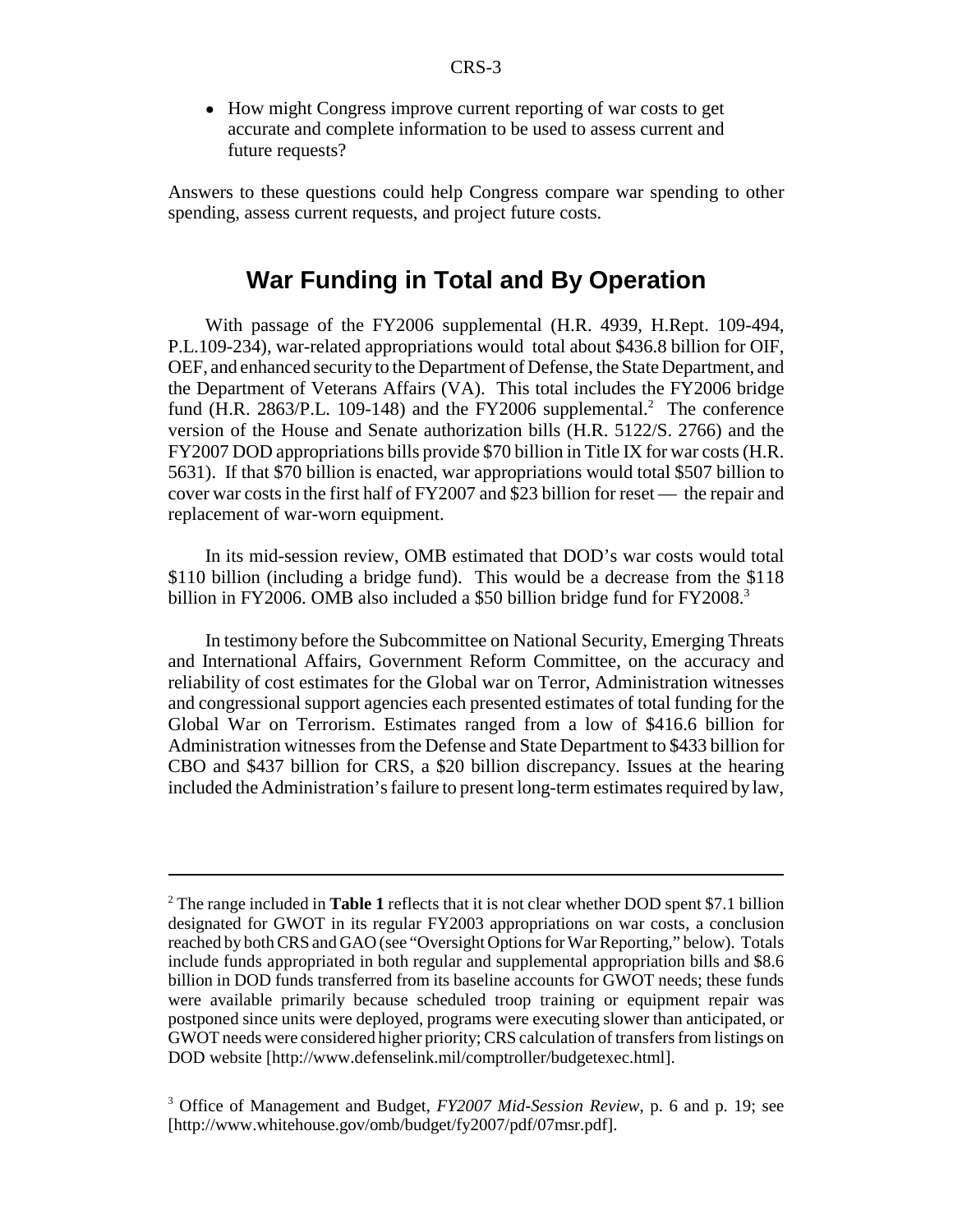these differences in cost estimates, and problems with current budgeting methods and the quality of cost estimates. $4$  It is not clear why these estimates differ.

## **War Appropriations: FY2001-FY2006**

The total cost for all three operations — Iraq, Afghanistan, and other GWOT and enhanced security — has risen steeply since the 9/11 attacks primarily because of higher DOD spending in Iraq. Annual war appropriations more than doubled from about \$31 billion in FY2001/FY2002 to between \$74 and \$81 billion with the preparation for and invasion of Iraq in FY2003.<sup>5</sup> By FY2004, annual war funding had trebled over the FY2002 level to \$94 billion (see **Table 1**).

By FY2005, annual war-related appropriations increased to \$107 billion. If the FY2006 supplemental request is approved, annual funding will have risen from \$31 billion in FY2001/2002 — dedicated primarily to U.S. operations in Afghanistan to \$122 billion in FY2006 for the continuation of Iraq and Operation Enduring Freedom and enhanced DOD security, a fourfold increase since the first year of operations (see **Table 1**).

## **Table 1. War-Related Funding, Total and By Operation: FY2001/FY2002-FY2006 Supplemental**

| <b>Fiscal Year &amp;</b><br><b>Agency</b>                                                | <b>FY01</b><br>$\boldsymbol{\alpha}$<br><b>FY02</b> | <b>FY03</b>                 | $\mathbf{FY04}^{\mathrm{b}}$ | $\rm FY05^b$ | <b>FY06 Total</b><br>including<br><b>FY2006</b><br>supp conf.<br>$(H.R. 4939)^c$ | $Cum.$ :<br><b>FY01-FY06°</b>   |
|------------------------------------------------------------------------------------------|-----------------------------------------------------|-----------------------------|------------------------------|--------------|----------------------------------------------------------------------------------|---------------------------------|
| Defense                                                                                  | 30.8                                                | $70.3$ to<br>$77.4^{\rm a}$ | 72.6                         | 102.5        | 117.6                                                                            | 393.9 to<br>$401.0^{ac}$        |
| State/AID                                                                                | 0.6                                                 | 3.8                         | 21.7                         | 4.8          | 4.2                                                                              | 35.1                            |
| Veterans Affairs                                                                         | $\Omega$                                            | $\Omega$                    | $\Omega$                     | $\Omega$     | 0.7                                                                              | 0.7                             |
| <b>Budget Authority</b>                                                                  | 31.4                                                | 74.1 to<br>$81.2^{\circ}$   | 94.3                         | 107.2        | 122.2                                                                            | 429.7 to<br>436.8 <sup>ac</sup> |
| By Operation: Iraq, Operation Enduring Freedom (OEF), and Enhanced Security <sup>e</sup> |                                                     |                             |                              |              |                                                                                  |                                 |
| Iraq                                                                                     | 2.5 <sup>d</sup>                                    | 51.0                        | 77.3                         | 87.3         | 100.4                                                                            | 318.5                           |
| <b>OEF</b>                                                                               | 18.1                                                | 17.0                        | 15.1                         | 18.1         | 19.9                                                                             | 88.2                            |
| <b>Enhanced Security</b>                                                                 | 12.0                                                | 6.5                         | 3.7                          | 2.1          | 1.9                                                                              | 26.2                            |
| <b>Unable to Allocate</b>                                                                | $\Omega$                                            | 3.9 <sup>ad</sup>           | $\Omega$                     | $\Omega$     | $\Omega$                                                                         | 3.9                             |

(in billions of dollars of budget authority)

<sup>&</sup>lt;sup>4</sup> July 20, 2006 letter from Congressman Christopher Shays, Chair, Subcommittee on National Security Emerging Threats, and International Affairs, to Chair, House and Senate Armed Services Committees, Chair, House and Senate Appropriations Committees, Majority Leader House, President of the Senate, July 20, 2006. The Hearing was held on July 18, 2006.

<sup>&</sup>lt;sup>5</sup> The range is with and without about \$7.1 billion in DOD funds that CRS and GAO could not track.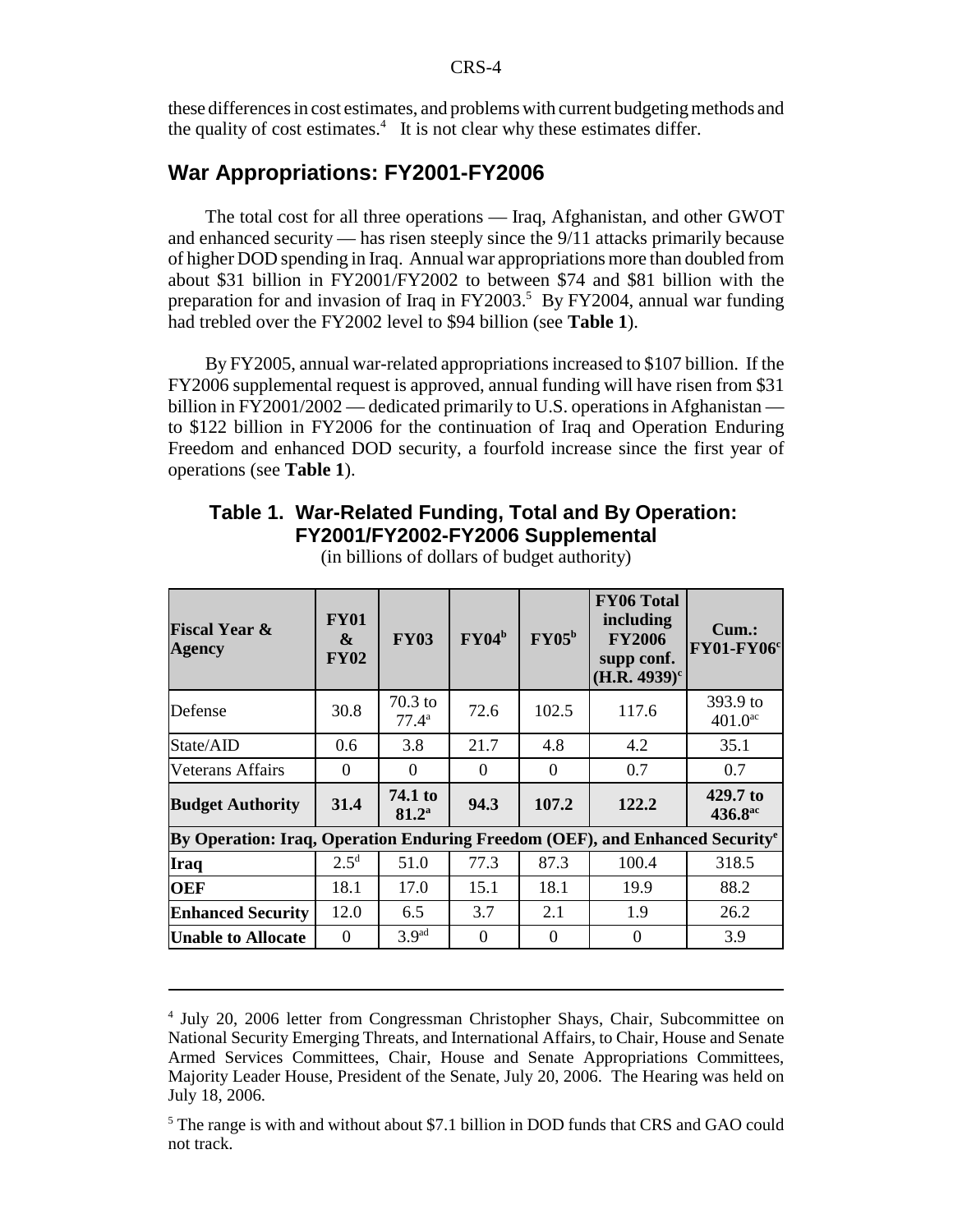**Notes and Sources**: NA= Not Applicable. Numbers may not add due to rounding. Year-by-year totals may not be consistent due to discrepancies and gaps in DOD data.

- a. Range shows amounts with and without the \$7.1B in DOD's regular FY2003 appropriations (P.L. 107-48) that may or may have been spent for war and GWOT. CRS calculations based on public laws and transferred funds listed in **Table A1** in the appendix.
- b. Of the \$24.9 billion provided in Title IX of the FY2005 DOD appropriations bill, CRS included \$1.86B in FY2004 because it was obligated that year and the remaining \$23 billion in FY2005. Because Congress made the funds available in FY2004, they are formally scored by CBO and OMB as FY2004 monies.

c. Includes funds through the FY2006 supplemental conference bill, H.R. 4939.

d. Amount shown in DOD table but source of funds unclear; funds were used for initial buildup of troops before Iraq invasion.

e. For distribution of funds by agency, see **Table 3.** 

The \$437 billion in **Table 1** for appropriations through the FY2006 Supplemental conference is divided as follows:

- \$397 billion, or about 91%, for military operations and support, and equipment and facilities for the Department of Defense;
- \$35 billion, or about 8%, for reconstruction, embassy costs;
- \$4 billion in DOD funds that cannot be allocated or about 1%; and
- \$700 million, or less than 1%, for the VA for medical care for veterans of these operations.

(For the distribution of funds by agency, see **Table 3.** For a detailed listing of warrelated appropriations by public law, see **Table A1**.)

The enacted version of FY2006 supplemental bill — H.R. 4939/P.L.109-234 — includes \$69.0 billion for military operations, foreign aid programs, and embassy operations for Iraq and Afghanistan and other GWOT — \$2.2 billion below the request. H.R. 4939 was passed by the House on June 13, 2006 and by the Senate on June  $15<sup>th</sup>$  and signed by the president the same day.

 DOD's funding covers the cost of special pays, military operations and support of deployed personnel, repairing and buying equipment, building and improving military facilities overseas, training Afghan and Iraqi security forces, and providing enhanced security at DOD bases. The remainder was provided in regular defense bills or in transfers from regular appropriations.<sup>6</sup> All funds were either categorized as emergency funding or were otherwise exempted from ceilings applying to discretionary spending in Congress's annual budget resolutions.<sup>7</sup> Some members have argued that continuing to fund ongoing operations in supplementals reduces

<sup>&</sup>lt;sup>6</sup> These funds were characterized as "additional appropriations," and put in a separate title of DOD's regular appropriation bill. For discussion of using regular vs. supplemental appropriations for war funding, see CRS Report RL32924, *Defense: FY2006 Authorization and Appropriations*, by Stephen Daggett.

<sup>&</sup>lt;sup>7</sup> Title IX of P.L. 108-287 and P.L. 109-13, DOD's regular FY2005 and FY2006 appropriations acts, included these bridge funds; the budget resolutions in FY2005 and FY2006 exempted up to \$50 billion in overseas contingency operations funds from budget controls (see Section 403, H.Con.Res. 95 (FY2005) and Sec. 402, S.Con.Res. 95 (FY2006)).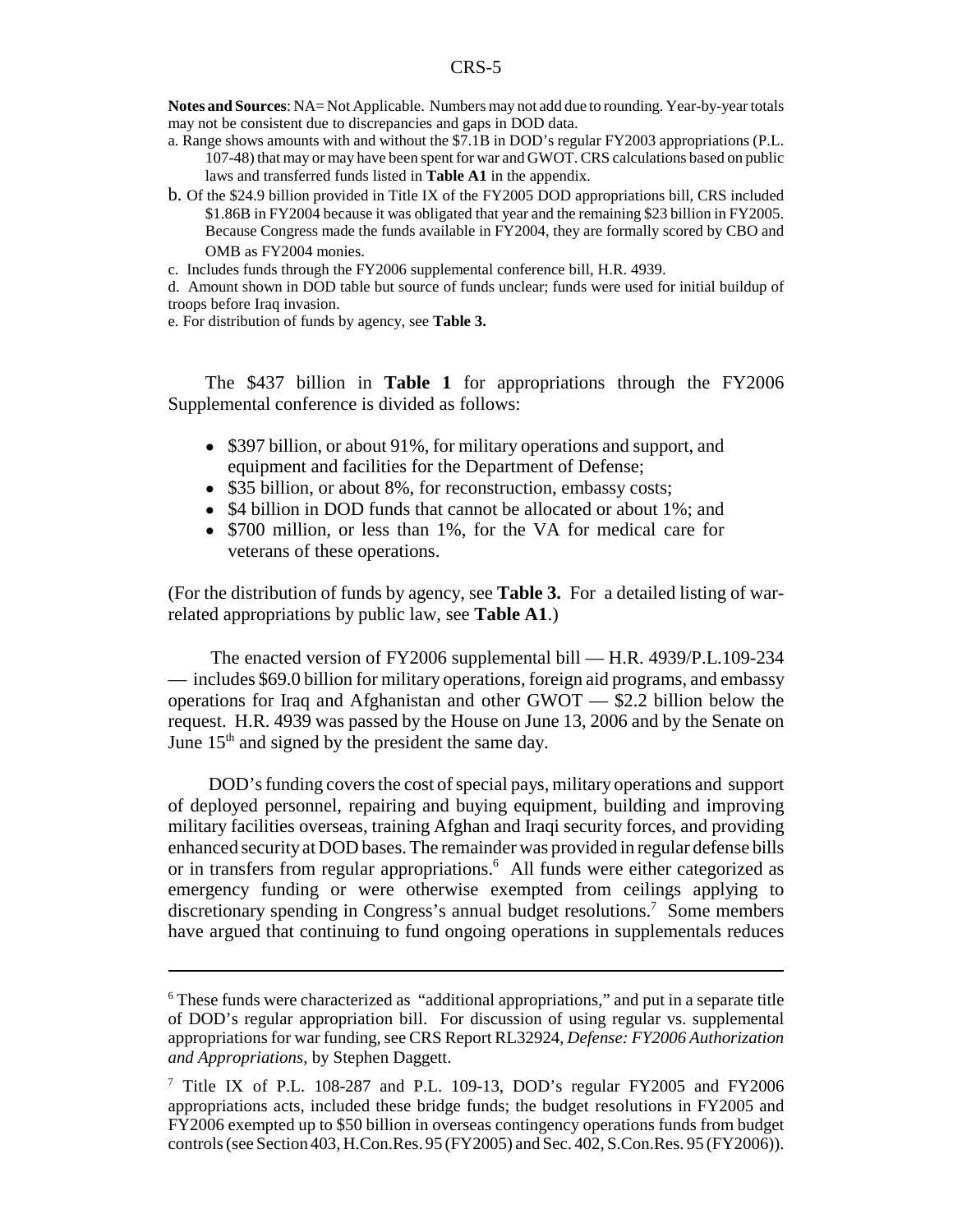Congressional oversight and makes less apparent the likely effect of this spending on the budget deficit.

Through the FY2006 supplemental, the State Department and USAID have together would receive about \$35 billion for Iraq and Afghanistan for reconstruction, embassy operations and construction, and various foreign aid programs in regular and supplemental appropriation acts.<sup>8</sup>

## **How DOD's War Costs Evolve**

*What makes war costs change?* Changes in war costs reflect a variety of factors that result from the situation on the ground faced by U.S. troops, policy plans and decisions, and external factors, such as the price of oil. Important war cost drivers are:

- the number of troops deployed or anticipated to deploy;
- changes in the pace of operations or optempo;
- changes in the amount of equipment and number of personnel to be transported to the theater of operations and the type and level of various other support for troops;
- how quickly equipment breaks down and the extent and pace of replacing and upgrading equipment; and
- military basing plans that underlie construction requests.

To see trends by types of DOD costs, **Table 2** shows changes in the budget authority (BA) provided by Congress since FY2003 by title ranging from military personnel to construction. (CRS could not break out figures for FY2001/FY2002 appropriations by title because most of the funds were allocated and spent from the Defense Emergency Response Fund rather than traditional appropriation accounts.) Between FY2004 and FY2006, BA for Operations & Maintenance (O&M) is slated to grow from \$42.7 billion to \$60.9 billion while procurement BA increases from \$7.2 billion to \$22.9 billion.

Some of the reasons for higher operating costs are known. For example, higher operating costs reflect:

- $\bullet$  the purchase of more body armor for troops (using O&M funds);
- $\bullet$  the jump in oil prices;
- the coming due of maintenance bills as equipment wears; and
- the inclusion of funds to train and equip Afghan and Iraq forces that was previously carried in foreign operations accounts.

These factors, however, are not enough to explain a 50% increase of over \$20 billion in operating costs.

<sup>&</sup>lt;sup>8</sup> Funds for foreign operations activities are managed by both the State Department and USAID, which handles most U.S. development assistance programs. Figures on these programs were provided by CRS analyst, Larry Nowels.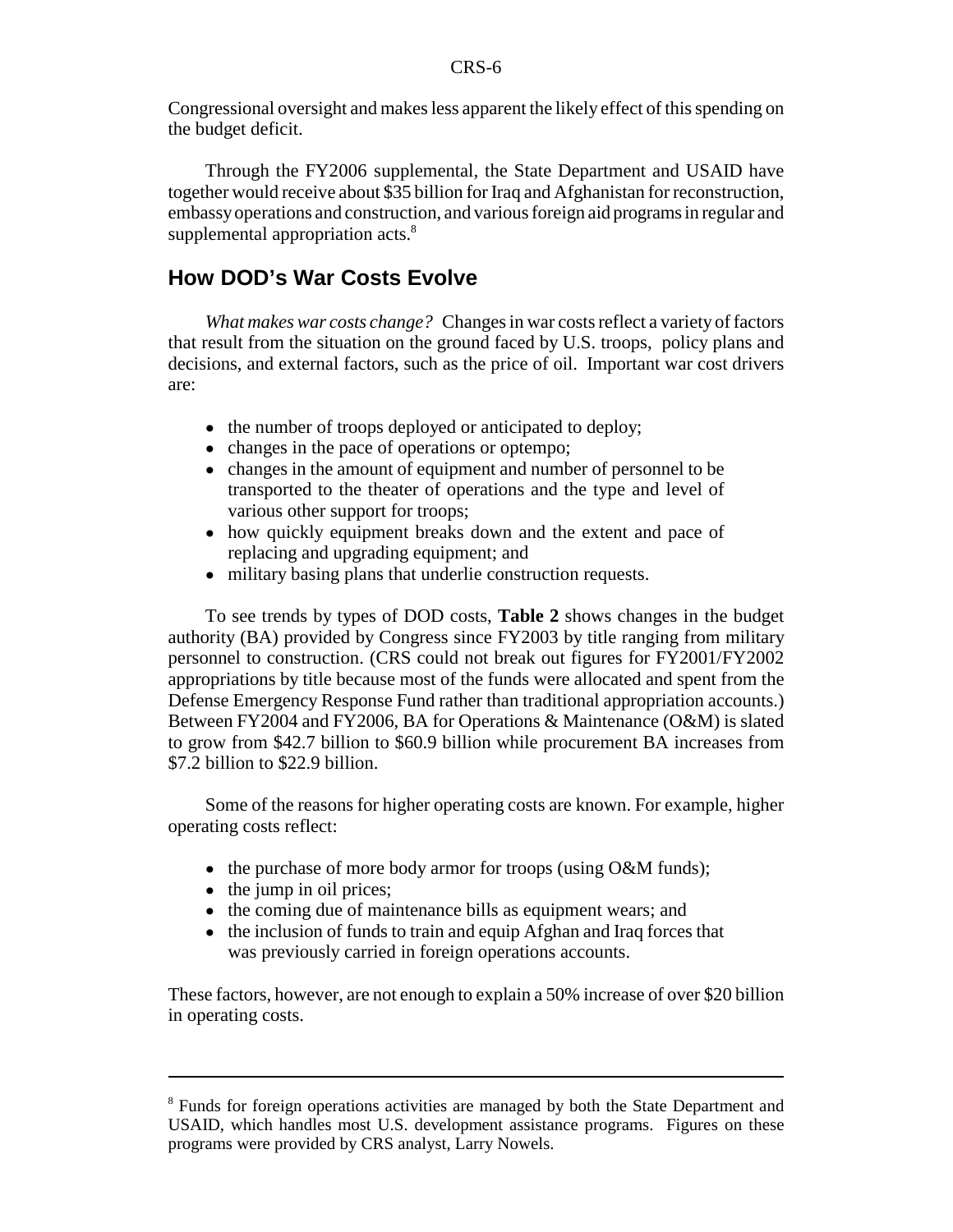Since FY2004, the rise in investment costs has been dramatic — a more than threefold increase since FY2003 with BA rising from \$7.2 billion in FY2003 to \$24.4 billion in FY2006. Including the FY2006 supplemental bill, DOD will have received about \$60 billion in war-related procurement funds since the 9/11 attacks (see **Table 2**).

The upsurge in war-related investment costs reflects:

- a push by both DOD and Congress to provide more force protection equipment and increase situational awareness (e.g., uparmored High Mobility Multipurpose Wheeled Vehicles (HMMWVs), radios, sensors, night-vision goggles);
- a decision to temporarily fund equipment for new Army and Marine Corps units, known as modularity or restructuring;
- the growing bill to rebuild or replace damaged equipment, a process known as reset; and
- the building of more extensive infrastructure to support troops and equipment in and around Iraq and Afghanistan.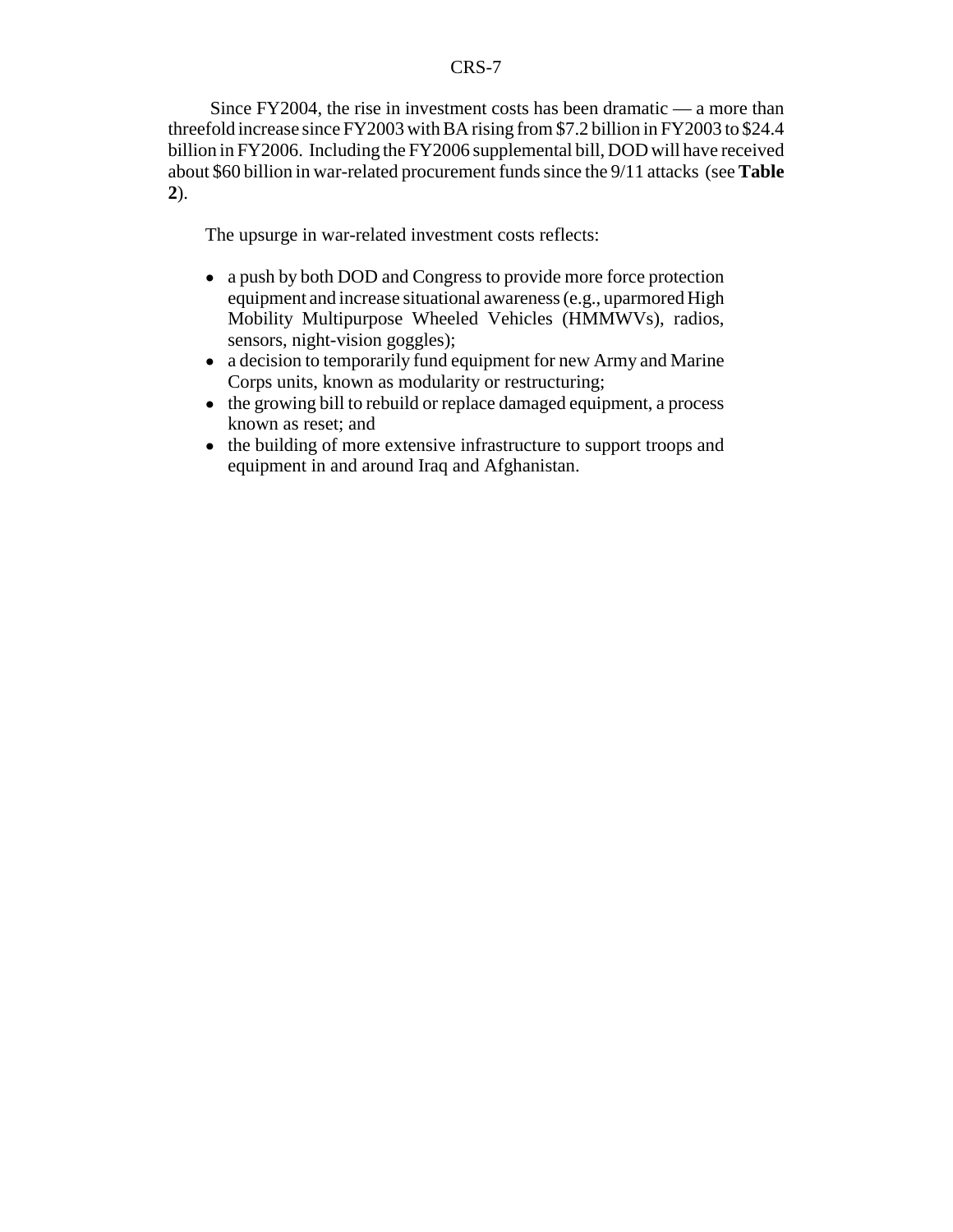### **Table 2. DOD War Budget Authority By Title: FY2003-FY2006 Supplemental**

|                                                               | (111 OIIIIUIIS UI QUIICIS <i>)</i> |                                         |                   | <b>FY2006</b>                                       |                                                 |
|---------------------------------------------------------------|------------------------------------|-----------------------------------------|-------------------|-----------------------------------------------------|-------------------------------------------------|
| <b>Title</b>                                                  |                                    | <b>FY2003<sup>a</sup></b> FY2004 FY2005 |                   | <b>Bridge</b><br>and<br>Supp.<br>Conf. <sup>a</sup> | Cumul.<br><b>Total</b><br>thru<br><b>FY2006</b> |
| <b>Military Personnel</b>                                     | 15.9                               | 17.9                                    | 17.7 <sup>b</sup> | $\overline{1}$ 6.5                                  | 68.0                                            |
| Operation &<br>Maintenance/Health/Other <sup>c</sup>          | 42.9 to<br>46.5                    | 42.7                                    | 49.3              |                                                     | 60.9 195.8 to<br>199.4                          |
| Afghan Sec. Forces Training                                   | 0.0                                | 0.0                                     | 1.3               | 1.9                                                 | 3.2                                             |
| Iraq Security Forces Training <sup>d</sup>                    | 0.0                                | [5.100]                                 | 5.7               | 3.0                                                 | 8.7                                             |
| <b>Natural Resources Remediation Fund</b><br>$(NRRF)^e$       | 0.8                                | 0.0                                     | 0.0               | 0.0                                                 | 0.8                                             |
| Joint Improvised Explosive Device<br>Defeat Fund <sup>b</sup> | 0.0                                | 0.0                                     | 0.0               | 2.0                                                 | 2.0                                             |
| Working Capital Fund/National Sealift 0.8 to 1.1<br>Fundf     |                                    | 1.6                                     | 2.1               | 3.0                                                 | $7.5$ to<br>7.8                                 |
| Procurement                                                   | 7.7 to 9.5                         | 7.2                                     | 20.9              | 22.9                                                | 58.7 to<br>60.5                                 |
| Research, Dev., Testing & Evaluation                          | $1.1$ to $2.4$                     | 0.4                                     | $\overline{0.7}$  | 0.8                                                 | 3.0 <sub>to</sub><br>4.3                        |
| <b>Military Construction</b>                                  | $0.2$ to $0.9$                     | 0.5                                     | 1.1               | 0.2                                                 | $2.1$ to<br>2.8                                 |
| Iraqi Freedom Fund (IFF) <sup>g</sup>                         | [15.7]                             | 2.0                                     | 3.8               | 4.6                                                 | 10.3                                            |
| Enhanced security in FY2006 base<br>budget (estimate)         | <b>NA</b>                          | <b>NA</b>                               | NA                | 1.9                                                 | 1.9                                             |
| <b>Total</b>                                                  | 70.1 to<br>77.2                    | 72.3                                    | 102.5             |                                                     | 117.7 360.7 to<br>367.8                         |

(in billions of dollars)

#### **Notes and Sources**:

- a. P.L.109-148 is FY2006 bridge fund and P.L.109-234 is FY2006 supplemental. Range for FY2003 shows funds from DOD FY2003 appropriations bill that may not have been tracked in DOD's war cost finance system. Cumulative total includes \$7.1 billion. CRS allocated the \$15.7 billion provided in the Iraqi Freedom Fund, by title based on notifications to Congressional defense committees; includes a \$3.5 billion rescission enacted the following year. Includes funds provided in supplemental and regular appropriations acts plus transfers of DOD funds from baseline funds to GWOT after enactment; excludes the \$30 billion appropriated in FY2001 and FY2002 primarily in the Defense Emergency Response Fund (DERF) rather than regular accounts. Includes both FY2006 Title IX bridge funds and the FY2006 Supplemental request. Includes estimate of \$1.9 billion in DOD's baseline budget for ONE, which was formerly funded in supplementals.
- b. Congressional report language permitted DOD to use \$2.1 billion of military personnel funds and \$802 million in O&M funds in the FY2005 supplemental funds to 'restore' funds transferred from DOD's baseline accounts earlier in the year (H.Rept. 109-72, p.100); CRS reduced transfers to reflect restorals.
- c. "Other" includes counterdrug and Office of Inspector General funds.
- d. Funding for training that was provided to the State Department is shown in brackets, and not included in DOD totals.
- e. NRRF was set up in the FY2003 Supplemental (P.L. 108-11) to fund anticipated damage to Iraq's oil facilities.
- f. Working capital funds finance unanticipated increases in support costs such as fuel.
- g. In some years, Congress included national intelligence funds in the IFF, as well as smaller amounts, which DOD could transfer to where it was needed.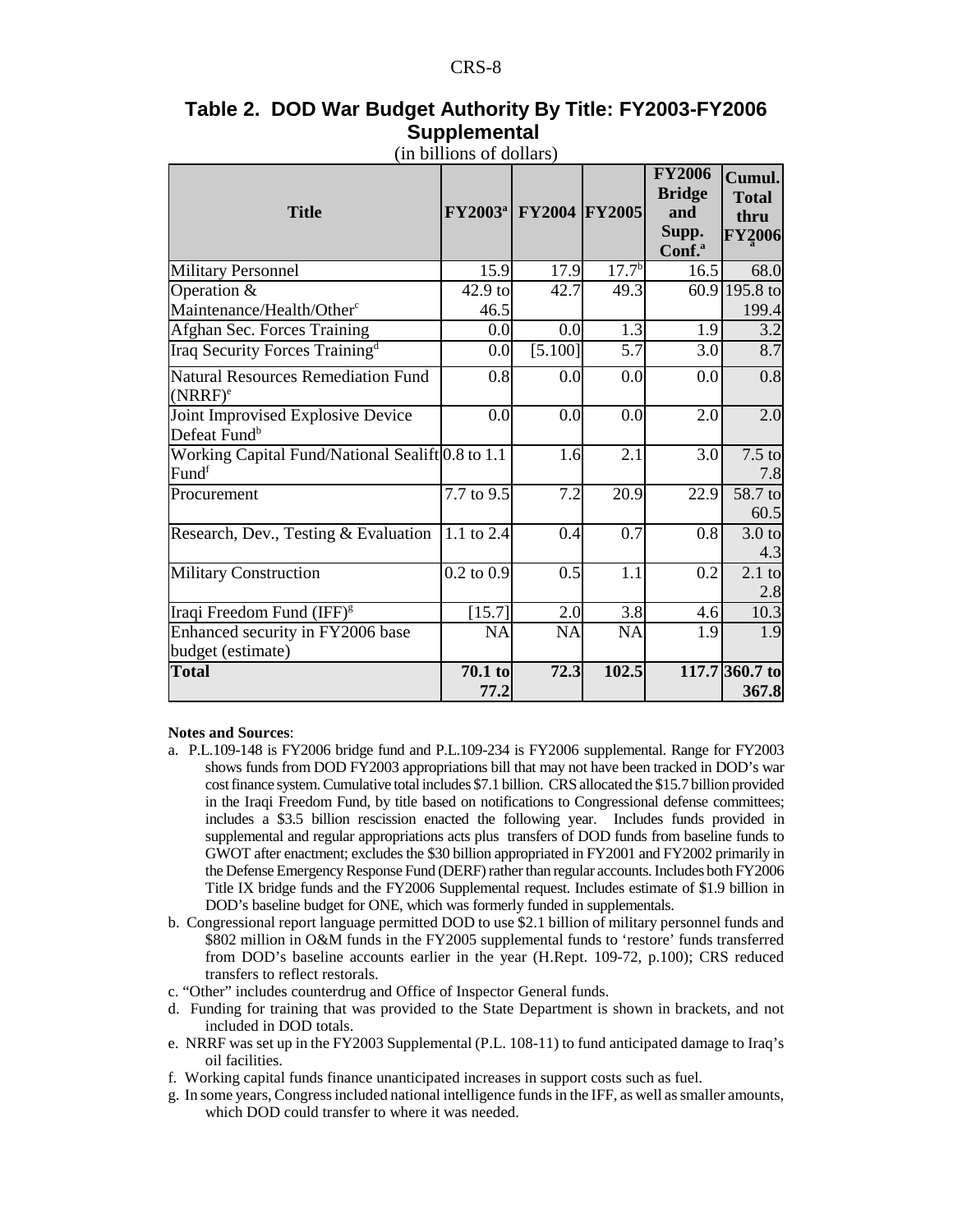These reasons are not sufficient, however, to explain the level of increases or predict whether these procurement levels are temporary or likely to rise still further. DOD has provided little information about overall requirements to replace worn equipment or to upgrade capabilities, or how war requirements relate to ongoing peacetime investment.

## **Estimates for Iraq and Afghanistan and Other Operations**

*How much has Congress provided for each of the three operations launched since the 9/11 attacks — Iraq, Afghanistan and other GWOT, and enhanced security?* Using a variety of sources and methods, CRS estimated the distribution of warrelated funds appropriated for defense, foreign operations, and VA medical costs from the 9/11 attacks through the FY2006 supplemental request (see **Table 3**).

 The F2006 supplemental included \$65.9 billion for DOD and \$3.1 billion in foreign and diplomatic operations funds for Iraq and Afghanistan, some \$2.3 billion below the request. (CRS did not include funds requested for Iran, Darfur, Pakistan or Liberia.)

With passage of the FY2006 supplemental bill (H.R. 4939), CRS estimates that the \$437 billion in cumulative war-related appropriations would be split as follows

- \$319 billion for Iraq (or  $73\%$ );
- \$88 billion for Afghanistan (or 20%);
- $\bullet$  \$26 billion for enhanced security (6%); and
- ! \$4 billion unallocated (1%) (see **Table 3)**.

For additional information on the FY2006 supplemental request, see CRS Report RL33298, *FY2006 Supplemental Appropriations: Iraq and Other International Activities; Additional Katrina Hurricane Relief*, coordinated by Paul M. Irwin and Larry Nowels.

Since the 9/11 attacks, DOD's costs have shifted with sharp increases for Iraq since the invasion in 2003, fairly stable costs for OEF in later years, and sharp decreases for enhanced security. Foreign operations costs peak in FY2004 with the \$20 billion appropriated for Iraq reconstruction and decline thereafter to about \$3 billion to \$4 billion a year. This section discusses trends for each mission including not only DOD costs but also foreign operations and VA medical costs (see **Table 4**).

**Trends in Iraq.** *What is the total cost of the war in Iraq to date and how has funding changed over time?* CRS estimates that Iraq will receive appropriations totaling about \$318.5 billion in the FY2006 supplemental (P.L.109-234). From the initial \$2.5 billion tapped from previous appropriations to prepare for the invasion, Iraq costs may rise to \$100.4 billion in FY2006 to continue current military operations, foreign aid programs, embassy support, and VA benefits.<sup>9</sup>

<sup>&</sup>lt;sup>9</sup> This initial funding generated controversy in 2004 because it appears that few in Congress were aware that DOD used \$2.5 billion from funding appropriated before the resolution (continued...)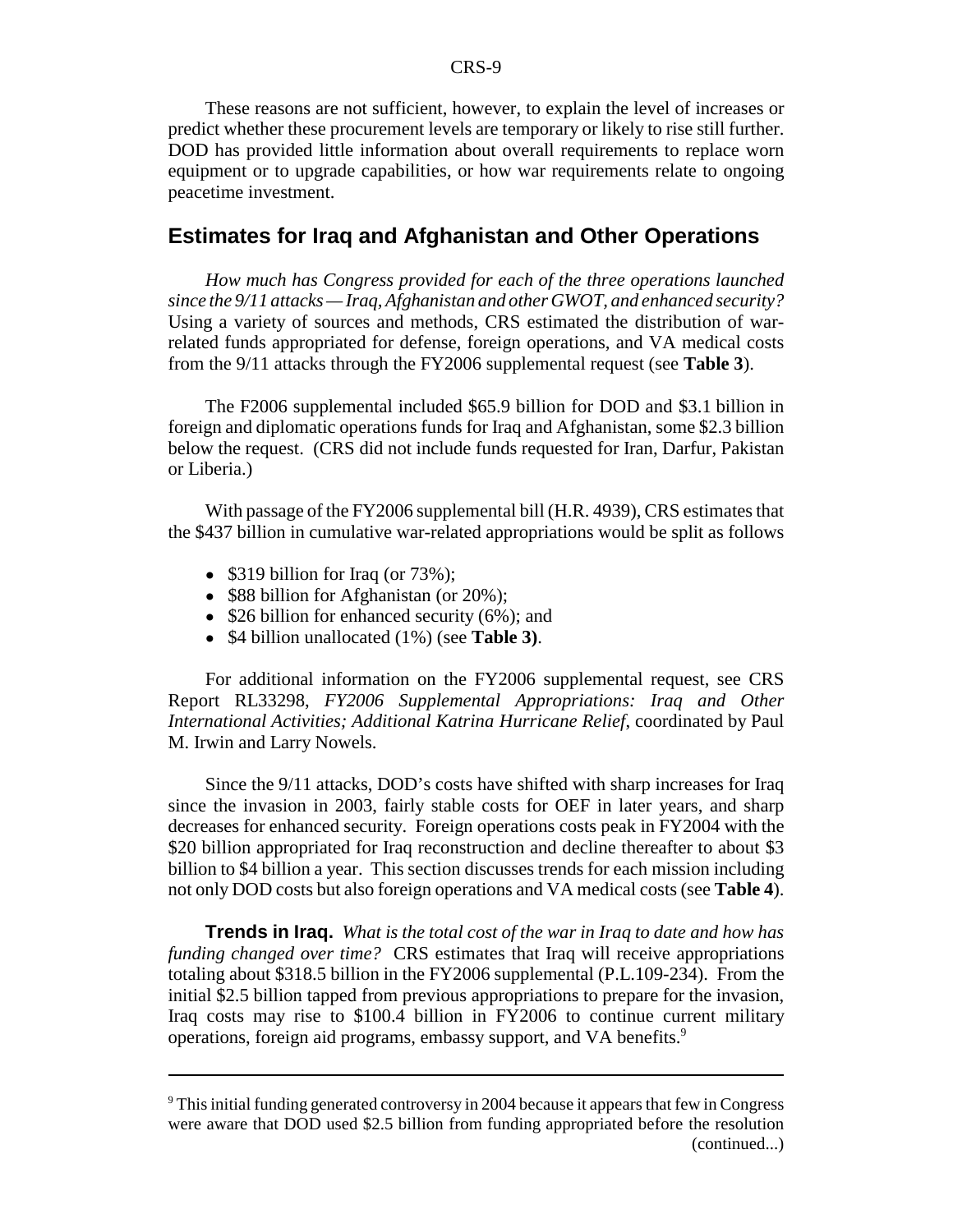In FY2003, the year of the invasion, funding for Iraq reached \$51 billion and rose by over 50% to almost \$77 billion in FY2004 including almost \$20 billion for reconstruction. By the next year, funding for Iraq grew to \$87 billion, reflecting a \$27 billion increase in DOD costs due to the continued intensity of U.S. military operations in the face of insurgent attacks, a trebling of investment funds to upgrade equipment and add force protection, plus \$5.7 billion to train Iraqi forces.<sup>10</sup> Increases for DOD more than offset the steep drop in foreign operations funds from \$19.5 billion to \$2 billion. Including the FY2006 supplemental funds, the total for Iraq in FY2006 may reach \$100 billion, about 30 percent above the amount in FY2004, two years earlier (see **Table 3**).

**Trends in Operation Enduring Freedom.** *What is the total cost to date for Afghanistan and other Global War on Terror Operations and how has that changed over time?* The cost for Afghanistan and other GWOT operations peaked at \$18 billion in the first full year of operations.<sup>11</sup> Since then, OEF costs dropped to \$17 billion in FY2003 and \$15 billion in FY2004.

In FY2005 and FY2006, costs are likely to rise to \$18 billion to \$20 billion per year because of higher troop levels, the cost to train Afghan forces, and a portion of the cost to equip new modular units.<sup>12</sup>

**Trends in Enhanced Security.** *How has the cost of Operation Noble Eagle or enhanced security for DOD bases changed since 9/11?* Funding for enhanced base security and other costs halved from the \$12 billion available in the first year to \$6.5 billion in FY2003 as one-time costs like Pentagon reconstruction (\$1.3 billion) and some security upgrades were completed, and as DOD scaled back combat air patrol (about \$1.3 billion for around-the-clock coverage) and the number of reservists guarding bases. $^{13}$ 

<sup>&</sup>lt;sup>9</sup> (...continued)

authorizing the use of force was passed. A note in a DOD table listing monthly obligations for Iraq from the FY2003 and FY2004 supplementals stated that an additional \$2.5 billion for Iraq was available from "prior year funds" (presumably P.L. 107-38, P.L. 107-117, or P.L. 107-206, the previous two supplementals). CRS could not obtain details on this spending.

<sup>&</sup>lt;sup>10</sup> Funds to train Iraqi security forces were funded in the State Department. For information on military construction in and in support of Iraq and Afghanistan, see memo by Amy Belasco, available from the author.

 $11$  Funds appropriated at the end of FY2001 were mostly spent in FY2002.

 $12$  DOD's rationale for considering modularity a war cost is that the new units will reduce stress on personnel; CRS therefore allocates those funds based on the relative shares of military personnel for OIF and OEF.

<sup>13</sup> For more information, see CRS Report RL31187, *Combating Terrorism: 2001 Congressional Debate on Emergency Supplemental Allocations*, by Amy Belasco and Larry Nowels; and CRS Report RL31829, *Supplemental Appropriations FY2003: Iraq Conflict, Afghanistan, Global War on Terrorism, and Homeland Security*, by Amy Belasco and Larry Nowels.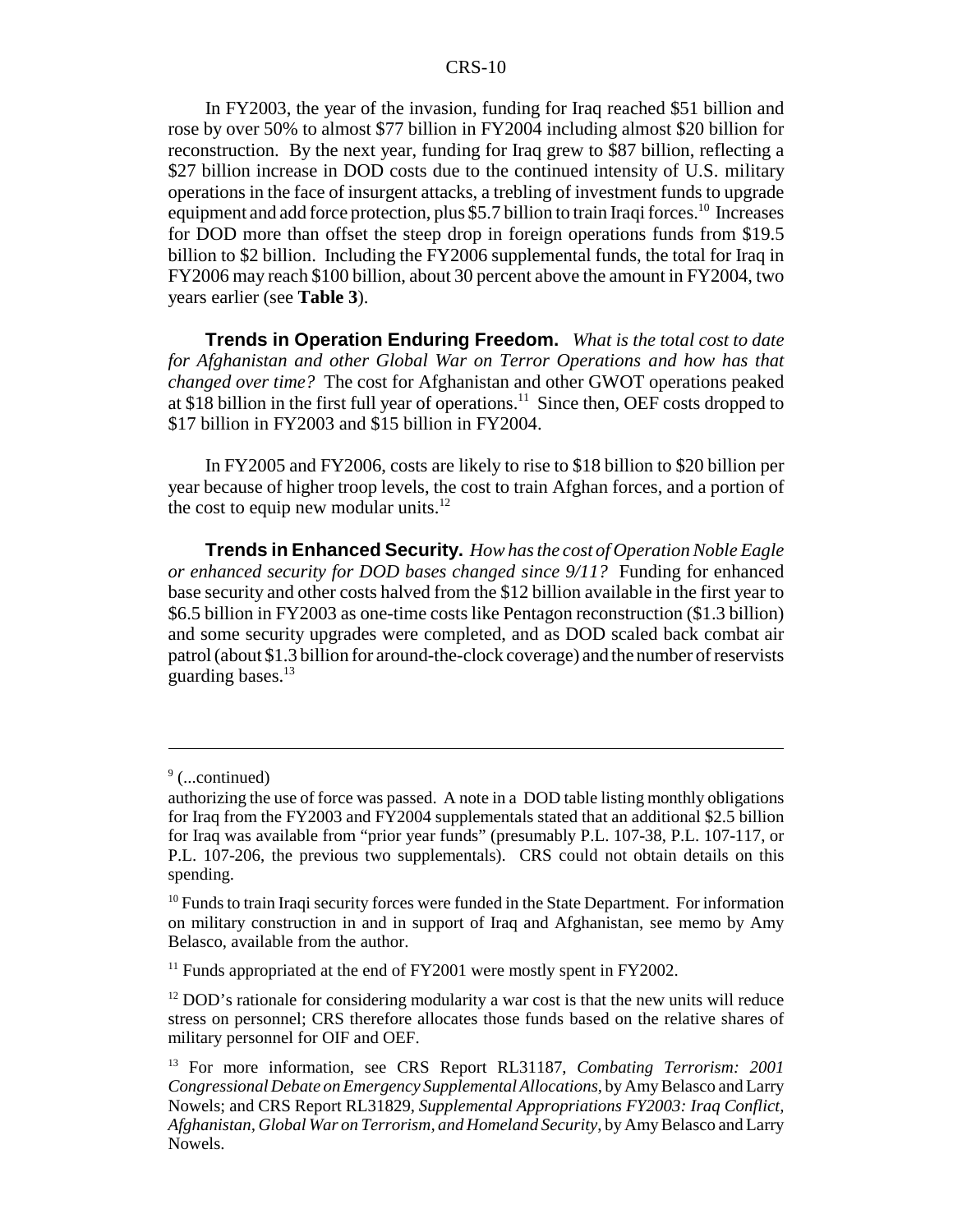#### **Table 3. Budget Authority for Iraq, Afghanistan, and Other Global War on Terror (GWOT) Operations: FY2001-FY2006 Supplemental**

(CRS estimates in billions of budget authority)

|                                                             |                  |                |                |                |                |                    |                   |                             | Cum.<br><b>Total</b> |
|-------------------------------------------------------------|------------------|----------------|----------------|----------------|----------------|--------------------|-------------------|-----------------------------|----------------------|
|                                                             |                  |                |                |                |                |                    | <b>FY06</b>       | <b>FY06</b><br><b>Total</b> | W/<br><b>FY06</b>    |
| <b>By Operation and</b>                                     | <b>FY01&amp;</b> |                |                |                |                | <b>FY06</b>        | <b>Supp</b>       | W/                          | <b>Supp</b>          |
| <b>Funding Source</b>                                       | $\rm FY02^a$     | <b>FY02</b>    | <b>FY03</b>    |                |                | $FY04$ FY05 Bridge | Conf.             | <b>Supp</b>                 | Conf.                |
| <b>OPERATION IRAQI FREEDOM (OIF)</b>                        |                  |                |                |                |                |                    |                   |                             |                      |
| Department of<br>Defense                                    | $2.5^{b}$        | 0.0            | 48.0           | 57.7           | 85.1           | 41.9               | 54.9              | 96.8                        | 290.1                |
| Foreign Aid and<br>Diplomatic Ops <sup>c</sup>              | 0.0              | 0.0            | 3.0            | 19.5           | 2.0            | 0.1                | 3.0               | 3.2                         | 27.6                 |
| VA medical <sup>d</sup>                                     | $\Omega$         | $\overline{0}$ | $\Omega$       | $\theta$       | 0.2            | 0.4                | 0.0               | 0.4                         | 0.7                  |
| <b>Total: Iraq</b>                                          | 2.5              | 0.0            | 51.0           | 77.3           | 87.3           | 42.5               | $\overline{57.9}$ | 100.4                       | 318.5                |
| <b>OPERATION ENDURING FREEDOM(OEF)/Afghanistan and GWOT</b> |                  |                |                |                |                |                    |                   |                             |                      |
| Department of<br>Defense                                    | 8.8              | 8.4            | 16.3           | 12.9           | 15.4           | 7.9                | 11.0              | 18.9                        | 80.7                 |
| Foreign Aid and<br>Diplomatic Ops <sup>c</sup>              | 0.3              | 0.5            | 0.7            | 2.2            | 2.8            | 0.9                | 0.1               | 1.0                         | 7.5                  |
| VA Medical <sup>d</sup>                                     | $\overline{0}$   | $\overline{0}$ | $\overline{0}$ | $\overline{0}$ | $\overline{0}$ | 0.1                | 0.0               | 0.0                         | 0.1                  |
| <b>Total: OEF</b>                                           | 9.1              | 9.0            | 17.0           | 15.1           | 18.1           | 8.9                | 11.1              | 19.9                        | 88.3                 |
| <b>Enhanced Security (Operation Noble Eagle)</b>            |                  |                |                |                |                |                    |                   |                             |                      |
| Department of<br>Defense                                    | 7.0              | 5.0            | 6.5            | 3.7            | 2.1            | 1.9                | 0.0               | 1.9                         | 26.2                 |
| <b>Total: Enhanced</b><br><b>Security<sup>e</sup></b>       | 7.0              | 5.0            | 6.5            | 3.7            | 2.1            | 1.9                | 0.0               | 1.9                         | 26.2                 |
| <b>ALL MISSIONS</b>                                         |                  |                |                |                |                |                    |                   |                             |                      |
| Department of<br>Defense                                    | 18.3             | 13.4           | 70.8           |                | 74.3 102.5     | 51.7               | 65.9              | 117.6                       | 396.9                |
| Foreign<br>Operations <sup>c</sup>                          | 0.3              | 0.5            | 3.7            | 21.7           | 4.8            | 1.1                | 3.1               | 4.2                         | 35.2                 |
| VA Medical <sup>d</sup>                                     | $\Omega$         | $\Omega$       | $\Omega$       | $\Omega$       | 0.2            | 0.5                | 0.0               | 0.5                         | 0.7                  |
| <b>Total: All Missions</b>                                  | 18.6             | 14.0           | 74.5           |                | 96.1 107.5     | 53.2               | 69.0              | $\overline{1}$ 22.3         | 432.8                |

**Notes and Sources:** Numbers may not add due to rounding. DOD has not provided a breakdown by operation for its funding. CRS began with mission breaks in DOD's Defense Finance Accounting Service (DFAS) reports, "Supplemental & Cost of War Execution Reports," through September 2005 and then allocated over \$140 billion in unobligated or requested funds using DFAS shares by title in FY2005, information in DOD's request (e.g., security training), or other methods; see DOD's *FY2005 Supp. Request*, February 2005 and *FY2006 Supplemental Request*, February 2006; see [http://www.dod.mil/comptroller/defbudget/fy2006/fy2005\_supp.pdf]. The current CRS estimate is higher than previous estimates because it includes the enacted version of the FY2006 bridge supplemental, \$1.5 billion in FY2005 DOD transfers, and the FY2006 bridge and FY2006 supplemental request. CRS splits the \$25 billion provided in the FY2005 Title IX bridge between the \$1.8 billion obligated in FY2004 and the remainder available for FY2005; all those funds are scored as FY2004 because they were available upon enactment in August 2005. Includes funds provided in P.L. 107-38, the first emergency supplemental after 9/11, and funds allocated in P.L. 107-117, the FY2002 DOD appropriations. Foreign operations figures were prepared with the help of CRS analyst Larry Nowels from CRS Report RL31311, *Appropriations for FY2003: Foreign Operations, Export Financing, and Related Programs*; CRS Report RL32311, *Appropriations for FY2005: Foreign Operations, Export Financing, and Related Programs,* all by Larry Nowels and CRS Report RL32919, *Foreign Operations (House)/State, Foreign Operations, and Related Programs (Senate):*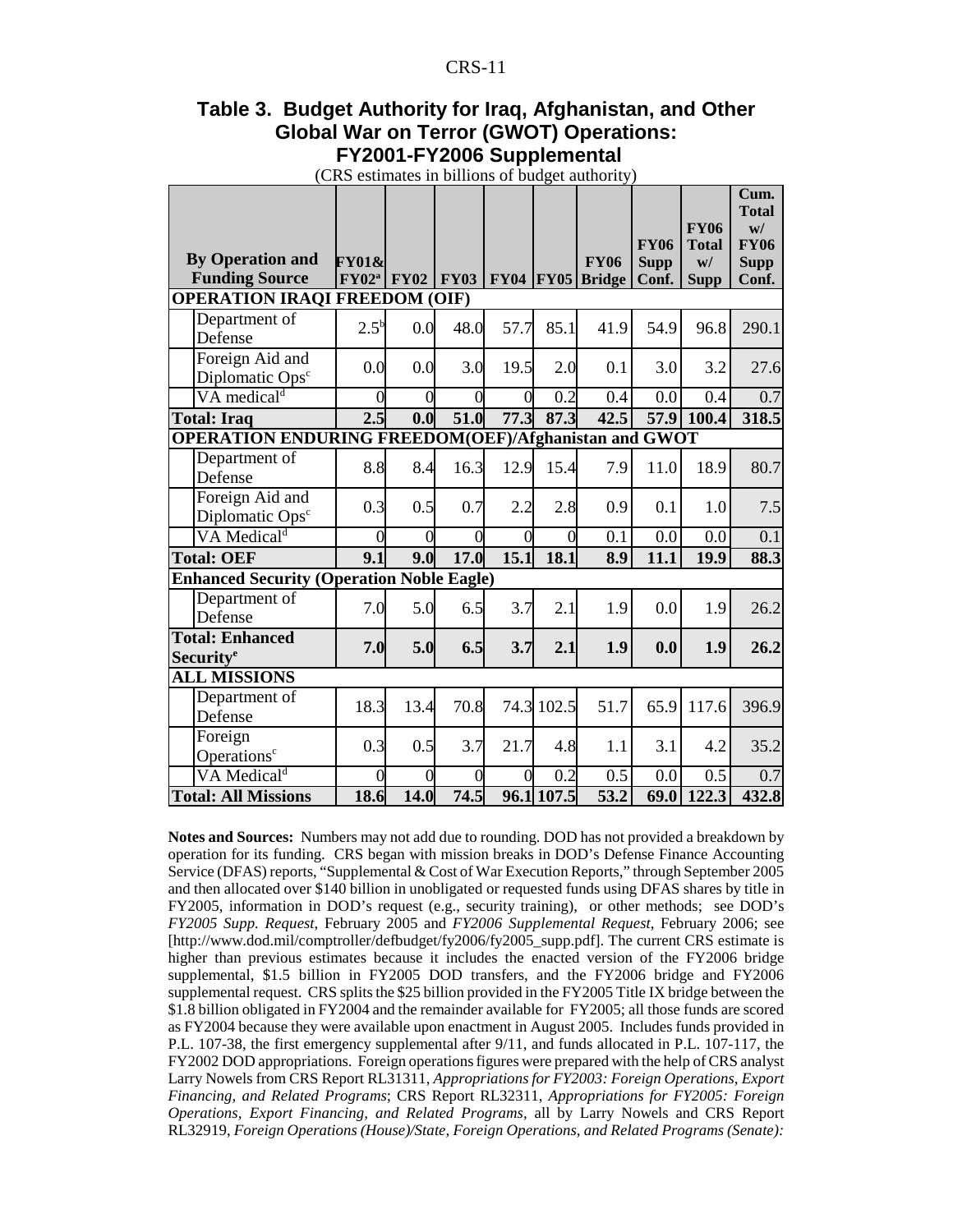*FY2006 Appropriations* by Larry Nowels and Susan Epstein and CRS Report RL33420, *Foreign Operations (House)/State, Foreign Operations, and Related Programs (Senate): FY2007 Appropriations* by Larry Nowels, Connie Veillette, and Susan Epstein; CRS Report RL31406, *Supplemental Appropriations for FY2002: Combating Terrorism and Other Issues*; CRS Report RL32783, *FY2005 Supplemental Appropriations for Iraq and Afghanistan, Tsunami Relief, and Other Activities*, all by Amy Belasco and Larry Nowels. CRS built its appropriations estimates for OIF and OEF from obligations data reported in DOD, *Execution & Cost of War Execution Reports*, September 2003, September 2004, September 2005, estimating unobligated funds from previous obligations, and other methods and sources.

- a. CRS combined funds for FY2001 and FY2002 because most were obligated in FY2002 after the 9/11 attacks at the end of FY2001.
- b. Includes \$2.5 billion obligated for Iraq using funds prior to FY2003 according to a DOD table.
- c. Foreign operations figures include monies for reconstruction, development and humanitarian aid, embassy operations, counter narcotics, initial training of the Afghan and Iraqi army, foreign military sales credits, and Economic Support Funds.
- d. VA estimates of funds for medical care for veterans of Iraq and Afghanistan.
- e. Known as Operation Noble Eagle, these funds provide higher security at DOD bases, support combat air patrol, and rebuilt the Pentagon.

In FY2004, the cost of enhanced security almost halved again, dropping to \$3.7 billion. In FY2005, when funding for enhanced base security was included in DOD's regular rather than supplemental appropriations, the level dropped to about \$2 billion (See **Table 3**).

## **Foreign Operations Funding**

Although DOD has received the bulk of funding for these operations since the 9/11 attacks, Iraq and Afghanistan have also received some \$32.1 billion for foreign aid and reconstruction programs as well as embassy construction and operations (see **Table 4**). Of that total, 77% is for Iraq and 23% for Afghanistan.

**Iraq.** *How much has been appropriated or requested for reconstruction, training of security forces, and embassy operations for Iraq?* In the case of Iraq, about 60% of the \$24.7 billion total is for reconstruction, about 13% for embassy construction and operations, and about 20% to train Iraq security forces. In FY2005, funds to train Iraqi and Afghan security forces were appropriated in DOD's budget.

The FY2006 supplemental includes an additional \$3.0 billion for Iraq — split between mission operations and reconstruction/stabilization assistance. (DOD would also receive includes an additional \$3.0 billion to train Iraq's security forces in FY2006.) For more information, see CRS Report RL33298, *FY2006 Supplemental Appropriations: Iraq and Other International Activities; Additional Katrina Hurricane Relief*, coordinated by Paul M. Irwin and Larry Nowels; see also CRS Report RL31833, *Iraq: Recent Developments in Reconstruction Assistance*, by Curt Tarnoff.

**Afghanistan.** *How much has been appropriated or requested for foreign aid, security forces training, and embassy operations for Afghanistan?* Of Afghanistan's \$7.4 billion total for foreign and embassy operations funding to date, about 40% is for reconstruction and 37% for other foreign aid programs, 17% to train Afghan security forces (now funded in DOD) and 5% for embassy operations.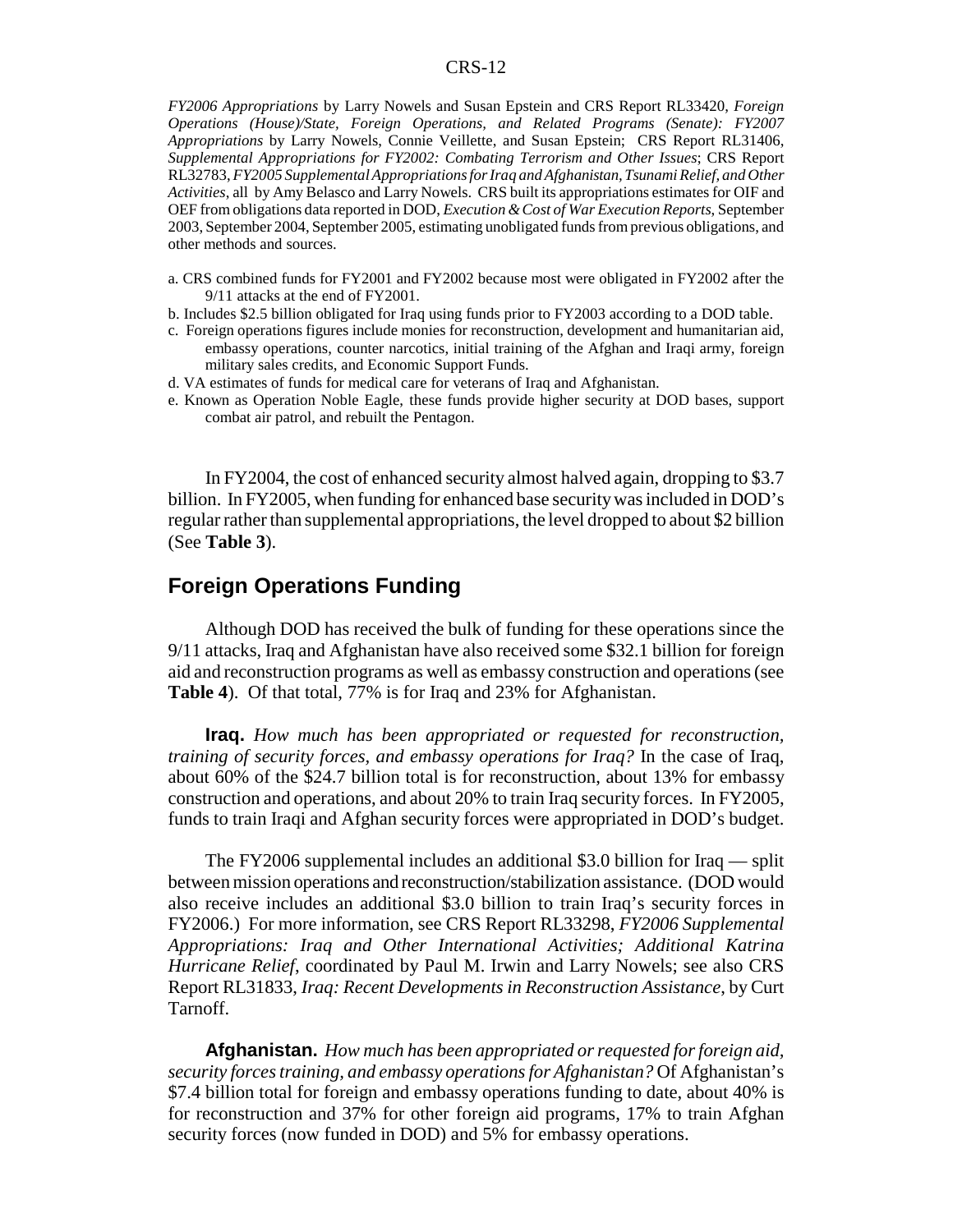The FY2006 supplemental includes an additional \$97 million for Afghanistan with about two-thirds for mission operations and one-third million for aid programs and debt cancellation. (An additional \$1.9 billion in DOD funds would be to train Afghan security forces.)

## **Table 4. Foreign and Diplomatic Funds: FY2001-FY2006 Bridge**

|                                   |                | Iraq                    | Afghanistan    |                            |  |
|-----------------------------------|----------------|-------------------------|----------------|----------------------------|--|
| <b>Activity</b>                   | <b>Funding</b> | <b>Percent of total</b> | <b>Funding</b> | <b>Percent of</b><br>total |  |
| Reconstruction                    | \$15.9         | 64%                     | \$3.1          | 41%                        |  |
| <b>Training Security Forces</b>   | \$5.0          | 20%                     | \$1.3          | 17%                        |  |
| New Embassies <sup>a</sup>        | \$3.1          | 13%                     | $\text{\$}.3$  | 5%                         |  |
| Foreign Aid programs <sup>b</sup> | \$.6           | 2%                      | \$2.8          | 37%                        |  |
| <b>Total</b>                      | \$24.7         | 100%                    | \$7.4          | 100%                       |  |

(in billions of dollars and as percent of total)

**Source:** CRS reports summarizing public laws and Congressional reports.

**Notes:** Numbers may not add due to rounding. Includes funds appropriated in regular FY2006 bills but not the pending FY2006 supplemental request.

a. Includes funding for the Coalition Provisional Authority.

b. Foreign aid programs include Economic Support Fund, counter narcotics, anti-terrorism, law enforcement, disaster assistance, and other programs.

**Training Security Forces.** *How much has been provided or requested to train Afghan and Iraqi security forces*? Because funding to train security forces was shifted from the State Department to the Defense Department in FY2005, funds appropriated to both agencies need to be counted to get a complete picture. Taking all funds into account, funding dedicated to train and equip security forces is \$10.7 billion to date for Iraq, with another \$3.0 billion in the FY2006 supplemental conference bill. That would bring the total to \$13.7 billion.

According to GAO, funding to train and equip Afghanistan's military and police forces totals \$4.1 billion thus far including \$1.3 billion funded by DOD in FY2005. (Some of these funds are not captured in **Table 4** above.) The FY2006 supplemental conference bill includes an additional \$1.9 billion, which would bring the total to \$6.0 billion.<sup>14</sup> Congress also permitted DOD to use a total of up to \$500 million to train either Iraq or Afghan security forces in the FY2006 bridge fund.15

<sup>&</sup>lt;sup>14</sup> See Table 1 in GAO-05-575, Afghanistan Security: Efforts to Establish Army and Police Have Made Progress, but Future Plans Need to be Better Defined, June 2005; [http://www.gao.gov/new.items/d05575.pdf]; see also CRS Report RL30588, *Afghanistan: Post-War Governance, Security, and U.S. Policy*, by Kenneth Katzman.

<sup>&</sup>lt;sup>15</sup> See Section 9006, Title IX, P.L. 109-148.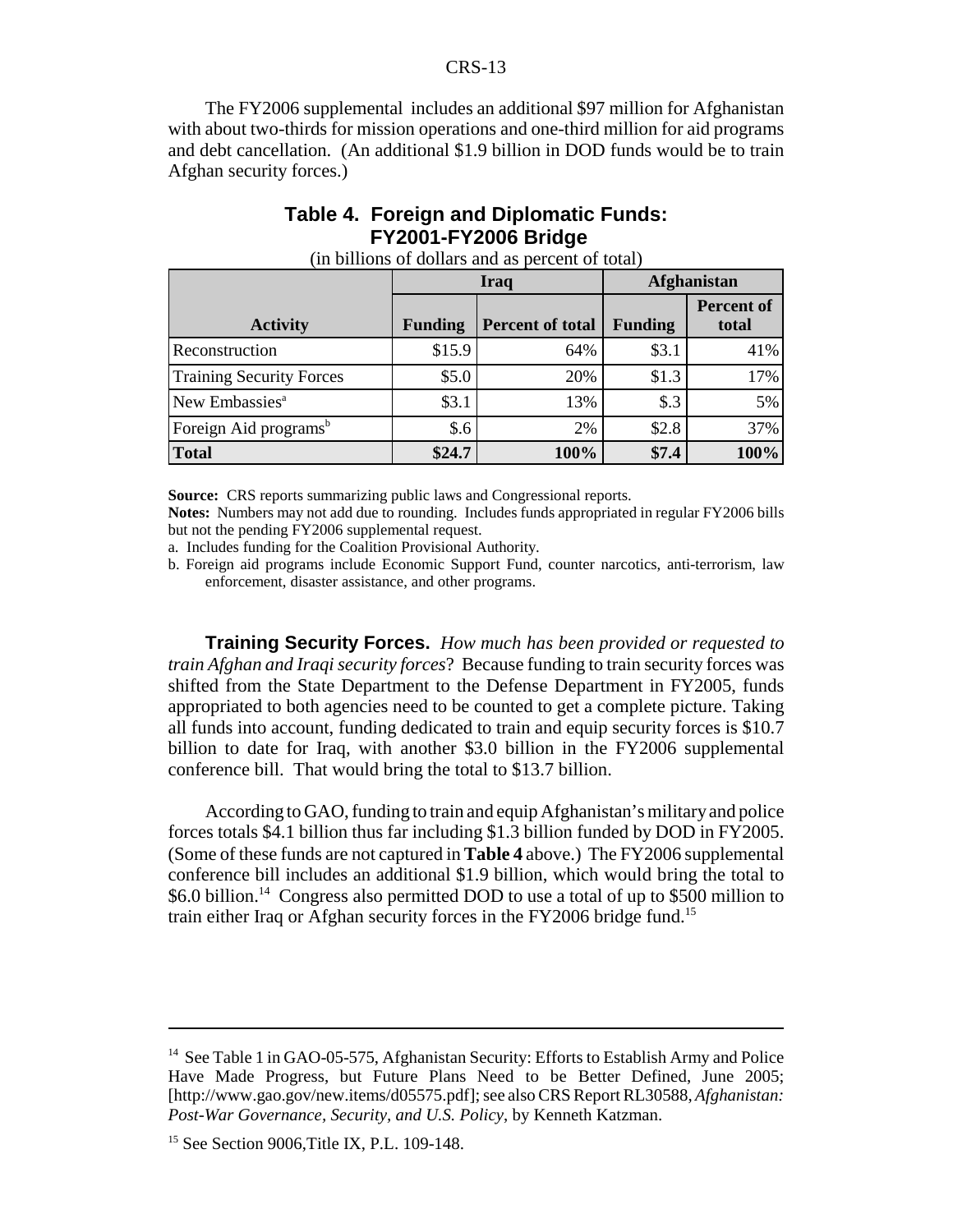## **DOD Spending Thus Far**

While tracking budget authority for each operation and all agencies gives the most complete picture of costs, the measure most frequently cited by the Department of Defense in hearings or in statements to the press is the monthly cost of "military operations" or the "burn rate" either at a particular point in time or an average for several months or a year. Most recently, for example, DOD Comptroller Tina Jonas told reporters that the current average monthly "burn rate" for both Iraq and Afghanistan and other GWOT is \$6.8 billion.<sup>16</sup>

That figure covers the war-related costs of military personnel and operations and maintenance, which might be characterized as the *immediate* costs of ongoing military operations, but it excludes funds for military equipment; Research, Development, Test & Evaluation (RDT&E); and military construction intended to upgrade or replace equipment or facilities deemed necessary to conduct war operations. In FY2006, the "burn rate" captures only about 70% of DOD's request.<sup>17</sup>

To be more complete, CRS has developed estimates for average monthly obligations that include both operations and investment costs (see **Table 5**). CRS bases these estimates on reports issued by the Defense Finance and Accounting Service (DFAS) that capture each fiscal year's obligations — for pay and contractual costs — but which are funded using appropriations from various fiscal years.

Because it takes time to negotiate contracts, produce, and deliver military goods, or build military facilities, DOD's procurement monies are available for three years, RDT&E for two years, and military construction funds for five years. Thus, procurement obligations in FY2005 may tap funds appropriated in FY2003, FY2004, and FY2005. Although obligations figures have the advantage of coming closest to answering the question "how much has been spent to date," they have the disadvantage of not capturing funds appropriated by Congress but not yet obligated.<sup>18</sup> Because DOD does not track outlays — the amount spent rather than contracted for — obligations are the closest measure of ongoing spending.

The budget authority figures in **Table 1** and **Table 3** may provide the most complete answer to the question "What is the cost to date?" For monthly averages based on these appropriations, budget authority can be divided by 12. (See, for example, **Table 6** in CRS Report RL33298, *FY2006 Supplemental Appropriations: Iraq and Other International Activities; Additional Katrina Hurricane Relief* coordinated, by Paul M. Irwin and Larry Nowels.)

<sup>&</sup>lt;sup>16</sup> Federal News Service, "White House Conference Call with Deputy Director of the Office of Management and Budget Joel Kaplan and Undersecretary of Defense Comptroller Tina Jonas," Feb. 16, 2006.

<sup>&</sup>lt;sup>17</sup> For example, military personnel, O&M, and working capital funds account for \$73.5 billion or 70% of the \$105 billion for DOD in FY2005.

<sup>&</sup>lt;sup>18</sup> Obligations also do not reflect outlays or actual monies spent, which DOD does not track.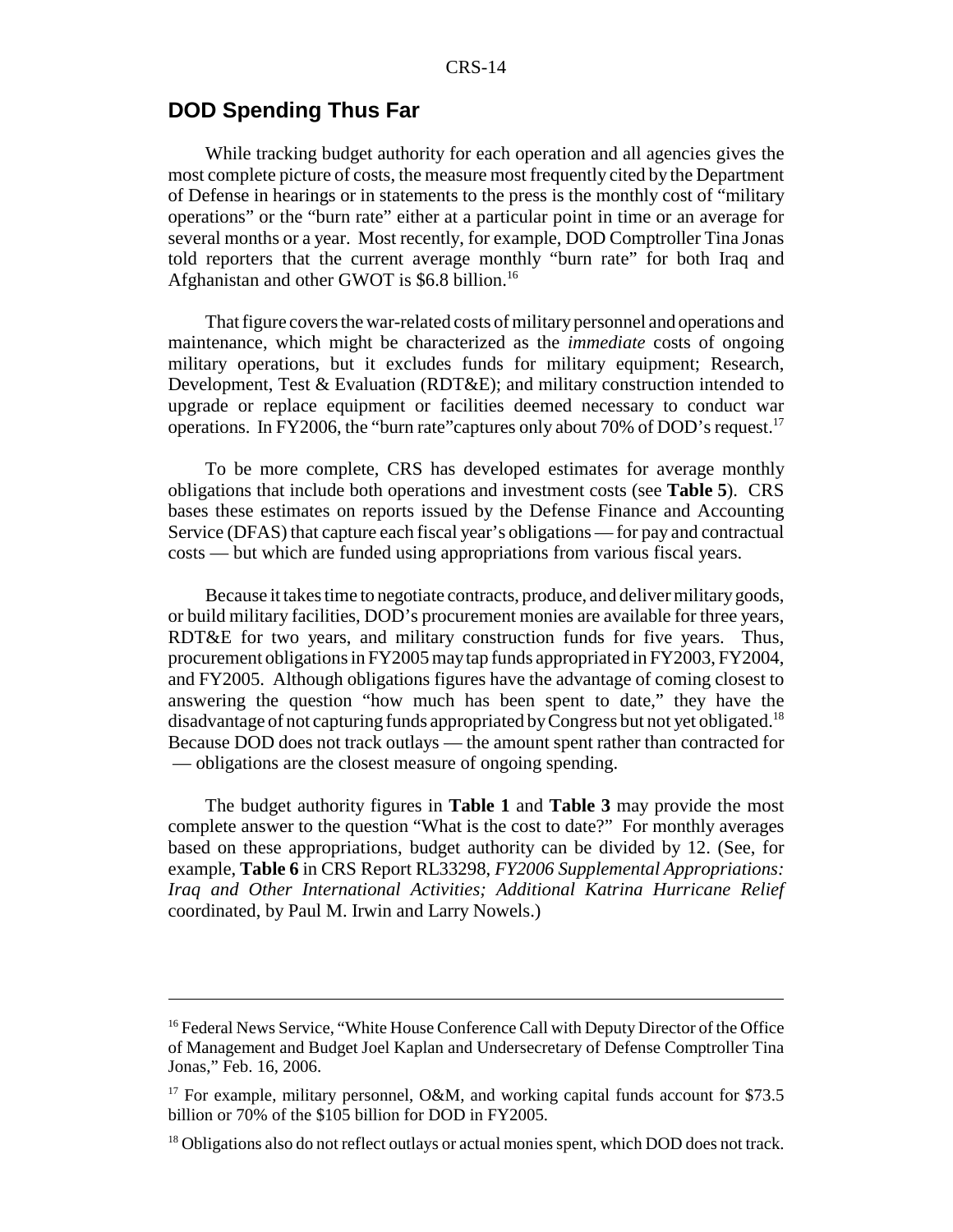|                                                       |               | Average monthly obligations <sup>a</sup> |                                           |                                  |                                                              |                                                              |  |  |
|-------------------------------------------------------|---------------|------------------------------------------|-------------------------------------------|----------------------------------|--------------------------------------------------------------|--------------------------------------------------------------|--|--|
| <b>Mission and type</b><br>of spending                | <b>FY2003</b> | <b>FY2004</b>                            | <b>FY2005:</b><br><b>DFAS</b><br>reported | <b>FY2005</b><br><b>Adjusted</b> | <b>FY2006</b><br>estimate <sup>b</sup> Estimate <sup>b</sup> | Obligations,<br>FY2002 thru<br><b>March</b><br><b>FY2006</b> |  |  |
| <b>Operation Iraqi Freedom</b>                        |               |                                          |                                           |                                  |                                                              |                                                              |  |  |
| Operations <sup>c</sup>                               | 4.3           | 4.4                                      | 4.6                                       | 4.8                              | 6.0                                                          | <b>NA</b>                                                    |  |  |
| Investment <sup>d</sup>                               | 0.1           | 0.6                                      | 1.5                                       | 1.6                              | 1.9                                                          | <b>NA</b>                                                    |  |  |
| <b>Total</b>                                          | 4.4           | 5.0                                      | 6.1                                       | 6.4                              | 8.0                                                          | 219.4                                                        |  |  |
| Afghanistan and the Global War on Terror <sup>e</sup> |               |                                          |                                           |                                  |                                                              |                                                              |  |  |
| Operations <sup>c</sup>                               | 1.3           | 1.1                                      | 1.1                                       | 1.2                              | 1.5                                                          | <b>NA</b>                                                    |  |  |
| Investment <sup>d</sup>                               | 0.0           | 0.0                                      | 0.0                                       | 0.1                              | 0.0                                                          | <b>NA</b>                                                    |  |  |
| <b>Total</b>                                          | 1.3           | 1.1                                      | 1.1                                       | 1.3                              | 1.5                                                          | 58.3                                                         |  |  |
| Enhanced security and other <sup>f</sup>              |               |                                          |                                           |                                  |                                                              |                                                              |  |  |
| Operations <sup>c</sup>                               | 0.5           | 0.3                                      | 0.2                                       | 0.2                              | 0.2                                                          | <b>NA</b>                                                    |  |  |
| Investment <sup>d</sup>                               | 0.0           | 0.0                                      | $0.0\,$                                   | 0.0                              | 0.0                                                          | <b>NA</b>                                                    |  |  |
| <b>Total</b>                                          | 0.5           | 0.3                                      | 0.2                                       | 0.2                              | 0.2                                                          | 24.5                                                         |  |  |
| <b>All missions</b>                                   |               |                                          |                                           |                                  |                                                              |                                                              |  |  |
| Operations <sup>c</sup>                               | 6.1           | 5.8                                      | 5.9                                       | 6.2                              | 7.7                                                          | <b>NA</b>                                                    |  |  |
| Investment <sup>d</sup>                               | 0.2           | 0.6                                      | 1.5                                       | 1.7                              | 2.0                                                          | <b>NA</b>                                                    |  |  |
| <b>Total</b>                                          | 6.3           | 6.4                                      | 7.4                                       | 7.9                              | 9.7                                                          | 302.2                                                        |  |  |

#### **Table 5. DOD's Obligations by Operation: FY2001-March 2006** (in billions of dollars)

**Note:** NA = Not available. Numbers may not add due to rounding.

- a. CRS calculations based on obligations during each fiscal year from all available funds as reported by the Defense Finance Accounting Service plus CRS estimates for intelligence; updated for FY2006 supplemental conference bill (H.R. 4939).
- b. Adjusted CRS estimate for FY2005 includes other funding that DFAS did not capture: \$1.8 billion in military personnel, \$1.6 billion obligated for Afghan and Iraq security Forces Training, and about \$4 billion in modularity funds. For FY2006, CRS estimated obligations assuming all military personnel, O&M, and intelligence funds are obligated (since the funds are only available for one year) and that investment funds for procurement, RDT&E, and military construction obligate at rates experienced in FY2005.
- c. Includes funds appropriated for military personnel, operation and maintenance, working capital, and defense health.
- d. Includes funds appropriated for procurement, RDT&E, and military construction.
- e. Operation Enduring Freedom funds Afghanistan and other global war on terror (GWOT) activities.
- f. 'Enhanced security and other' includes additional security at defense bases, combat air patrol around U.S. cities, and reconstruction of the Pentagon after the 9/11 attacks.

The monthly averages for OIF and OEF in **Table 5** are useful ways to mirror current spending rates for FY2003, FY2004, FY2005, and FY2006, particularly operational costs which are largely spent in the first year.<sup>19</sup> For investment, however, average monthly obligations tend to lag budget authority.

 $19$  Operational costs also include working capital funds, defense health, and counterdrug monies.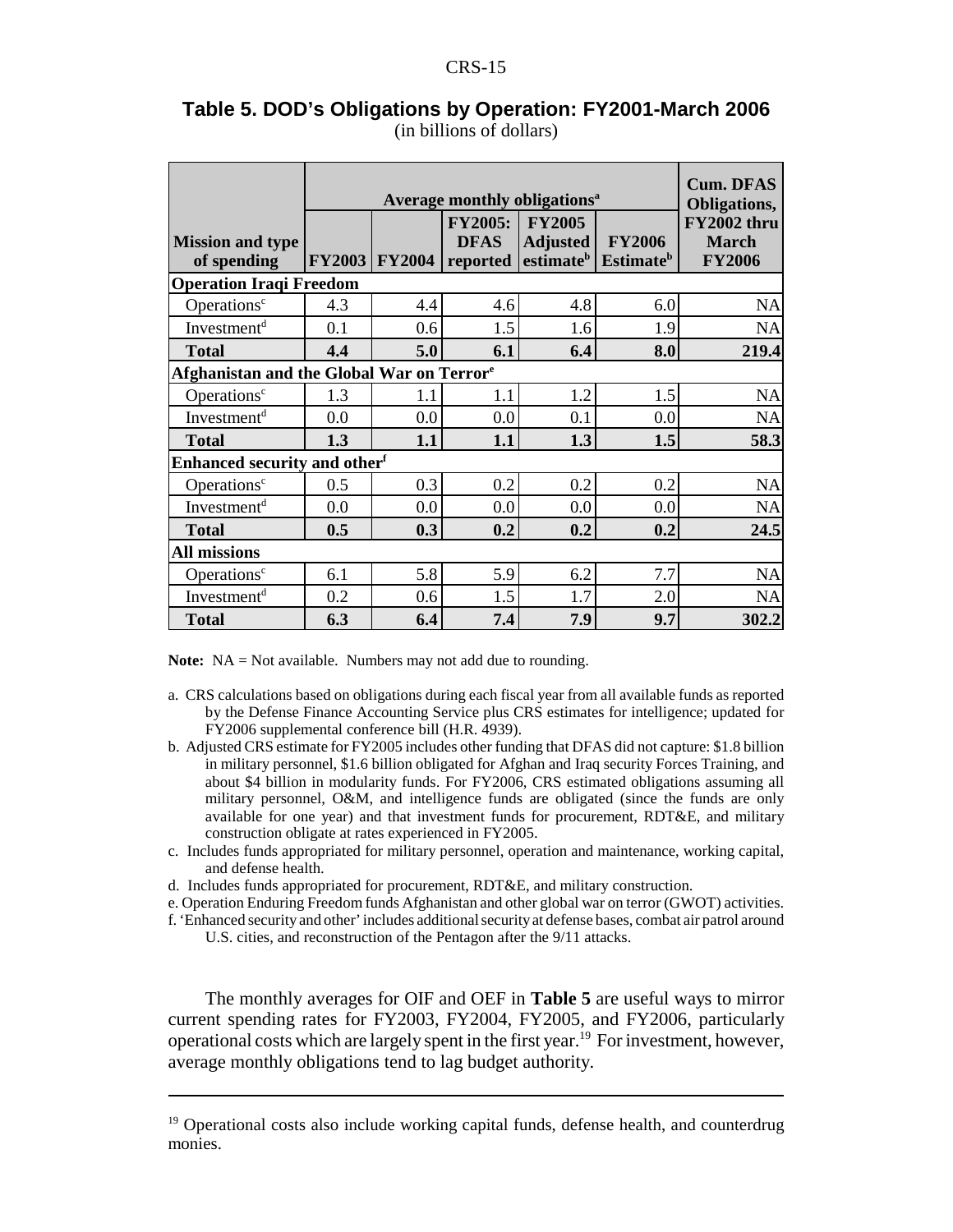**Total Obligations to Date.** What was DOD spending or obligating for each operation in each year between FY2002 and March 2006 DOD obligated about \$312 billion for all three missions including:

- \$219 billion for Iraq;
- \$68 billion for Afghanistan and other GWOT; and
- ! \$25 billion for enhanced security (see **Table 5**).

Based on DFAS figures in **Table 5**, average monthly reported spending for all three missions rose by about 17% from about \$6.3 billion in FY2003 to about \$7.4 billion in FY2005. Because DFAS obligations for FY2005 do not appear to have captured about \$7 billion in appropriated funds, CRS did an alternate estimate for FY2005 including these monies. With these funds, CRS estimates that FY2005 obligations would be closer to \$8 billion rather than \$7.4 billion reported, almost 25% increase higher than the level two years earlier.

Including the FY2006 supplemental, average monthly obligations for all operations may be about 50% higher compared to three years ago.<sup>20</sup> Although some of the increase in average monthly cost is attributable to rising operational costs, the most dramatic increase is for investment costs in Iraq.

**Monthly Average Costs for Iraq, OEF, and Enhanced Security.** *What is the average monthly cost for each operation and how have these changed over time?* By FY2006, average monthly costs for Iraq may reach \$8 billion per month, over 80% higher than in FY2003, with about three-quarters dedicated to operational costs and one-quarter to investment.

Average monthly obligations for Afghanistan and other GWOT operations initially hovered around \$1.1 billion in FY2004 and FY2005. That rate could rise to \$1.5 billion in FY2006 with the addition of funds to train Afghan security and police forces and part of the funds to equip new Army and Marine Corps units.<sup>21</sup>

The monthly average for enhanced security (Operation Noble Eagle) has fallen substantially from \$520 million per month in FY2003 to an estimated \$180 million in FY2006 as one-time costs ended and could fall further.

**Change Since FY2003 for Each Operation.** In summary, based on CRS estimates, monthly average costs — including both military operations and investment spending — will change between FY2003 and FY2006 as follows:

- Iraq costs will grow by 80% from \$4.4 billion to \$8.0 billion;
- OEF costs will grow by 20% from \$1.3 billion to \$1.5 billion;

 $20$  CRS calculated the average cost for Iraq in FY2003 assuming 10 months of operations based on when forces began to deploy. For FY2006, CRS estimated how quickly funds would obligate based on DFAS data for FY2005 and judgments. CRS did not include FY2002 obligations because the data is unreliable and because Iraq costs were small.

<sup>&</sup>lt;sup>21</sup> Since forces are deployed for both OIF and OEF, CRS splits the costs based on the roughly 75%, 25% split in DFAS obligations for military personnel.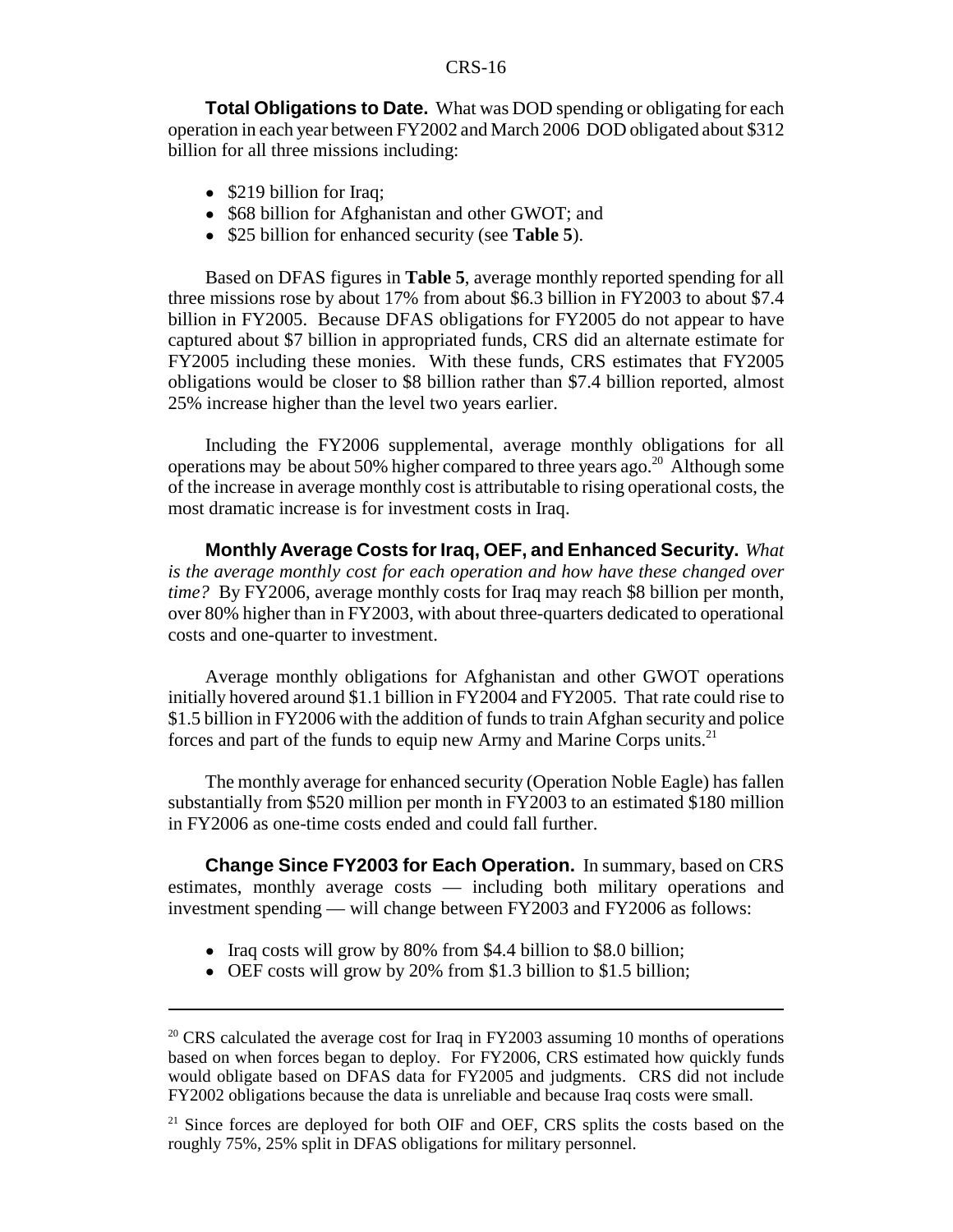- Enhanced security costs will fall by 70% from \$500 million to below \$200 million;
- Overall Iraq and GWOT costs will grow by about 50% from \$6.3 billion to \$9.5 billion.

## **Potential Oversight Issues for Congress**

Based on difficulties in capturing war costs by operation and recent cost trends, there are several potential oversight issues that Congress may want to pursue:

- How might repairing and replacing war-worn equipment earlier than anticipated affect DOD's regular or baseline budget?
- Are some types of war costs more controllable because they are affected by policy as well as operational needs?
- How have deployed troop levels changed for OIF and OEF since the 9/11 attacks and how might Congress get accurate information on past and future levels?
- ! How could past trends be used to help predict war costs?
- How might Congress get better information on DOD war costs in order to evaluate better its requests for additional funds?

## **Effects on DOD's Regular Budget of Replacing Worn Equipment**

Recently, concern has grown among many in Congress, the Administration, and DOD about the size of the bill to repair and replace equipment worn down by war operations, that is, the "reset" issue. Reset is defined as the "process of bringing a unit back to full readiness once it has been rotated out of a combat operation," by repairing and replacing equipment and resting and retraining troops.<sup>22</sup> As equipment is stressed by war operations, the cost to repair that equipment — also called reconstitution or depot maintenance — is anticipated to grow. To the extent that equipment cannot be repaired (the 'washout' rate), it may be replaced with the same version or a rebuilt or upgraded version, sometimes referred to as "recapitalization."

Much of this equipment may have been slated for repair or replacement at a later date but because of the stress of war operations, it may need to be replaced now. To the extent that war operations results in earlier repair and replacement of equipment, DOD's baseline budget may be able to be reduced.

There is an ongoing debate about the anticipated cost of reset for the Army and Marine Corps, the services most heavily involved in OIF and OEF. The amount needed for new equipment depends on not only how quickly equipment wears out or

<sup>22</sup> Office of the Secretary of Defense, Report to Congress, *Ground Force Equipment Repair, Replacement, and Recapitalization Requirements Resulting from Sustained Combat Operations*, April 2005, p. 8; see also GAO-06-604T, *Defense Logistics: Preliminary Observations on Equipment Reset Challenges and Issues for the Army and Marine Corps*, p. 3.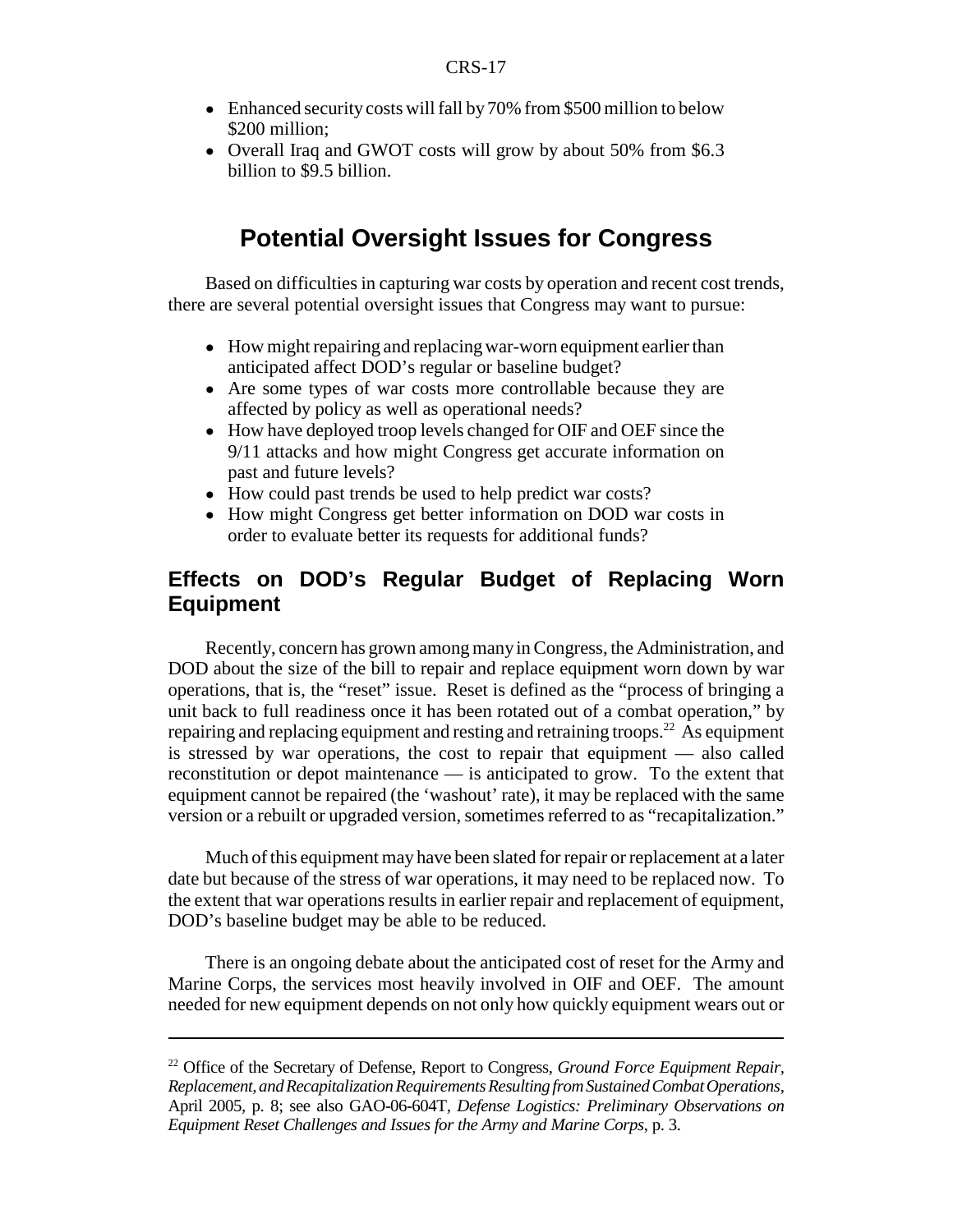is damaged beyond repair but also DOD's decisions about whether and how quickly particular equipment needs be upgraded. The effect of this earlier replacement on DOD's baseline budget is also an open question that Congress may want to address. Another factor in estimating future equipment needs is what equipment may ultimately be left behind for Iraqi or Afghan forces when U.S. forces withdraw.

**CBO and Service Estimates of Reset Costs***. How large is the likely reset bill and how might that affect DOD's baseline budget?* Last year, in March 2005, CBO estimated that the backlog of maintenance and replacement costs for warworn equipment was about \$13 billion, about the same as the services' estimates at that time, and that annual repair and replacement costs would run about \$8 billion a year based on the current pace of operations.23 These CBO estimates, however, do not reflect substantial procurement funding received by DOD in the FY2005 Supplemental, the FY2006 bridge fund, DOD's baseline or regular budgets, or requested in the FY2006 supplemental. The House Appropriations Committee, for example, estimated that about \$8 billion in the FY2006 bridge fund was for replacing worn equipment. $^{24}$ 

In its most recent alternative funding path for GWOT, CBO estimates that about \$60 billion would be needed through FY2016 assuming a gradual drawdown in deployed forces from about 258,000 in FY2006 to a steady state of 73,000 in FY2010. This estimate does not include the \$24 billion in procurement funds appropriated or requested in FY2006, much of which is probably for reset.<sup>25</sup>

Neither DOD nor other Administration sources have publicly endorsed reset requirements for any of the services. The Army's current position on the size and scope of its reset requirement is unclear. In testimony in mid-February, 2006, Army Chief of Staff Schoomaker and Army Secretary Harvey cautioned against accepting a recent \$36 billion in-house estimate for reset, the Army Equipment Plan, that is predicated on a drawdown of forces between FY2006 and FY2008. This estimate includes \$13.5 billion in FY2006 from both supplemental and baseline funds with additional funds in later years.<sup>26</sup>

In late March, Army Lt. General Melcher testified that the Army had submitted a \$13.5 billion reset requirement to OMB for FY2006 for repair and recapitalization including:

<sup>&</sup>lt;sup>23</sup> CBO Testimony by Douglas Holtz-Eakin, Director, "The Potential Costs Resulting from Increased Usage of Military Equipment in Ongoing Operations," before the Subcommittee on Readiness, House Armed Services Committee Apr. 6, 2005, p. 2

<sup>&</sup>lt;sup>24</sup> House Appropriations Committee, Press release, "Conferees Approve Defense-Disaster Assistance-Avian Flu Preparedness Package," Dec. 18, 2005.

<sup>25</sup> CBO, *An Alternative Budget Path Assuming a Reduction in Spending for Military Operations in Iraq and Afghanistan and in support of the Global War on Terrorism*, Feb. 24, 2006; contact with CBO staff.

<sup>&</sup>lt;sup>26</sup> *Inside the Army*, "Schoomaker: Reset, Recap Likely to Exceed \$36 billion Over five Years," February 20, 2006; Defense Daily, "Marine Corps Needs \$12 Billion For Reset," Hagee Says," Feb. 16, 2006; Testimony of General Schoomaker before the Senate Armed Services Committee, *Hearing on FY2007 Defense Authorization*, Feb. 14, 2006.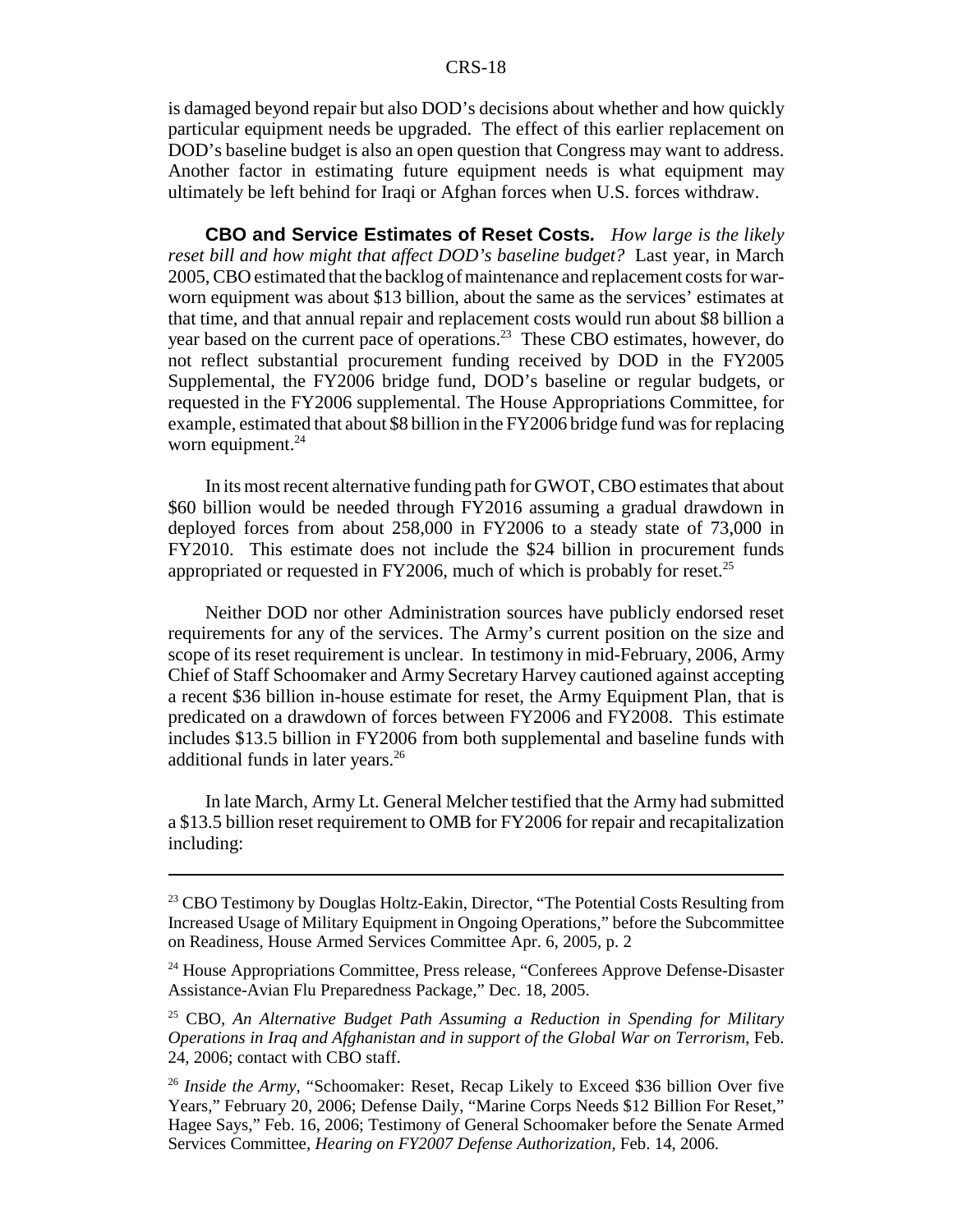- \$1.5 billion for battle losses:
- \$5.2 billion for equipment repair;
- \$5.2 billion for equipment recapitalization; and
- \$1.6 billion to repair and replace prepositioned equipment.

Lt. General Melcher also estimated that an additional \$12 billion to \$13 billion per year would be needed "through the period of conflict and for two years beyond."<sup>27</sup> These requirements do not include the cost of leaving equipment behind which General Melcher said was a "subject of great debate right now between the CENTCOM [Central Command] staff and the Third Army and the department."28

The Marine Corps recently estimated that it would need \$11.7 billion to reset all its equipment including \$5.1 billion received or requested in  $FY2006<sup>29</sup>$  In FY2006, the Marine Corps' reset requirement is more than three times its regular procurement budget of \$1.3 billion.30

It is not clear whether these estimates take into account the \$60 billion in procurement funds already received or requested in war appropriations or current and future requests in the baseline budgets of the services (see **Table 2**). To the extent the services repair or replace equipment sooner than planned because of the effects of war operations, DOD's current and future baseline budgets may be able to be reduced.

**War-Related Procurement Issues.** To evaluate the overall reset requirement, Congress may want to ask the Administration:

- What are current reset estimates and the underlying assumptions about force levels, the pace of operations, and how quickly equipment needs to be replaced?
- How much of the overall requirement has been met by previous appropriations and current requests?
- ! How does war-related maintenance and procurement funding affect the baseline budget?

 $27$  Statement by Lt. General David F. Melcher, Deputy Chief of Staff, G-8, U.S. Army, before the House Armed Services Subcommittee on Readiness and Tactical Airland Forces, "On Army Equipment Reset," Mar. 30, 2006, p. 5 and 8; Lt. General James J. Lovelace, Deputy Chief of Staff, G-3/5/7, U.S. Army before the Senate Armed Services Committee, Subcommittee on Readiness and Management Support, "On Army Readiness and Soldier Support," Mar. 15, 2006, p. 7.

<sup>&</sup>lt;sup>28</sup> General Melcher in transcript, House Armed Services Subcommittee on Readiness and Tactical Airland Forces, "On Army Equipment Reset," Mar. 30, 2006.

<sup>&</sup>lt;sup>29</sup> *Defense Daily*, "Marine Corps Needs \$12 billion for Reset, Hagee Says," February 16, 2006; see also, testimony of Lt. General Gardner before the House Armed Services Committee Subcommittees on Readiness and Tactical and Land Forces, "Repair of Army and Marine Corps Damaged Equipment," Mar. 30, 2006.

<sup>&</sup>lt;sup>30</sup> Statement of Lt. General Jan Huly and Lt. General John F. Sattler before the Subcommittee on Military Readiness of the Senate Armed Services Committee, "Readiness and Resetting the Force," Mar. 15, 2006, p. 19.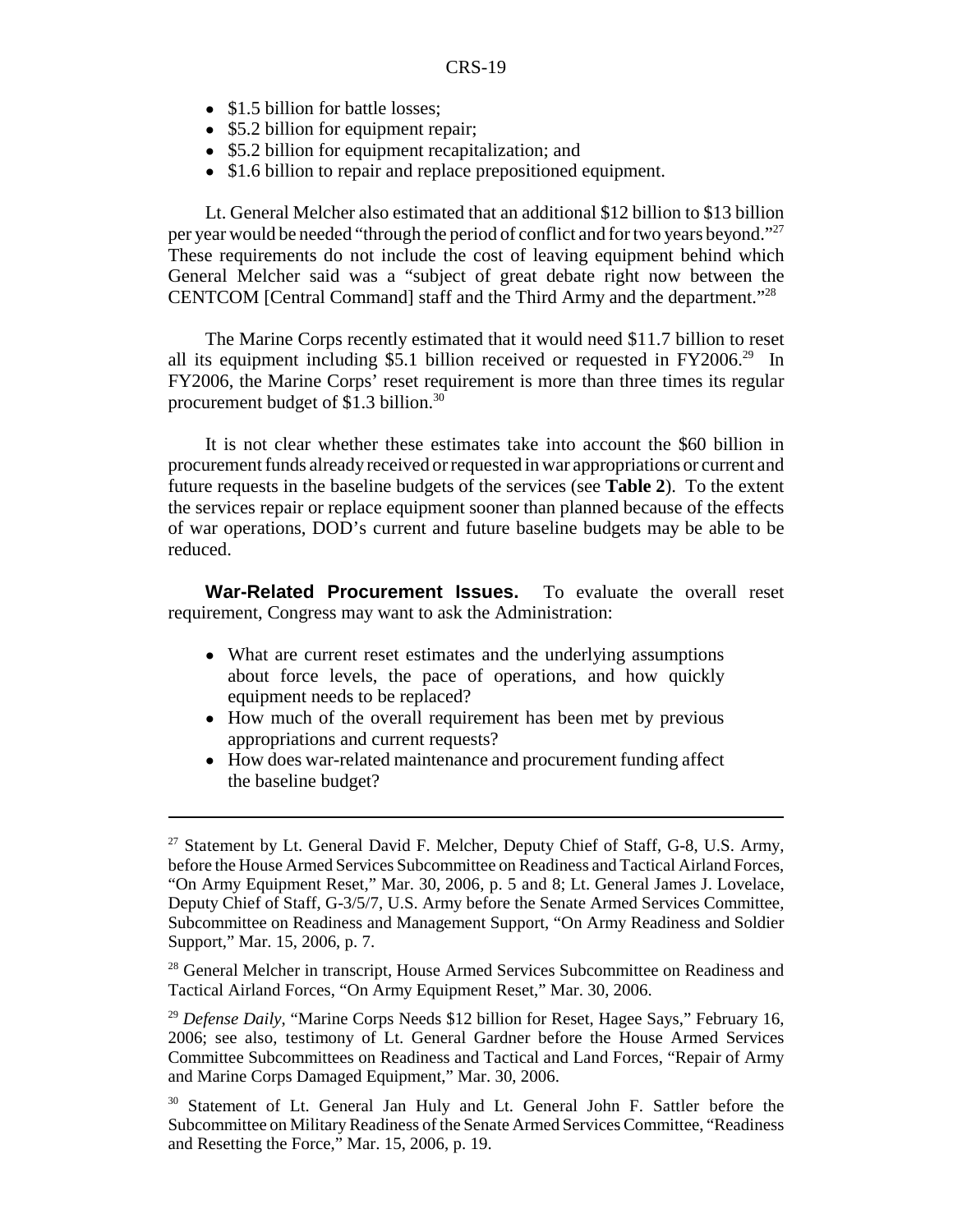The same questions could be asked about DOD's past and future plans for warrelated procurement for force protection, upgraded capabilities, and equipment for new modular Army units and restructured Marine Corps units. DOD has provided little or frequently changing estimates of war-related procurement requirements (such as for uparmored High Mobility Multipurpose Wheeled Vehicles (HMMWVs), making it problematic to assess requests. In some cases, like HMMWVs and other force protection gear, requirements have changed in response to operational experience in ways that were not anticipated in DOD's baseline budget.

In other cases, however, the distinction between what is war-related and what instead is part of DOD's ongoing transformation or modernization is less clear. For example, DOD decided to fund the first two years of the Army's modularity and the Marine Corps' restructuring requirements in supplementals in FY2005 and FY2006 and then fund future years in its baseline budgets. The rationale for that decision was that these costs should be considered war-related because the additional units created would ease the stress on troops, a conclusion questioned by two studies by CBO and the RAND corporation because few of the units created would deploy for OIF or OEF.31 Because funding for modularity was provided in supplementals for two years, monies were freed up in the Army's baseline budget for other procurement items in FY2005 and FY2006.

To some extent, these war-related requirements for recapitalization, modularity, force protection, and upgrades may overlap with each other and with the baseline budget since all involve the purchase of new equipment to improve capability. Since DOD is constantly modernizing, some of the funding for these requirements may have been included in estimates for the later years of DOD's baseline budget.

Thus, because DOD has received substantial war-related procurement funding since FY2003, some of these anticipated requirements may already have been met. As long as funding levels remain roughly the same, the services may simply have substituted other less urgent requirements. On the other hand, estimates of the cost of DOD's new weapon systems tend to rise — as has been the case with modularity for example — placing pressure on future budgets. To the extent that war leads to funding more urgent requirements sooner, Congress may be able to adjust the baseline budget.

Moreover, although DOD is supposed to carry only war-related incremental costs in its supplementals, it is often difficult to unravel how much fits appropriately in the baseline and how much in supplemental funding. Since war funding is not subject to budget resolution constraints, it is in the interest of both DOD and defense advocates in Congress to maximize the costs covered in war appropriations. With the frequent shifts in requirements and the possible conflation of war and baseline requirements, it may be difficult for Congress to gauge whether the amounts requested by DOD are too high, too low, or about right.

<sup>31</sup> CBO, *An Analysis of the Military's Ability to Sustain an Occupation in Iraq: an Update*, October 5, 2005; [http://www.cbo.gov/ftpdocs/66xx/doc6682/10-05-05-IraqLetter.pdf]; RAND, *Stretched Thin: Army Forces for Sustained Operations*, 7-15-05; [http://www.rand.org/pubs/monographs /2005/RAND\_MG362.pdf].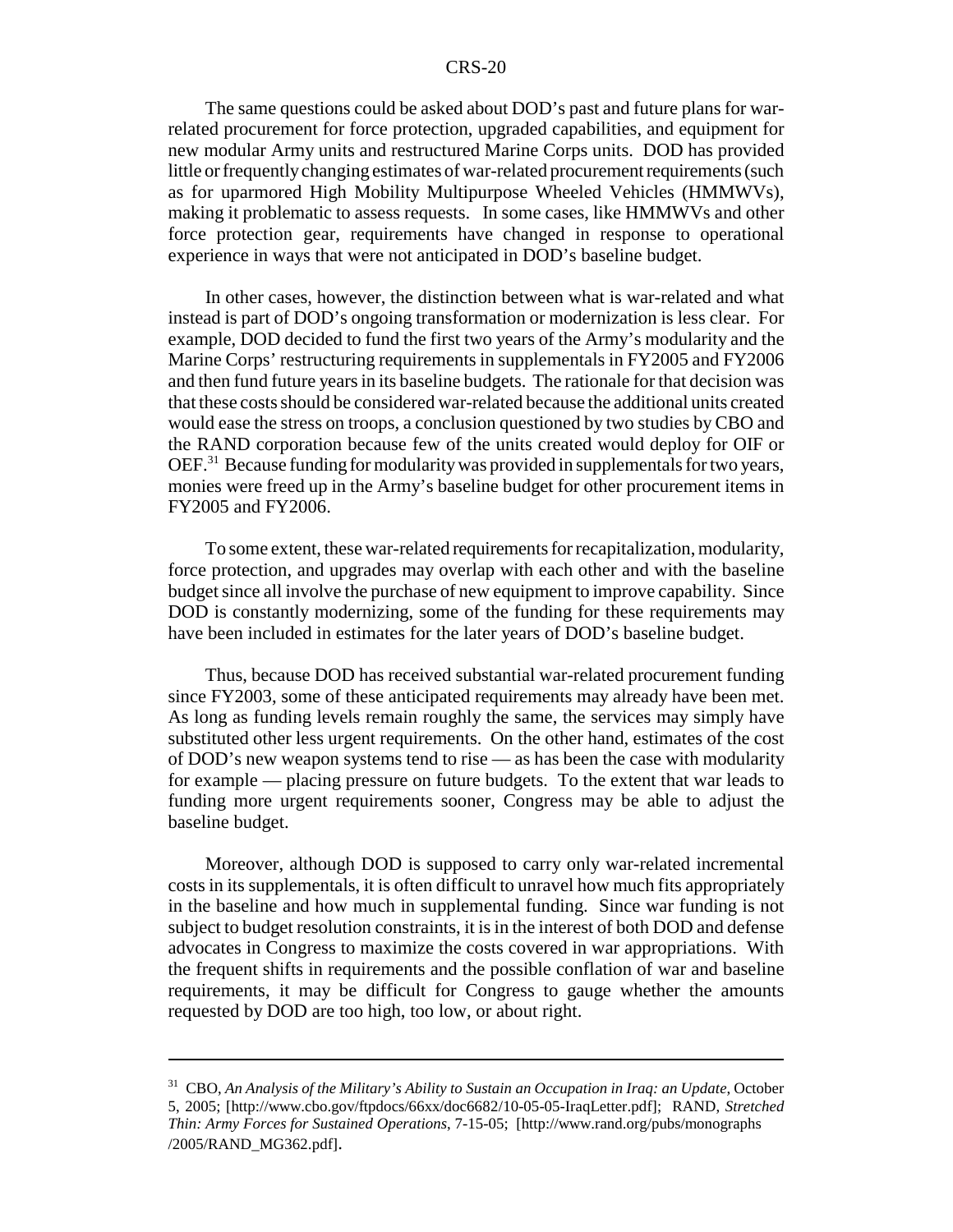### **Potentially Controllable Support Costs**

Although it is often assumed that all war-related operational costs reflect onthe-ground requirements of commanders and hence cannot and should not be adjusted, recent cost trends suggest that some war-related support costs reflect a mixture of operational needs and policy and contracting choices. **Table 6** shows the FY2004 and FY2005 costs for OIF and OEF by expense categories used by DOD to track past costs and estimate future costs.<sup>32</sup> DFAS categories range from "optempo" — the cost of fuel and replacing parts after operations — to facilities/base support, covering housing and support services for deployed troops. As a benchmark, **Table 6** also shows estimated average troop levels for OIF and OEF.33

Costs that are largely determined by either commanders on the ground or external factors include:

- operating tempo or optempo for short the cost of fuel and replacement parts for equipment used in operations, which largely reflects the intensity of operations and the price of fuel;
- most equipment maintenance requirements which reflect repairs needed after operations; and.
- special pays for soldiers, such as imminent danger pay and family separation allowances, set by statute.

Even where costs are largely uncontrollable, Congress may wish to ask DOD to explain changes in costs and the assumptions underlying its requests in order to assess current requests, predict future costs, and look at any effects on DOD's baseline budget. For example, the rise in optempo costs between FY2004 and FY2005 from \$6.1 billion to \$7.0 billion for OIF and from \$900 million to \$1.6 billion for OEF may reflect a combination of more troops, higher fuel costs, and a more intense pace (see **Table 6)**. To better understand this type of change, Congress may want to ask:

- What is the impact on costs of higher fuel prices?
- ! Are optempo costs rising due to more intensive operations (measured in miles per vehicle), more troops or other factors?
- ! Has the baseline budget been reduced to reflect training that cannot be conducted or equipment cannot be repaired because troops are deployed?

<sup>32</sup> These categories appear in both DOD, *Execution & Cost of War Execution Reports*, which track obligations by month, year, and appropriation, and in DOD's Contingency Operations Support Tool (COST) model that was developed in the mid-1990s to track the cost of contingencies and is now used to estimate some OIF and OEF costs.

<sup>&</sup>lt;sup>33</sup> CRS estimated average personnel levels from DFAS funding for hostile fire or imminent danger pay. Since each troop is entitled to \$225 per month in hostile fire pay, total funding can be divided by 12 to get a monthly level and that figure can be divided by \$225 to get average troop levels.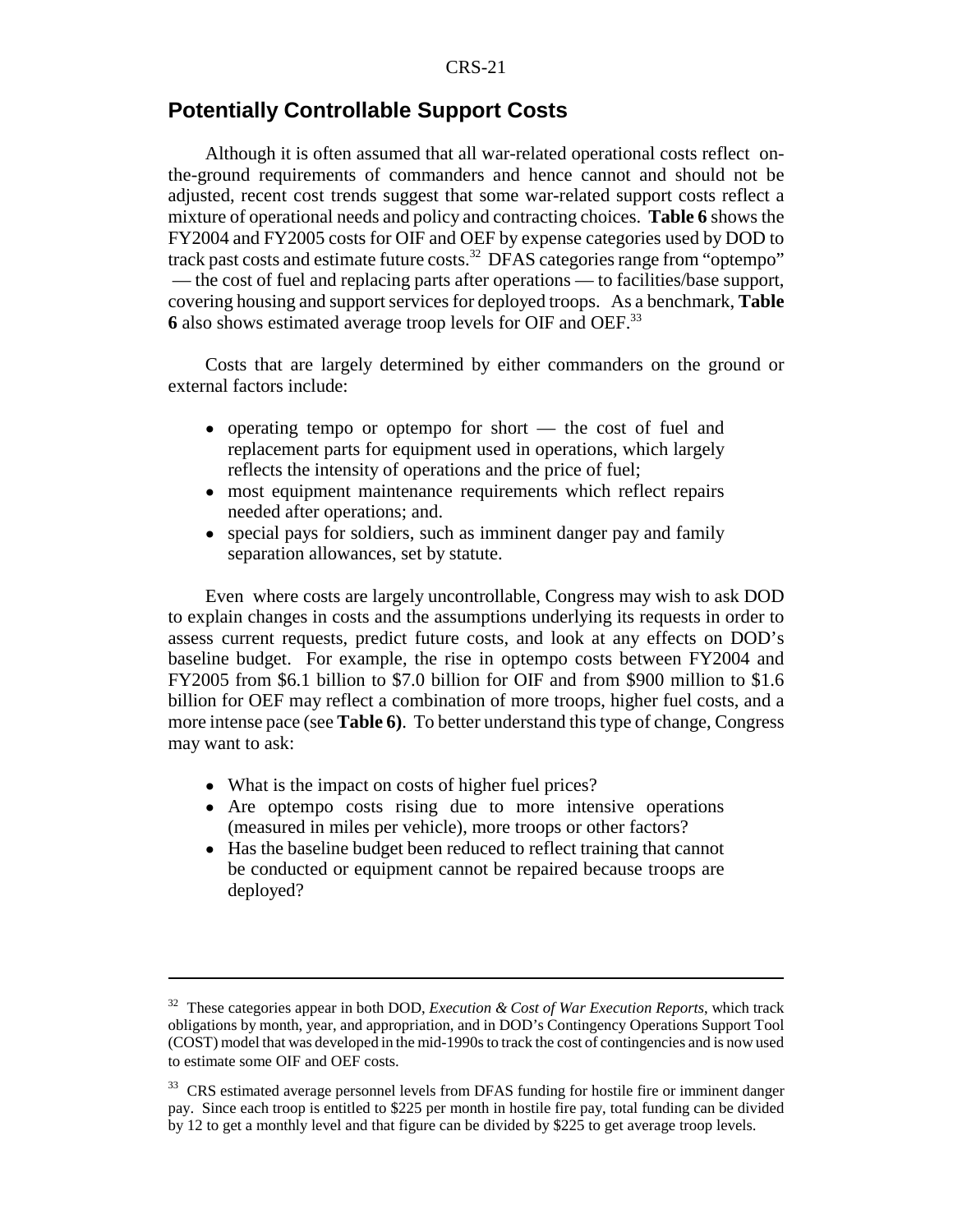## **Table 6. OIF and OEF War Obligations By Expense: FY2004-FY2005**

| In unusanus of troops, billions of domars, or percent of total)          |                   | <b>Operation Iraqi</b> |                                                   |                  |                  | <b>Operation Enduring</b>                  |  |
|--------------------------------------------------------------------------|-------------------|------------------------|---------------------------------------------------|------------------|------------------|--------------------------------------------|--|
|                                                                          |                   | Freedom                |                                                   | Freedom          |                  |                                            |  |
| <b>Defense Finance Accounting</b><br><b>Service Category<sup>a</sup></b> | <b>FY04</b>       | <b>FY05</b>            | <b>Percent</b><br><b>Change</b><br><b>FY05/04</b> | <b>FY04</b>      | <b>FY05</b>      | Percent<br><b>Change</b><br><b>FY05/04</b> |  |
| Avg. No. Military Personnel <sup>b</sup>                                 | 206,000202,000    |                        | $-2\%$                                            | 33,000           | 50,000           | 51%                                        |  |
| <b>Military Personnel Costs</b>                                          | 12.2              | 11.5                   | $-6%$                                             | 2.8              | $\overline{3.4}$ | 23%                                        |  |
| Special Pays <sup>c</sup>                                                | 3.3               | 2.6                    | $-23%$                                            | 1.9              | 0.9              | $-51%$                                     |  |
| <b>Activating Reservists</b>                                             | 6.9               | 6.1                    | $-12%$                                            | 0.7              | 1.8              | 170%                                       |  |
| Subsistence                                                              | 2.0               | 1.2                    | $-38%$                                            | 0.2              | 0.4              | 67%                                        |  |
| Active Component Overstrgth <sup>d</sup>                                 | 0.0               | $\overline{1.6}$       |                                                   | 0.0              | 0.3              |                                            |  |
| <b>Operation &amp; Maintenance</b>                                       | 37.4              | 41.9                   | 12%                                               | 6.9              | 6.8              | $-1\%$                                     |  |
| <b>OPTEMPO</b> and Training                                              | 6.1               | 7.0                    | 16%                                               | 0.9              | 1.6              | 72%                                        |  |
| Reconstitution/Equipment<br>Maintenance <sup>f</sup>                     | 4.6               | 4.9                    | 7%                                                | 0.2              | 0.2              | 17%                                        |  |
| Transportation                                                           | 5.1               | 5.9                    | 15%                                               | 1.0              | 0.9              | $-5%$                                      |  |
| <b>Facilities/Base Support</b>                                           | 8.0               | 8.0                    | 0%                                                | 0.9              | 0.8              | $-8%$                                      |  |
| Other Supplies & Equipment                                               | $\overline{4.4}$  | $\overline{5.3}$       | 20%                                               | $\overline{0.8}$ | $\overline{0.9}$ | 11%                                        |  |
| Other Services/Misc.<br>Contracts                                        | 4.6               | 5.1                    | 12%                                               | 2.0              | 1.2              | $-42%$                                     |  |
| Comm., Control, Comm,<br>Computers & Intelligence                        | 0.8               | 1.1                    | 40%                                               | 0.5              | 0.5              | 5%                                         |  |
| Civilian personnel                                                       | 0.2               | 0.3                    | 65%                                               | 0.1              | 0.1              | $-1\%$                                     |  |
| Personnel Support                                                        | 3.7               | 4.3                    | 16%                                               | 0.5              | 0.6              | 15%                                        |  |
| <b>Investment</b>                                                        | 2.5               | 17.5                   | 592%                                              | 0.2              | 0.4              | 106%                                       |  |
| Procurement                                                              | 2.4               | 16.1                   | 565%                                              | 0.2              | 0.4              | 112%                                       |  |
| <b>RDT&amp;E</b>                                                         | 0.0               | 0.1                    | 788%                                              | 0.0              | 0.0              | 63%                                        |  |
| <b>Military Construction</b>                                             | 0.1               | 1.2                    | 1266%                                             | 0.0              | 0.0              | 0%                                         |  |
| <b>TOTAL</b>                                                             | $\overline{52.1}$ | 70.9                   | 36%                                               | 9.8              | 10.6             | $8\%$                                      |  |

(in thousands of troops, billions of dollars, or percent of total)

#### **Notes and Sources:**

- a. Includes all obligations for pay and contracts in the fiscal year, drawing on budget authority from various years.
- b. Average personnel levels calculated by CRS from DFAS funding for hostile fire or imminent danger pay; since each troop is entitled to \$225 per month in hostile fire pay, total funding can be divided by 12 to get a monthly level and that figure can be divided by \$225 to get average troop levels. Rounded to thousands.
- c. Special pays include hostile fire pay, family separation allowance, foreign duty pay and other special pays.
- d. Covers costs of military personnel above authorized strength levels.
- e. Includes unit, intermediate, and depot maintenance.

 Similarly, for equipment maintenance — expected to rise by 40% from \$5.1 billion in FY2005 to \$7.3 billion in FY2006 — Congress may want to know the full scope of the anticipated requirement and whether the services can reduce their regular repair budgets because war-worn equipment is being repaired sooner than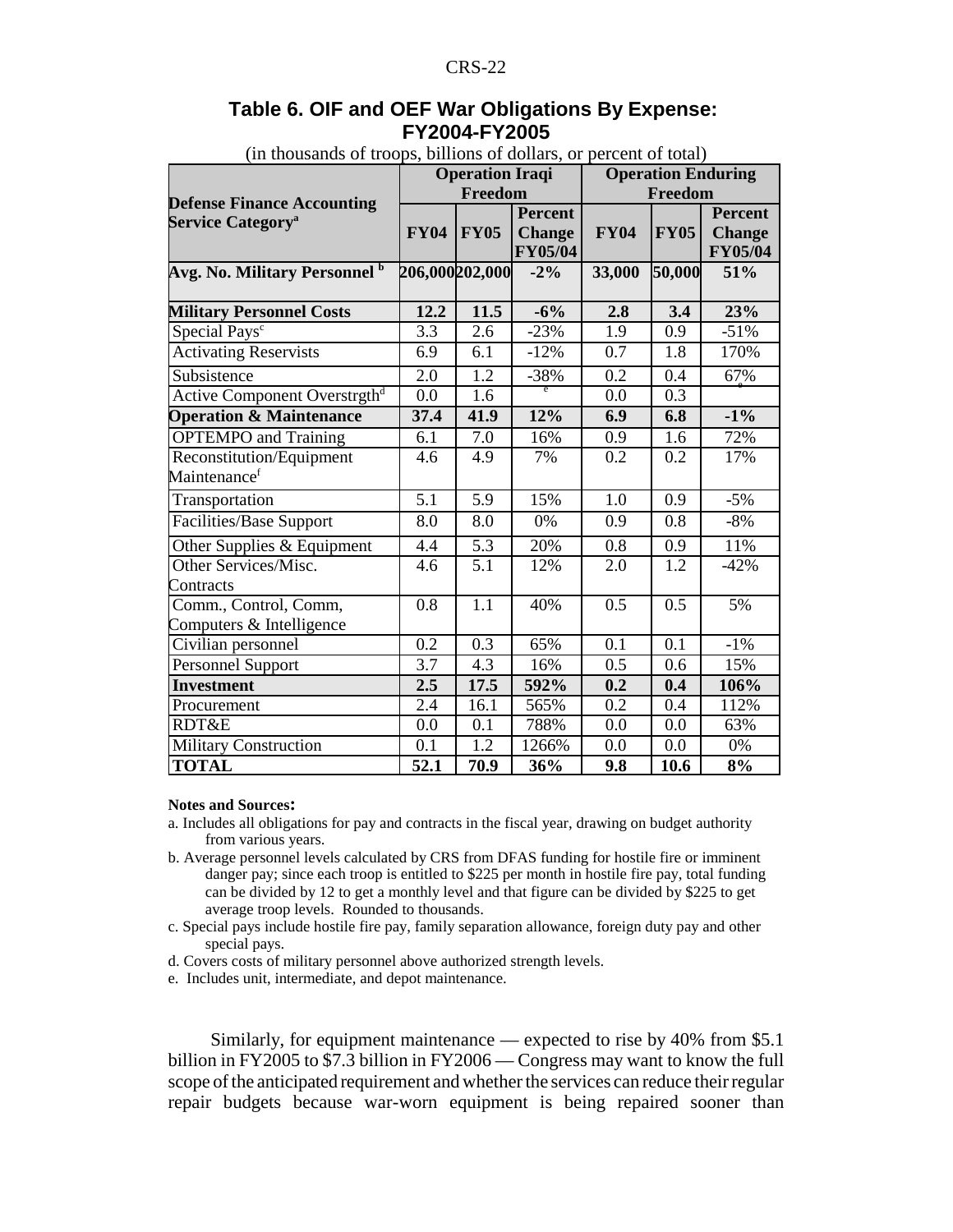anticipated.<sup>34</sup> Many Army systems, such as the  $37,000$  light trucks in theater, are being operated at far higher rates than peacetime — about 6,000 miles a year for a truck in Iraq, though that is not a high rate by civilian standards.<sup>35</sup> The House Appropriations Committee requires DOD to submit a study on past and future maintenance requirements and funding by May 1, 2006 in its recent report on the FY2006 Supplemental.36

Other costs may reflect a mixture of operational requirements and policy choices. For example, while the number of military personnel deployed may reflect the recommendations of commanders on the ground, the mix of active-duty vs. reservists reflects a personnel policy decision. The cost of base support reflects not only the level of facilities and support services provided to troops but also the skill of government negotiators and the extent to which support contracts are competed.

**Military Personnel Policy Choices.** Changes in war costs for military personnel cannot be explained solely by changes in the average number of deployed troops. Between FY20004 and FY2005, OIF average deployed troop levels declined by 2% from 206,000 to 202,000 while military personnel costs, declined by 6%, three times as much. For OEF, troop levels increased by over 50% from 33,000 to 50,000 while costs rose by 23%, or half as much.

These differences appear to reflect the effects of policy choices about how much to rely on active-duty vs. reserves, how many active-duty forces above standard authorized levels (known as overstrength) are recruited and retained, as well as the effects of contracting decisions about feeding troops.

*Extent of Reliance on Reservists. How has DOD's reliance on reservists changed in the past four years and how might that affect costs?* While overall troop levels are expected to reflect the recommendations of commanders, the mix of activeduty and reserve forces may reflect decisions about how to distribute the burden of deployments among active and reserve units with the requisite skills, essentially, a policy choice. Between FY2002 and FY2005, DOD's reliance on reservists for OIF and OEF grew from 17% to 36% in FY2005 (see **Figure 1**). In FY2006, DOD has stated that it is reducing its reliance on reservists for OIF and OEF so those shares may fall in the future.

<sup>34</sup> DOD, *FY 2006 Supplemental Request For Operation Iraqi Freedom (OIF) and Operation Enduring Freedom (OEF)*, Feb. 2006, p. 10; hereinafter, DOD, *FY2006 Supp Request*.

<sup>35</sup> Office of the Secretary of Defense, Report to Congress, *Ground Force Equipment Repair, Replacement, and Recapitalization Requirements Resulting from Sustained Combat Operations*, April 2005, p. 2-4; see also, CBO, Estimates of cost implications of war-related stress on equipment; [http://www.cbo.gov/ftpdocs/62xx/doc6235/04-06-WornEquip.pdf].

<sup>36</sup> See H.Rept. 109-388, p. 14.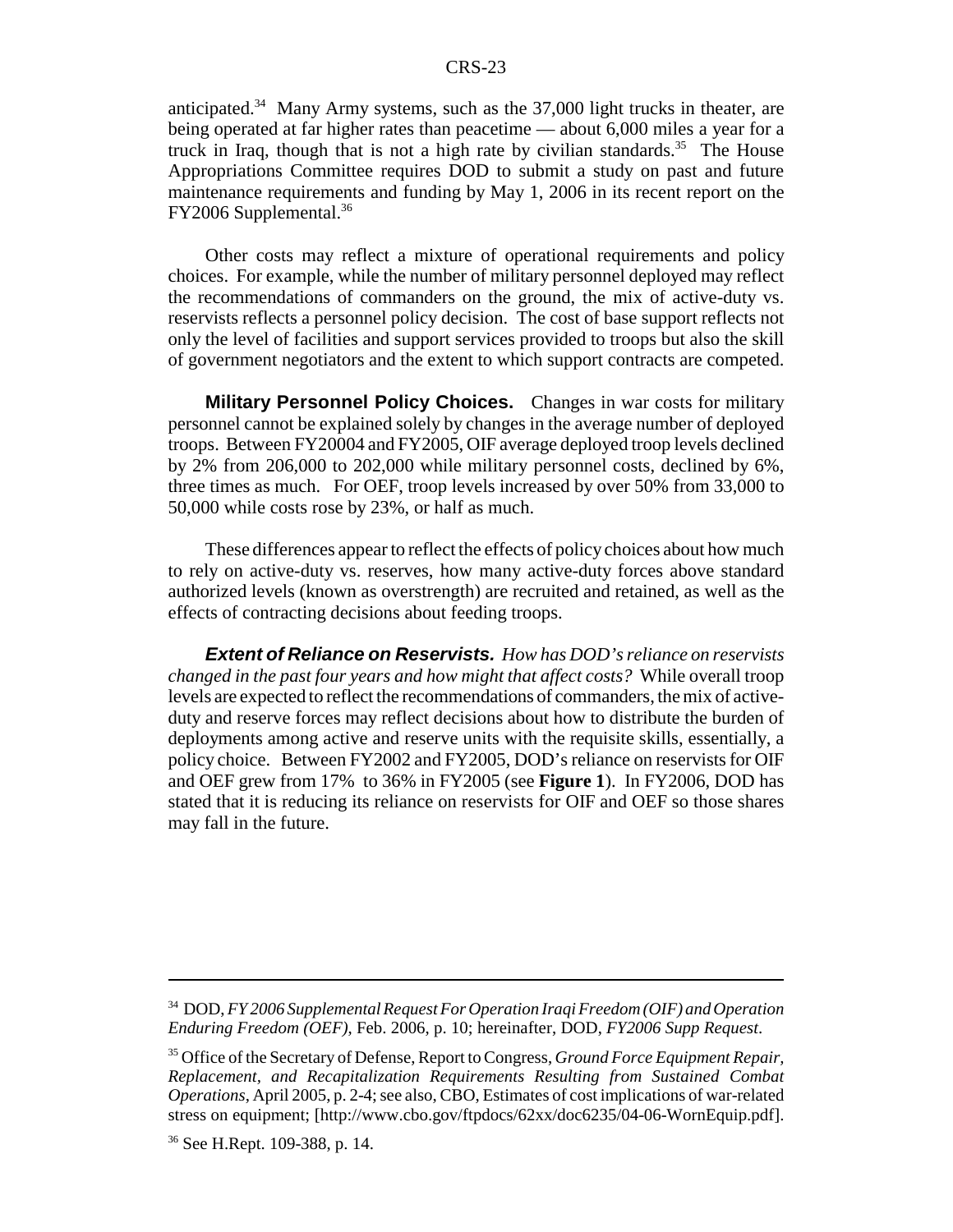

#### **Figure 1. Active-Duty and Reserve Shares of Forces Deployed for OIF & OEF, FY2002-FY2005**

 $\blacksquare$  Active  $\square$  Reserve

**Notes and Sources**: CRS calculations based on Defense Manpower Data Center, *Contingency Tracking System, Deployed Military Personnel by Country*, November 2005 run.

Between FY2004 and FY2005, DOD also apparently decided to rely *less* on reservists for OIF — where costs dropped from \$6.9 billion to \$6.1 billion — and to rely *more* on reservists for OEF — where costs rose from \$700 million to \$1.8 billion (see **Table 6**). In terms of incremental war costs (above peacetime levels), activating reservists is more expensive than using active-duty forces because DOD pays not only special pays for combat but also full-time rather than part-time salaries. For active-duty troops, the only additional war-related costs are special pays.

According to DOD, troop levels are expected to remain the same in FY2006 as in FY2005.<sup>37</sup> To assess current requests and predict future costs, Congress may want to ask the following questions about troop levels and military personnel costs:

- What are past, current, and planned average troop levels?
- What are DOD's plans and rationales for the extent to which they plan to rely on reserves overall and for OIF vs. OEF?
- To what extent does DOD plan to exceed authorized strength levels to meet its wartime needs and for how long?
- ! Why are military personnel costs for OEF rising steeply?

**Subsistence Costs.** Surprisingly, the cost of feeding troops — known as subsistence — fell sharply from \$2 billion to \$1.2 billion for OIF despite almost identical troop levels (see **Table 6**). Subsistence costs for OIF have been volatile with the annual cost per troop rising from \$4,900 in FY2003 to \$9,500 in FY2004 and then falling to \$6,000 in FY2005. The decline in FY2005 may reflect successful

<sup>37</sup> DOD, *FY2006 Supp Request*, p. 3;

<sup>[</sup>http://www.dod.mil/comptroller/defbudget/fy2007/FY06\_GWOT\_Supplemental\_Request\_-\_FINAL.pdf]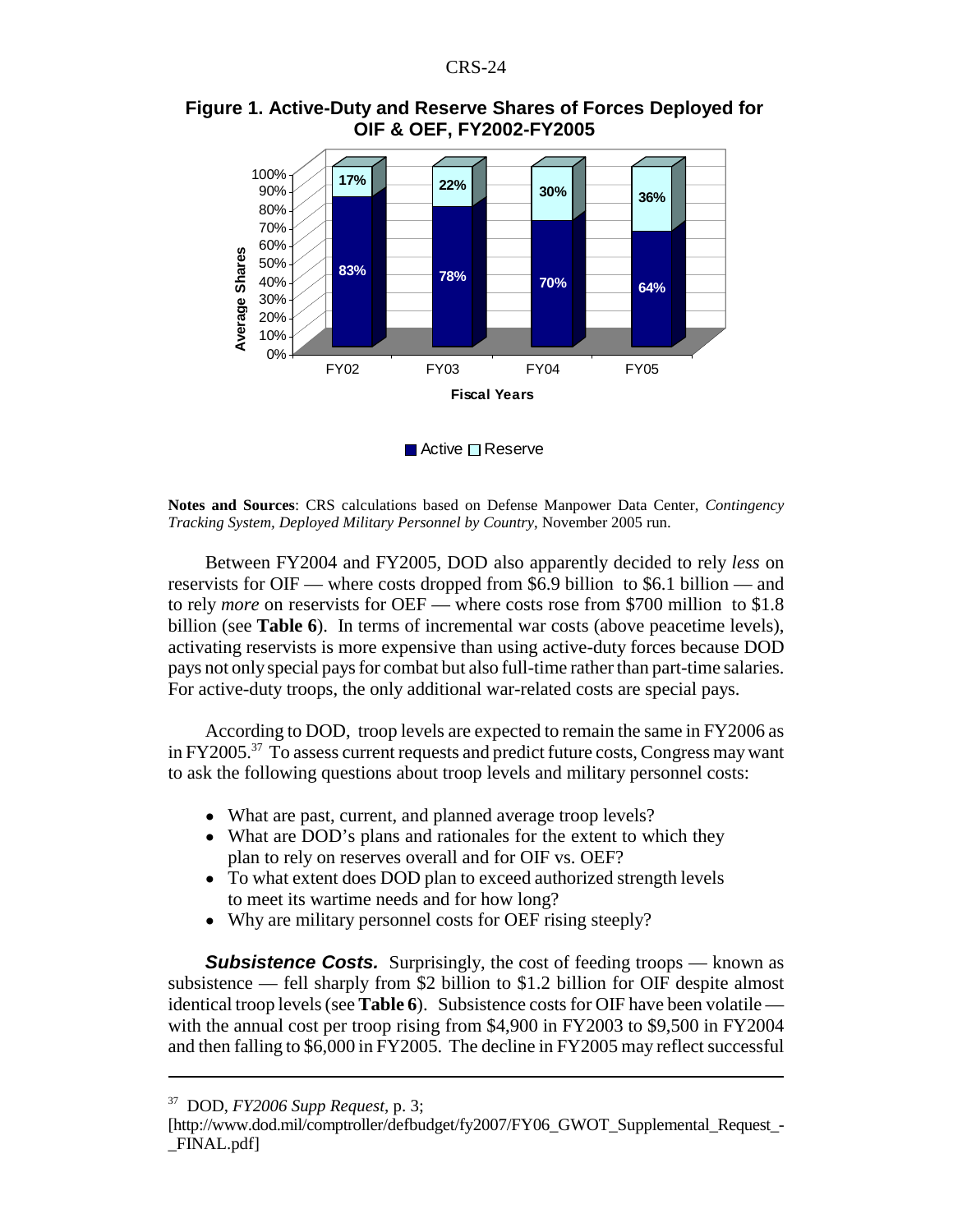efforts by Army logisticians — responsible for feeding all soldiers — to reduce costs. Between FY2003 and FY2005, the daily cost went from \$13 to \$26 to \$17.<sup>38</sup>

In the OEF theater, the Army appears to have been less successful and the costs are higher. Although the annual OEF cost to feed a troop halved between FY2003 and FY2004 from \$12,000 to \$6,500 a year, it rose to \$7,100 in FY2005. The daily rate went from \$33 to \$18 to \$20 between FY2003 and FY2005.<sup>39</sup> The rate in FY2005 may also be affected by the activities and locations of the additional 17,000 troops deployed for OEF — whether they are in remote areas or at base camps — as much as by contract negotiations.

Congress may want to ask what cost control efforts are underway and how is that expected to reduce military personnel costs. In a report last year, GAO recommended that DOD capitalize on the cost control efforts of some individual theater commanders by setting overall guidelines, a recommendation that DOD rejected.<sup>40</sup>

**Affecting Operational Costs.** With the exception of optempo costs which are primarily driven by operational conditions and fuel costs — other operational costs also may be significantly affected by policy and contracting decisions.

*Transportation Costs. How are transportation costs affected by operational vs planning and policy choices?* Although the cost of transportation reflects some uncontrollable factors such as the amount of equipment and supplies to be shipped, the price of fuel, and security requirements in theater, it also reflects DOD's ability to plan in advance so as to maximize its use of less expensive but slower sea lift rather than more expensive but quicker airlift. Between FY2004 and FY2005, transportation costs increased by 15% or from \$5.1 billion to \$5.9 billion for OIF and decreased by 5% or from \$1 billion to \$900 million for OEF for reasons that are not clear.

To clarify DOD's policy and planning decisions, the following questions could be asked:

- ! How have the amount of equipment and supplies changed and what is projected (generally measured in ton miles)?
- How much of goods and supplies are shipped by air and how much by sea?
- Given the duration of operations, has DOD increased its reliance on cheaper sealift, a DOD goal, and if not, why not?

*Base Support Costs. How have base support costs changed and what does that suggest about ways to control costs?* Between FY2003 and FY2004, the cost

<sup>38</sup> CRS calculations based on figures in **Table 6**.

<sup>39</sup> CRS calculations based on figures in **Table 6** and DFAS obligations for FY2003.

<sup>40</sup> GAO-05-882, *Global War on Terrorism: DOD Needs to Improve the Reliability of Cost Data and Provide Additional Guidance to Control Costs*, Sept. 2005, p. 6-7 and p. 33ff.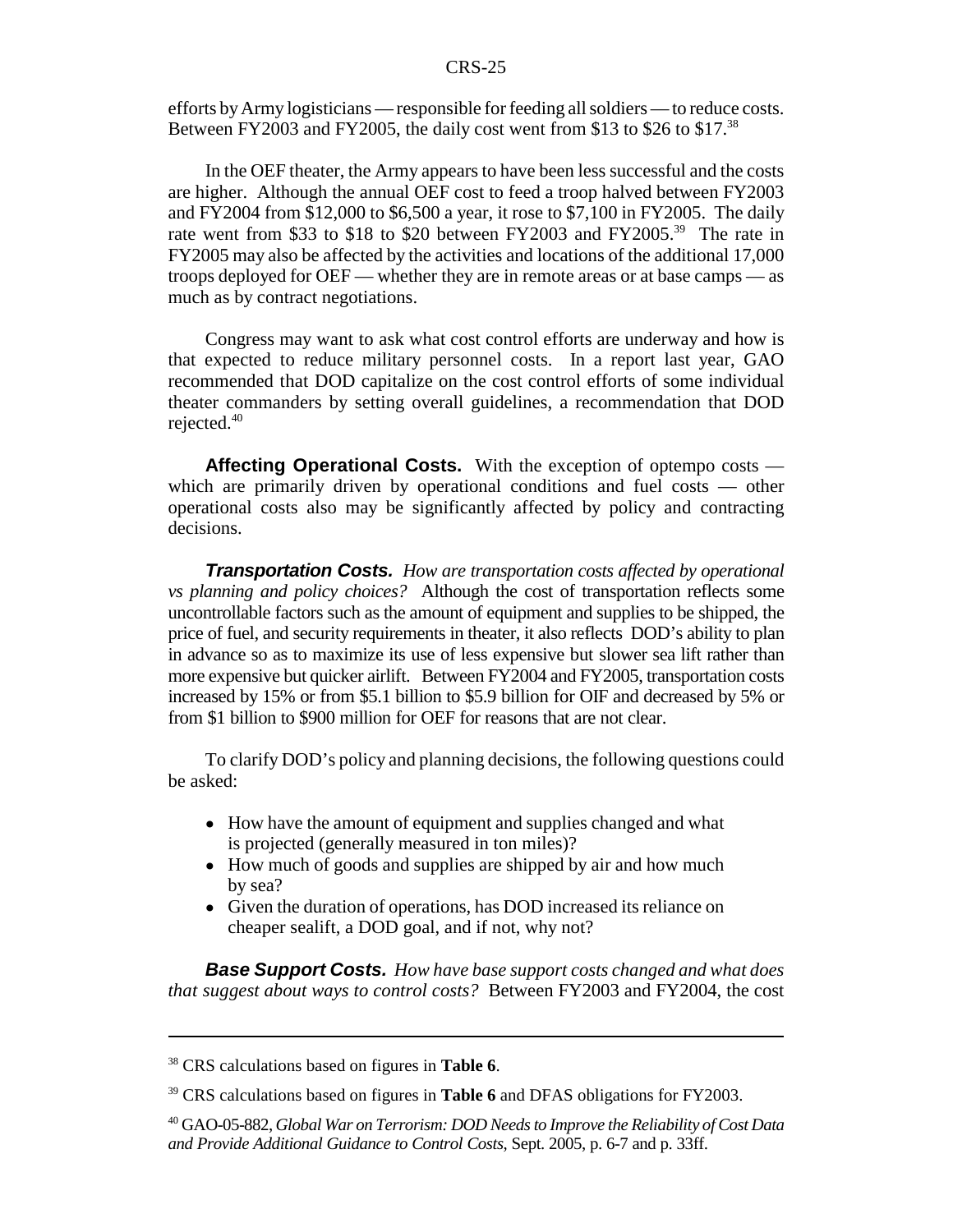of base support for OIF more than trebled from \$2.5 billion to \$8 billion a year or from about \$16,000 to \$39,000 per troop possibly because the Army and Marine Corps established more extensive facilities and support in the second year of operations (e.g., moving from tents to barracks). In FY2005, base support remained level for OIF at \$8 billion or about \$40,000 per troop per year.

 Between those two years, OEF costs increased from \$700 million to \$880 million or from \$20,000 to \$27,000 per person per year. In FY2005, the total cost remained about the same but the per capita cost fell by 40% to \$16,000 because of the jump in troop levels. Base support costs for OEF are generally much lower than for OIF. Although some of these differences may reflect different conditions, the changes over time suggest that efforts to cost control efforts could have an impact.

*Other Support Costs.* There is little way to assess the \$10.4 billion for OIF and the \$2.1 billion spent for OEF for "Other supplies & Equipment" and "Other Services/Miscellaneous Contracts" because it's unclear what drives the costs (see **Table 6**). In 2004, GAO recommended that DOD reduce the amount of funding carried in these categories for that reason.<sup>41</sup>

## **Changes in Troop Levels for OIF and OEF Since 9/11**

 The Defense Department has provided little systematic information publicly about how and why war costs are rising including the key variable of the number of deployed troops. In testimony and in press conferences, Defense Department witnesses typically say that there are 138,000 troops deployed in Iraq and 18,000 in Afghanistan. $42$ 

These figures, however, include only troops in those two countries — not all troops deployed for Operation Iraqi Freedom and Operation Enduring Freedom which includes not only Afghanistan but other counter-terrorism operations. The cost of paying, supporting, and equipping these troops is funded in DOD's war costs.

DOD's Contingency Tracking System (CTS), a data base compiled to track military personnel who are deployed for OIF and OEF, may capture troop levels more accurately. That data base shows that about 300,000 troops were deployed for

<sup>41</sup> GAO-04-915, *Military Operations: Fiscal Year 2004 Costs for the Global War on Terrorism Will Exceed Supplemental, Requiring DOD to Shift Funds from Other Uses*, July 2004, p. 4, 19, 21.

<sup>&</sup>lt;sup>42</sup> Secretary of Defense Rumsfeld before Senate Appropriations Committee, May 12, 2004 and before Senate Armed Services Committee on Sept. 23, 2004, and before Senate Armed Services Committee, Feb. 7, 2006; Deputy Secretary of Defense Wolfowitz before the House Armed Services Committee, June 22, 2004. For Afghanistan troop levels, see DOD News Transcript, Secretary Rumsfeld Remarks at Townhall Meeting, MacDill Air Force Base, Oct. 11, 2005; DOD News Release, "Operation Enduring Freedom Rotation Adjustment Announced," Dec. 20, 2005.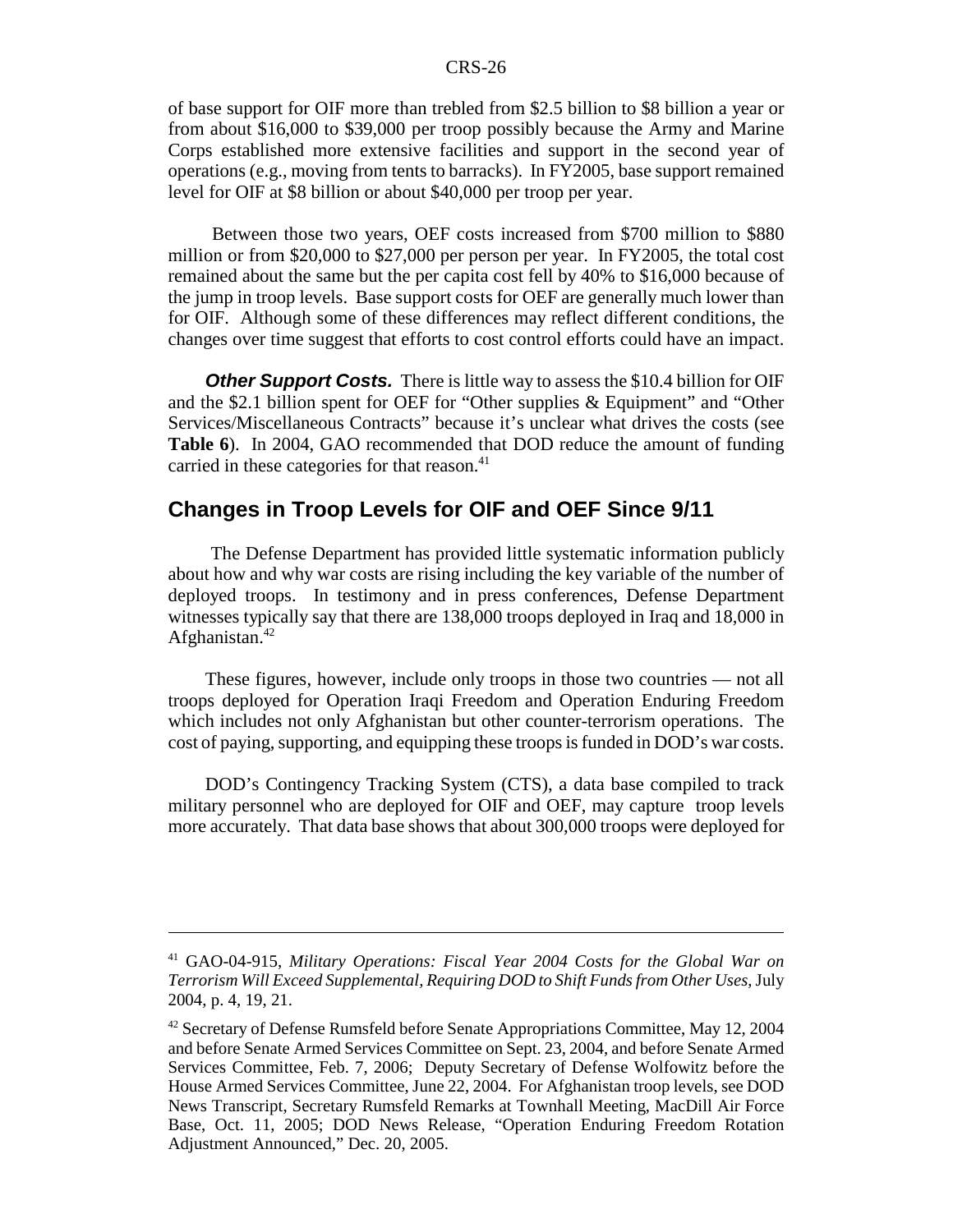these missions in FY2005. This total of about 300,000 may include some 30,000 troops who were deployed at bases in the region before the  $9/11$  attacks.<sup>43</sup>

In earlier war cost estimates, CBO assumes about 240,000 troops deployed for OIF and OEF in FY2005 — about  $60,000$  lower than CTS figures.<sup>44</sup> CBO's figures may exclude the 30,000 troops deployed in the region before the initiation of OEF. CBO does not separately break out troops for OIF and OEF.

Of the 300,000 shown in the CTS data base, about 240,000 are deployed for OIF and about 40,000 for OEF, including about half in Afghanistan and half elsewhere in the region or deployed in other counter terrorism operations such as the Philippines (Other GWOT). $45$  Another 30,000 are in unknown locations including about 15,000 to  $20,000$  on Navy ships in the region (see **Figure 2**).<sup>46</sup> A recent House Appropriations Committee report, based on data from the services, says that there are currently some 228,000 troops deployed, including about 190,000 for OIF and 38,000 for OEF, somewhat lower than the CTS or CBO figures.<sup>47</sup>

Congress may want to require more accurate information about annual past and future military personnel levels for each mission in order to assess funding requests.

**Changes in Overall Troop Levels.** *How many troops were in the region before September 11, 2001?* Because DOD's CTS includes monthly troop levels, it can show the rise and fall of troop levels over time (see **Figure 2**). As of September 2001, about 60,000 troops were deployed including:

- 15,200 for OEF including 200 in Afghanistan and 15,000 in other neighboring countries like Saudi Arabia and Bahrain or other counter terrorism operations;
- ! 4,500 in Kuwait, a U.S. headquarters operation which became a staging area for OIF; and

<sup>&</sup>lt;sup>43</sup> Table entitled "Total Military, Civilian and Dependent Strengths by regional Area and By Country, September 30, 2001," in Department of Defense, *Worldwide Manpower Distribution by Geographical Area,* Sept. 30, 2001, shows 27,000 military personnel for North Africa, Near East, and South Asia.

<sup>44</sup> CBO also shows about 60,000 reservists activated to 'backfill' or perform the duties of deployed active-duty forces or provide enhanced security at U.S. bases. See CBO, "Estimate of War Spending, FY2005-FY2015," Feb. 1, 2005; [http://www.cbo.gov/ftpdocs/60xx /doc6067/02-01-WarSpending.pdf].

<sup>&</sup>lt;sup>45</sup> CRS used DOD's definition of OEF as Afghanistan and other Global War on Terrorism (GWOT) operations to calculate these figures from CTS which lists personnel by country.

<sup>&</sup>lt;sup>46</sup> CRS calculations from Department of Defense, Defense Manpower Data Center, *Contingency Tracking System, Military Personnel Deployed in Support of the Global War on Terrorism, by country*, November 2005 run. For OIF, CRS includes military personnel in Iraq and Kuwait because Kuwait is the headquarters and a staging area for OIF.

<sup>&</sup>lt;sup>47</sup> See H.Rept. 109-388, p. 6. The House report estimate is as of February 2006, the CBO and CTS estimates are averages for FY2005, which may explain some but not most of the differences among the estimates.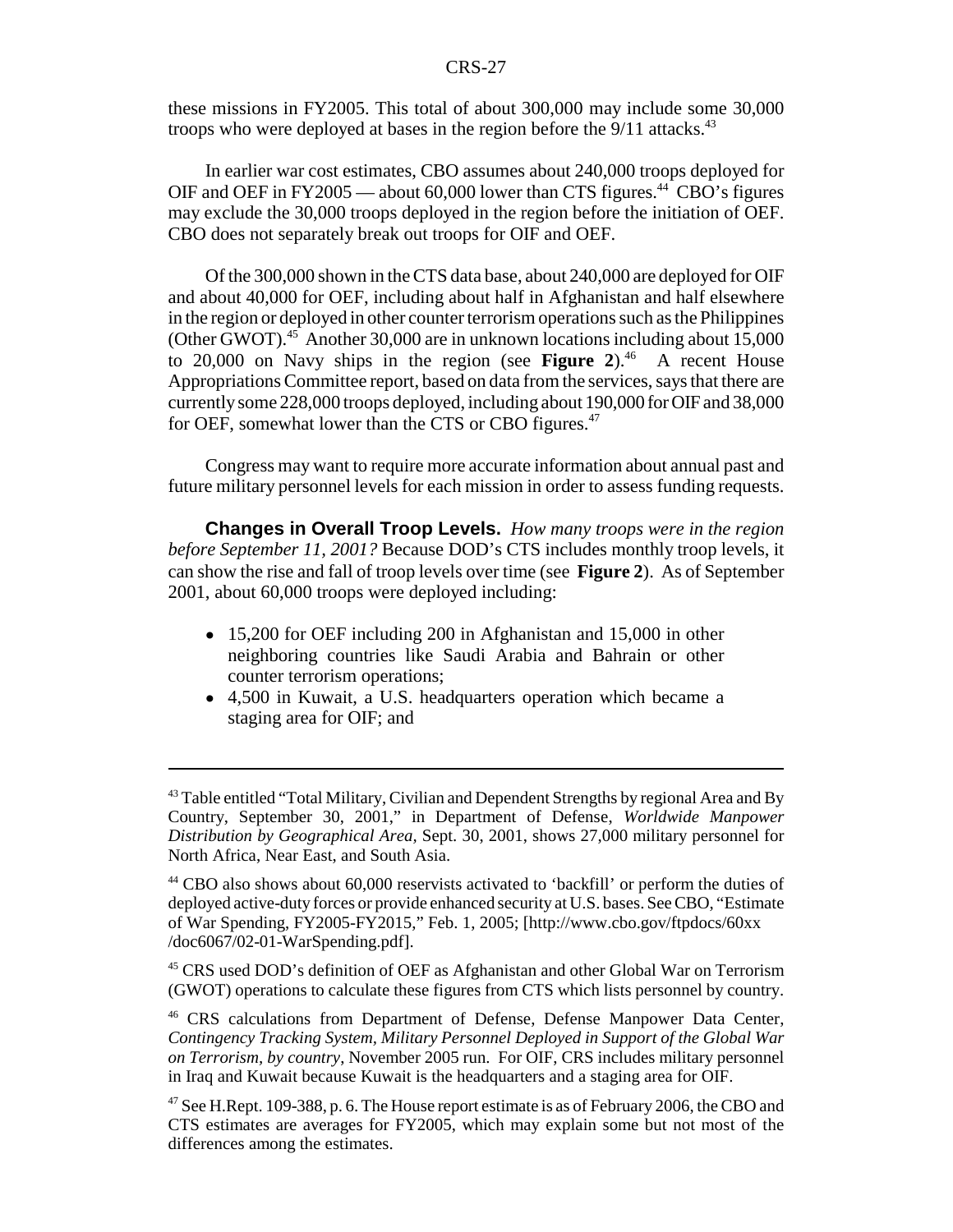• 40,000 in unknown locations including about 20,000 Navy personnel in ships in the area.

About half of these troops may have been deployed at bases in the region before the  $9/11$  attacks.<sup>48</sup>

Overall deployed troop levels for OIF and OEF peaked in May 2003 at about 410,000. In the next five months, overall troop levels dropped rapidly to 240,000. Until December 2004, troop levels remained about that level. Since then, however, total troops deployed for both missions increased to about 300,000 in January 2005 and have continued to grow to about 340,000 by November 2005.

**Changes in OEF Troop Levels.** OEF troop levels doubled from about 15,000 in September 2001 to 35,000 by March 2002 with the number in Afghanistan itself growing from 800 to 4,400 and about 30,000 in other GWOT operations. From March 2002 to March 2003, the number of troops for OEF almost doubled to 63,000 including an increase in Afghanistan from 4,000 to 16,000 while other GWOT grew from 30,000 and 46,000 (see **Figure 2**).

By March 2004, OEF levels had fallen to about 37,000 including 15,000 in Afghanistan and 23,000 in Other GWOT. In the next year, OEF troop levels gradually increased to about 43,000 in March 2005, then edging up to about 50,000 by August 2005 where it remained as of November 2005. During 2005, OEF troop levels hovered close to 50,000 with about half in Afghanistan and the other half in other GWOT.

**Changes in OIF Troop Levels.** *How did troop levels change between May 2003 and November 2005?* By December 2002, the buildup for the Iraq invasion had begun with increases in OIF to 10,000 plus a buildup in the number of "unknown" from about 40,000 — the pre-buildup level — to 50,000, some of whom may have been destined for Iraq. By the March invasion of Iraq, OIF troop levels reached 155,000 for OIF or possibly over 200,000 if some of the 105,000 troops shown as "Unknown" were for Iraq. (If the number of troops in unknown locations is assumed to continue to be about 40,000, the pre-buildup level, then some 60,000 may have been destined for Iraq.)

In May 2003, OIF troop levels peaked at between 240,000 and 300,000 (the higher number assumes all but 40,000 in unknown locations were for OIF). In the five months after the invasion, troop levels for OIF dropped from about 300,000 to 170,000. "Unknown" troop levels returned to about 40,000, the pre-OIF buildup level.

Except for an uptick in February/March 2004 for the Iraqi elections, troop levels for OIF remained at about 170,000 levels for FY2004. In November 2004, OIF troop

<sup>&</sup>lt;sup>48</sup> Table entitled "Total Military, Civilian and Dependent Strengths by Regional Area and By Country (309), Sept. 30, 2001, in Department of Defense, *Worldwide Manpower Distribution by Geographical Area*, Sept. 30, 2001, shows 27,000 military personnel for North Africa, Near East, and South Asia.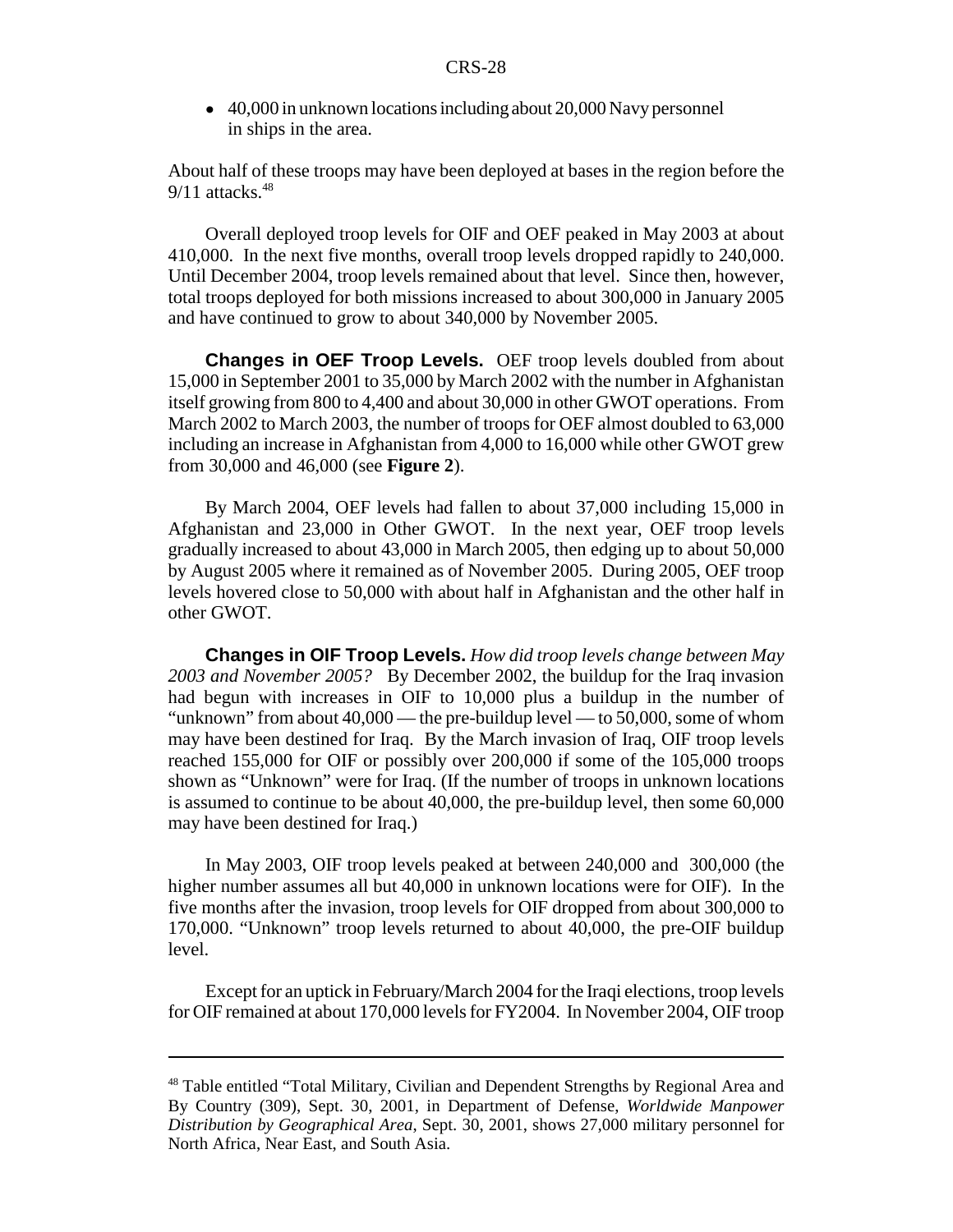levels began to rise, reaching 260,000 in September 2005. About 30,000 troops were in unknown locations in FY2004 and FY2005.<sup>49</sup>

Congress may want to get actual and planned monthly or quarterly deployed troop levels for each operation in order to get a better understanding of DOD's experiences and plans.



#### **Figure 2. Military Personnel Deployed for OIF and OEF, by Month, September 2001-November 2005**

■OIF\*□Afghanistan ■ Other GWOT\* □ Unknown

**Notes and Sources** \*OEF = troops deployed for Operation Enduring Freedom or Afghanistan and Other Global War on Terror operations; OIF = troops deployed in Iraq and Kuwait for Operation Iraqi Freedom; Other GWOT = Other Global War on Terror operations including all locations other than Iraq, Afghanistan, and Unknown in data base. \*\*Unknown = country location not identified, includes 15,000 to 20,000 Navy personnel on ships in the region. Figure constructed by CRS from data in *Defense Manpower Data Center, Contingency Tracking System, Military Personnel Deployed for OEF/OIF, by Country*, November 2005 run.

## **Estimating Future Costs**

Future costs will depend on not only changes in the number of deployed troops but also the pace of operations, DOD policy and contracting decisions, and the size of the overall reset bill in years to come. For cost purposes, average annual troop levels may be the most useful benchmark but DOD has not provided those figures. Based on DOD's reporting of war obligations, CRS estimates that the average number of deployed troops for both missions was about 190,000 in FY2003, 238,000 in FY2004 and about 252,000 in FY2005 (see **Table 7**).<sup>50</sup>

<sup>49</sup> CRS calculations based on Defense Manpower Data Center, *Contingency Tracking System, Military Personnel Deployed in Support of the Global War on Terrorism, by country*, November 2005 run.

<sup>50</sup> CRS calculated average personnel levels from DFAS funding for hostile fire or imminent danger pay; since each troop is entitled to \$225 per month in hostile fire pay, total funding (continued...)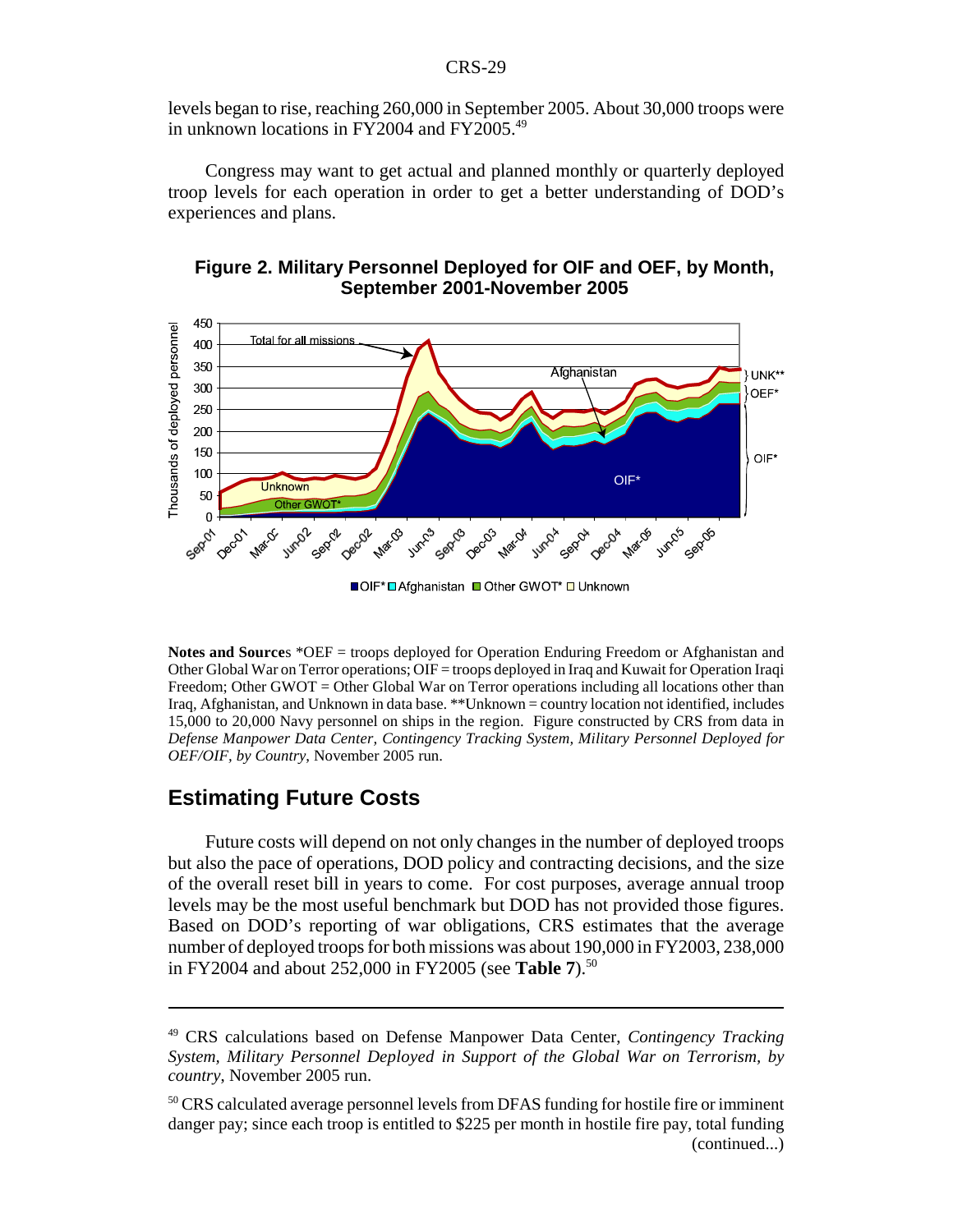To give another window into trends and how changes in troop levels may affect costs, CRS estimated the average cost to support each troop deployed — both support and investment costs (see **Table 7**). Only some costs (e.g., for meals, body armor, operating tempo, and ammunition) are likely to vary directly in proportion with troop levels, so the average cost per troop cannot be used by itself to predict future costs.

Other support costs, like base support for example, are likely to change gradually, perhaps only with substantial decreases or increases that would cause individual facilities to be closed or opened. To predict future costs, one would need to make some reasonable assumptions about the portion of costs that vary directly with changes in troop levels and those that lag or are more fixed in the short-term. Investment costs to replace equipment also appear to lag operations and are now expected to persist after operations are complete according to the services.

**Average Annual Cost Per Troop.** Based on average troop levels, the annual operational cost per troop participating in OIF operations was about \$275,000 in FY2005. If the cost of investment in additional equipment or facilities is included, the annual average rises to about  $$360,000$  per troop (see **Table 7**).<sup>51</sup>

| <b>AVERAGE TROOP LEVELS AND COST</b>                                      | <b>FY2003</b> | <b>FY2004</b> | <b>FY2005</b> |  |  |  |
|---------------------------------------------------------------------------|---------------|---------------|---------------|--|--|--|
| <b>Operation Iraqi Freedom (OIF) and Operation Enduring Freedom (OEF)</b> |               |               |               |  |  |  |
| Average Monthly Troop Levels: OIF and OEF                                 | 190,000       | 238,000       | 252,000       |  |  |  |
| Average annual operational cost per troop                                 | \$310,000     | \$275,000     | \$273,000     |  |  |  |
| Average annual obligations per troop                                      | \$318,000     | \$305,000     | \$355,000     |  |  |  |
| <b>Operation Iraqi Freedom</b>                                            |               |               |               |  |  |  |
| Average monthly troop levels                                              | 157,000       | 206,000       | 202,000       |  |  |  |
| Average annual operational cost per troop                                 | \$278,000     | \$257,000     | \$275,000     |  |  |  |
| Average annual obligations per troop                                      | \$284,000     | \$289,000     | \$361,000     |  |  |  |
| <b>Operation Enduring Freedom</b>                                         |               |               |               |  |  |  |
| Average monthly troop levels                                              | 34,000        | 33,000        | 50,000        |  |  |  |
| Average annual operational cost per troop                                 | \$463,000     | \$390,000     | \$267,000     |  |  |  |
| Average annual obligations per troop                                      | \$478,000     | \$405,000     | \$275,000     |  |  |  |

### **Table 7. Average Annual Cost Per Deployed Troop by Operation: FY2003-FY2005**

**Notes and Sources:** Numbers may not add due to rounding. CRS calculations based on hostile fire pay, total obligations, and sum of military personnel and operation and maintenance obligations as reported by the Defense Finance Accounting Service, *Supplemental & Cost of War Execution Reports*, FY2003, FY2004, FY2005 plus intelligence obligations; understates FY2005 costs because does not include cost to train and equip Afghan and Iraqi security forces, Army modularity costs and possibly some military personnel costs.

 $50$  (...continued)

can be divided by 12 to get a monthly level and that figure can be divided by \$225 to get average troop levels. These figures are similar to but do not match average levels calculated from DMDC's Contingency Tracking System.

<sup>&</sup>lt;sup>51</sup> This estimate is based on CRS estimates of average troop levels and DFAS-reported costs which do not include such costs as intelligence, modularity, or the training of Afghan and Iraqi security forces.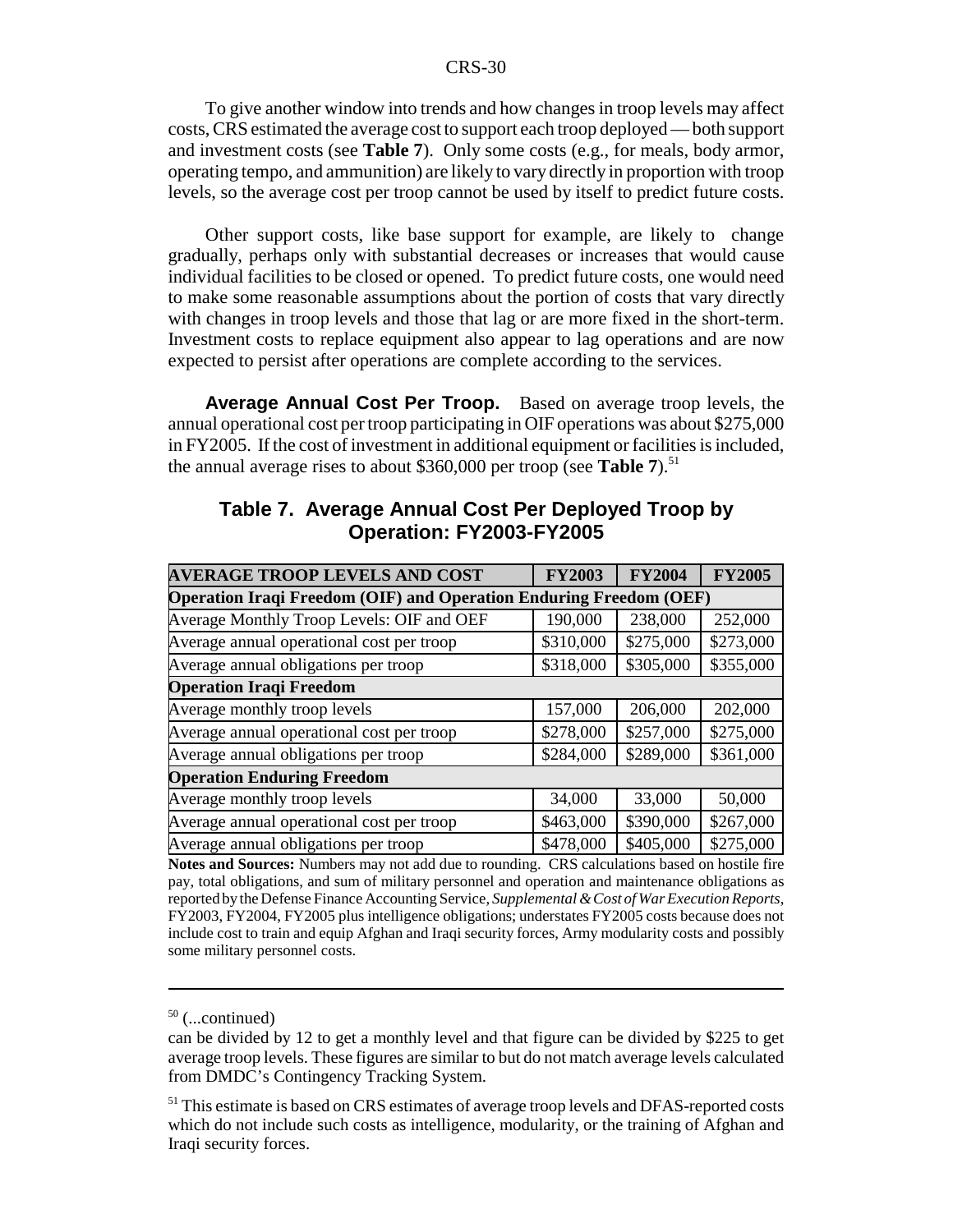By FY2005, operational costs for OEF troops declined to roughly the same amount as OIF — \$267,000 — probably because of the spike in the number of troops from 33,000 to 50,000. Before that, operational costs were over \$100,000 higher per troop for the OEF mission. Little of DOD's procurement monies is slated for the OEF mission so the \$275,000 overall average cost is lower than for the OIF mission (see **Table 7**).

These costs are considerably higher than the \$90,000 average to "sustain a U.S. service member in a theater ..." that was cited by Secretary Rumsfeld in recent testimony.52 The DOD figure may be a narrow definition of support including only military pay and base support costs.

**Illustrative Future Costs.** The Administration and DOD have not been willing to estimate war costs beyond the current fiscal year citing the uncertainties of ongoing operations. Based on an illustrative scenario in which dedicated force levels for the global war on terror (GWOT) fall from about 258,000 in FY2006 to about 73,000 by FY2010, CBO estimates that war costs could total an additional \$197 billion between FY2007 and FY2010 and \$371 billion between FY2007 and FY2016.53 Based on that rough CBO estimate, the cumulative cost of the global war on terror could reach \$634 billion by FY2010 and \$808 billion by FY2016.

CBO's alternative path assumes that funding will decline from about \$95 billion supporting 258,000 troops in FY2006 to:

- $$75$  billion in FY2007 with 220,000 troops;
- $\bullet$  \$55 billion in FY2008 with 170,000 troops;
- $$40$  billion in FY2009 with 123,000 troops;
- \$30 billion in FY2010 with 73,000 troops; and
- an annual average of \$29 billion between FY2011 and FY2016 for 73,000 troops.<sup>54</sup>

In CBO's illustrative estimate, overall war costs would drop by \$20 billion between FY2006 and FY2007 if the number of dedicated troops fell by 38,000 from 258,000 to 220,000. CBO's estimate includes about \$60 billion in investment mostly in FY2006 for accrued costs some of which may already be financed in the FY2005 and FY2006 supplemental. In CBO's estimates, operational costs do not

<sup>52</sup> Secretary Rumsfeld in hearing before Senate Appropriations Committee, *Supplemental Budget Request for Operations in Iraq and Afghanistan*, March 9, 2006.

<sup>&</sup>lt;sup>53</sup> CBO's estimate of troops includes both those deployed and reservists activated to do the jobs of active-duty troops deployed and provide enhanced security at bases.

<sup>54</sup> CBO, *An Alternative Budget Path Assuming a Reduction in Spending for Military Operations in Iraq and Afghanistan and in support of the Global War on Terrorism*, Feb. 24, 2006; [http://www.cbo.gov/ftpdocs/70xx/doc7048/02-24-AlternativePath.pdf]; see also, [http://www.cbo.gov/publications/collections/iraq.cfm].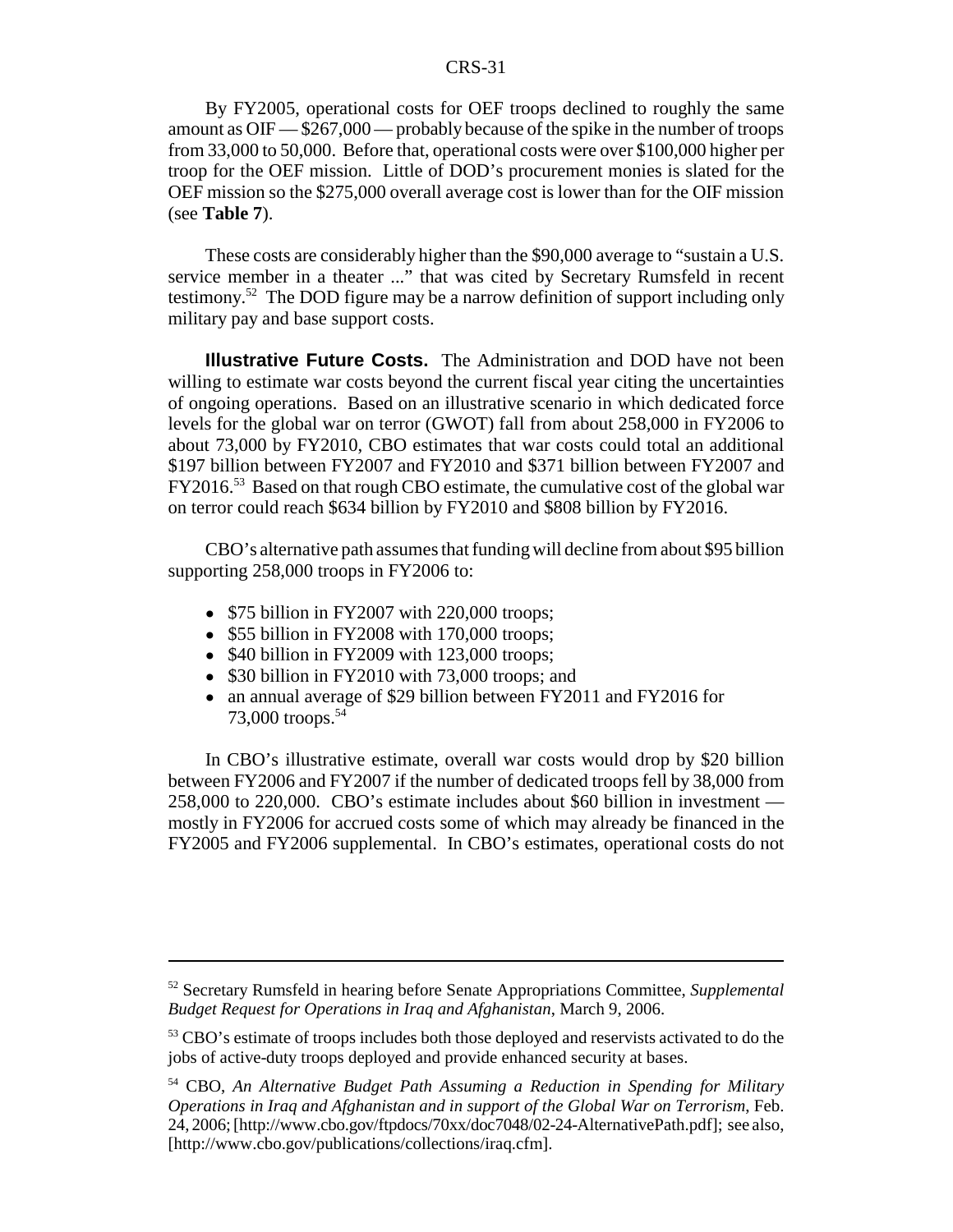immediately fall with drops in troop levels but fall more proportionately in later years.<sup>55</sup>

To get a more precise figure, Congress may want DOD to construct illustrative scenarios showing rough estimates of how costs would change with different troop levels as well as the size of overall reset requirements in light of funding already provided or programmed.

## **Oversight Options for War Cost Reporting**

Both CRS and GAO have found that DOD's war cost reports appear to leave out substantial amounts of war spending, including over \$7 billion in FY2003 funding provided in DOD's regular defense appropriations act that was intended for the global war on terror, as well as \$10 billion each year for the next five years included in DOD's budget plans for the same purpose.<sup>56</sup> CRS also found that about \$2.5 billion used by DOD to prepare for the invasion of Iraq came from funds appropriated before Congress passed the resolution approving the use of force in Iraq. $57$ 

CRS also found that DOD's cumulative figures for war obligations understate expenses by over \$20 billion because DOD's financial system for tracking war costs has excluded certain types of expenses.<sup>58</sup> Although CRS has tried to capture accurately all of DOD's war-related spending — including transfers from baseline appropriations — CRS estimates may not capture all war-related spending or may, in some cases, be overstated because of possible double-counting.

<sup>55</sup> CBO, *An Alternative Budget Path Assuming a Reduction in Spending for Military Operations in Iraq and Afghanistan and in support of the Global War on Terrorism*, Feb. 24, 2006; [http://www.cbo.gov/ftpdocs/70xx/doc7048/02-24-AlternativePath.pdf]; see also, [http://www.cbo.gov/publications/collections/iraq.cfm].

<sup>&</sup>lt;sup>56</sup> CRS's conclusion is based on an analysis comparing DOD's budget authority with its war obligations reports. GAO also found that DOD had lost visibility over \$10 billion added to DOD's planned funding for each year between FY2003 and FY2007 for the global war on terrorism; see U.S. Government Accountability Office, *Global War on Terrorism: DoD Needs to Improve the Reliability of Cost Data and Provide Additional Guidance to Control Costs,* GAO-05-882, Sept. 2005, pp. 33, 35; [http://www.gao.gov/new.items/d05882.pdf].

<sup>&</sup>lt;sup>57</sup> A DOD table attributes \$2.5 billion in funds for Iraq to years before FY2003, probably from the first two war supplementals (P.L. 107-38 and P.L. 108-206), which were to "respond to the terrorist attacks," of September  $11<sup>th</sup>$  and "to continue the global war on terrorism ...." These funds probably included the \$700 million that according to Bob Woodward's book, *Plan of Attack*, President Bush used to upgrade facilities and prepare for the war in Iraq in the summer of 2002 before passage of the joint resolution authorizing the use of force in Iraq. This account was disputed by then-Deputy Defense Secretary Wolfowitz.

<sup>&</sup>lt;sup>58</sup> For example, DOD told press representatives that its cumulative obligations for OIF, OEF, and ONE totaled \$251 through FY2005 based on its Supplemental & Cost of war reports. That total does not include funds for intelligence, some funds for Army modularity and military personnel, and \$7.0 billion to train and equip Afghan and Iraqi security forces.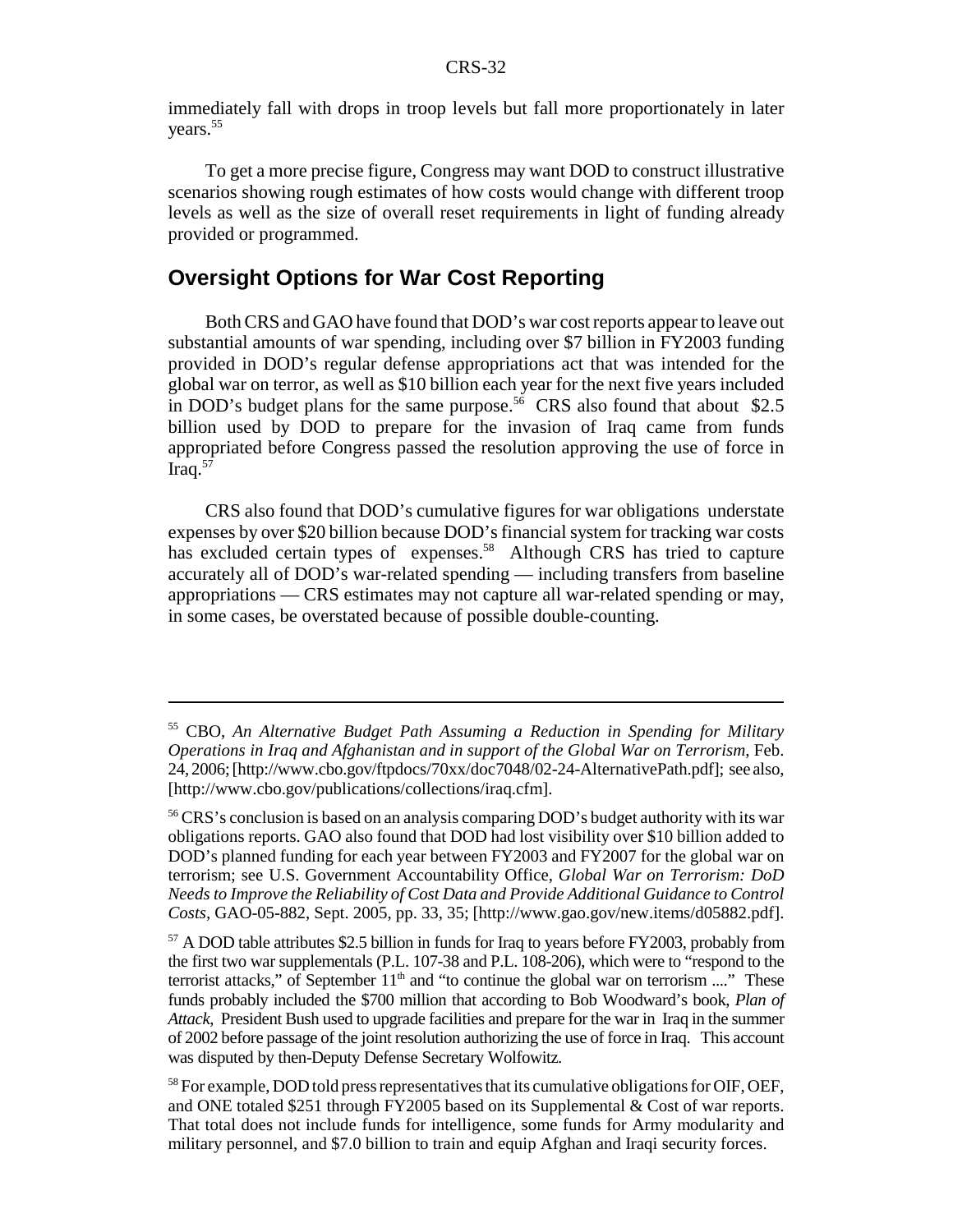Keeping track of costs is also problematic because since FY2003, Congress has provided funds to DOD twice a year — in bridge funds and a supplemental. Congress has provided funds in DOD's regular appropriations to cover the initial months of the fiscal year and bridge the gap until passage of a supplemental later in the year, without receiving a DOD request. DOD's justification materials for its supplementals typically do not show expenses for the full year in any consistent fashion so it is difficult to compare individual types of expenses between years.

**Reporting Alternatives.** *How might Congress get better, accurate information on war costs?* To get official figures and a better sense of DOD's plans, Congress may want to consider directing DOD to do one or more of the following:

- allocate all funds by military operation in its requests;
- report previous and projected funding and actual and planned troop levels by operation after enactment;
- compare budget authority appropriated with obligations and outlays by operation and type of expense in a timely manner;
- estimate and explain the rationale for reset requirements to repair and replace equipment that is worn or lost in combat;
- ! estimate and explain recapitalization requirements to upgrade equipment; and
- show how funding provided in supplemental appropriations may reduce DOD's baseline requests by funding maintenance or procurement earlier than anticipated.

Particularly if the global war on terror is likely to become "the long war" as some Administration spokesman have suggested, Congress may want to consider requiring that DOD request a full year's war funds concurrently with the regular budget as well as provide the same level of detail as in its regular requests. This option would make it easier to see DOD's full costs each year and to compare war and baseline-funding. On the other hand, it would also be more difficult for DOD to estimate its requirements at an earlier point in time.

Another option that Congress may want to consider to improve the tracking and visibility of war costs, would be to set up separate accounts for war-related funding. Because DOD currently mixes its war-related and baseline program funds in the same accounts, it is difficult if not impossible to segregate all war-related funds or track war outlays. On the other hand, mixing baseline and war funds gives the services more flexibility to move funds from one purpose to the other.

Disclosing and developing more accurate war cost information could provide another metric for measuring progress in each operation. Although Congress required that DOD report quarterly on a wide range of metrics for measuring success in Iraq beginning in July 2005, this requirement does not include estimates of current or future costs.59

<sup>59</sup> H.Rept. 109-72, p. 97; DOD, Report to Congress, "Measuring Stability and Security in Iraq," July 21, 2005; [http://www.defenselink.mil/news/Jul2005/d20050721secstab.pdf].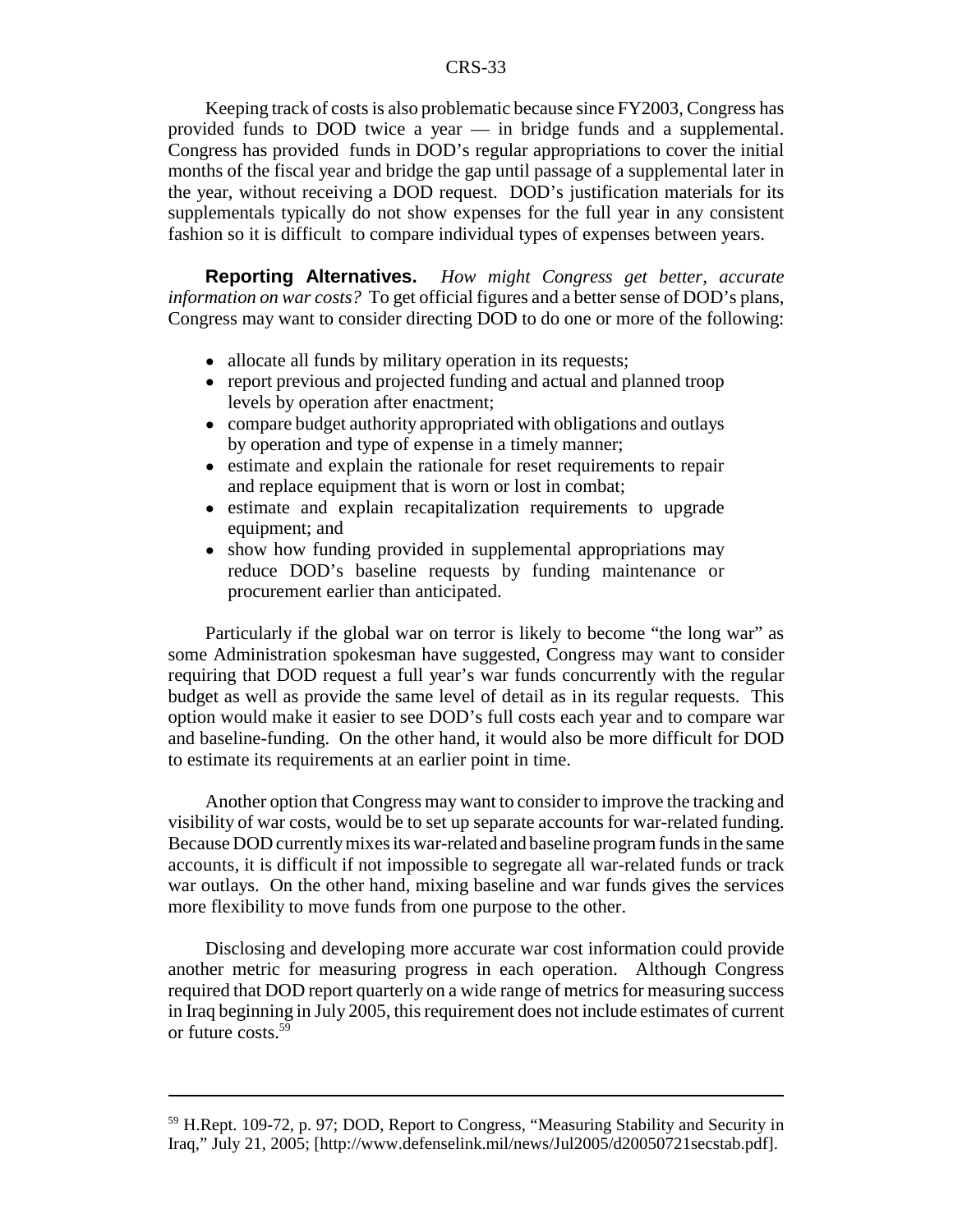The State Department has provided Congress with more detailed reports on its various reconstruction activities in Iraq including both monthly reports — required by statute — and with weekly updates at its discretion.<sup>60</sup> Accurate, consistent and complete reporting by DOD to Congress on an ongoing and current basis could help Congress assess trends in war-related spending and DOD's additional requests for Iraq and Afghanistan in the years to come.

<sup>60</sup> See for example, State Dept. 2207 Reports to Congress, July 2005, executive summary [http://www.state.gov/documents/organization/48891.pdf].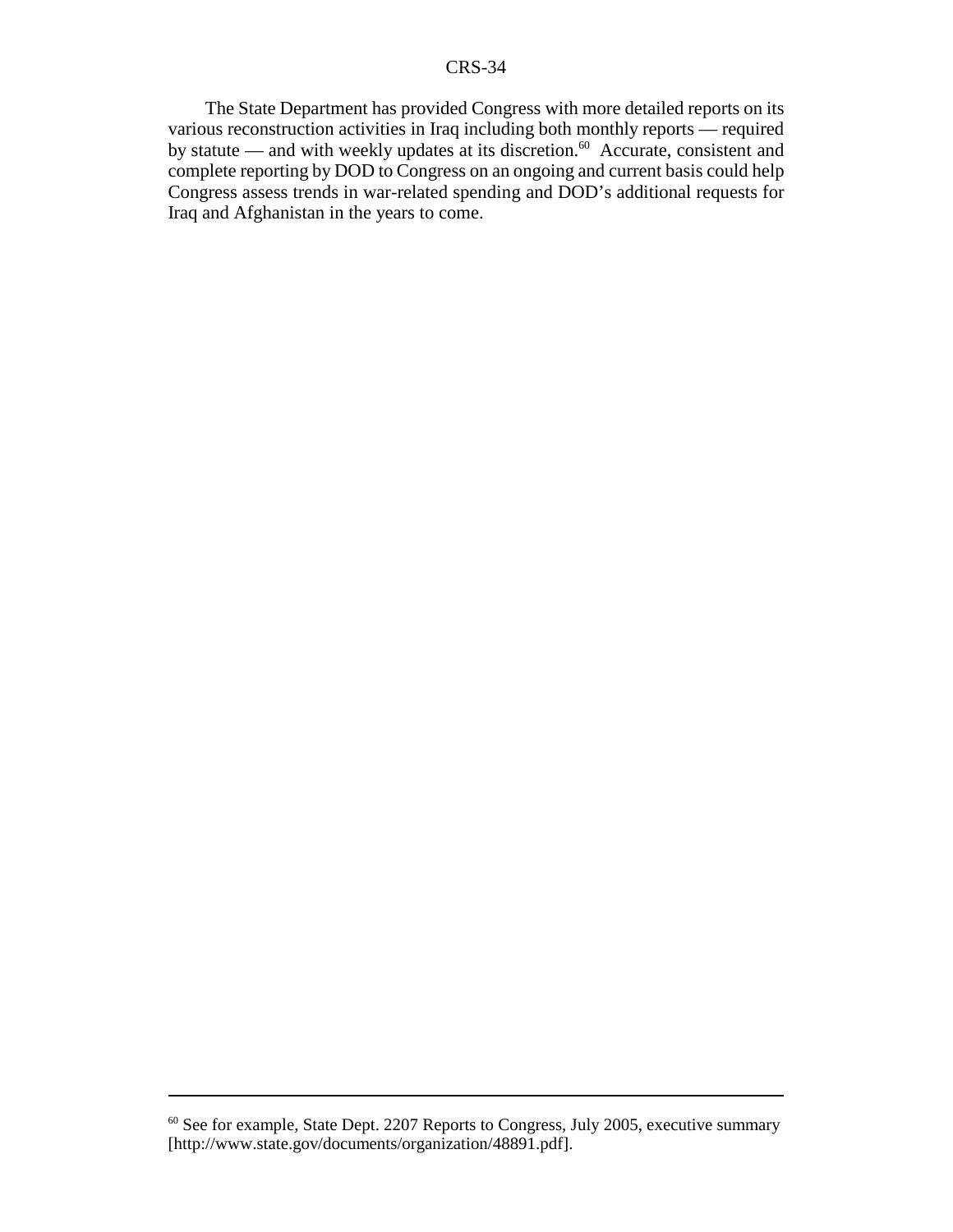## **Appendix**

## **Table A1. Defense Department, Foreign Operations Funding, and VA Medical Funding for Iraq, Afghanistan and Other Global War on Terror, and Enhanced Base Security, FY2001- FY2006**

| Name of law                                                                                                    | <b>Public</b><br>Law No. | <b>Date</b><br><b>Enacted</b> | <b>DOD</b><br><b>Funds</b> | Foreign<br>Aid<br><b>Embassy</b> | <b>VA</b><br><b>Medical</b> | <b>Total</b><br>cost  |
|----------------------------------------------------------------------------------------------------------------|--------------------------|-------------------------------|----------------------------|----------------------------------|-----------------------------|-----------------------|
| FY2001 Emerg. Supp. Approp. Act<br>for Recovery from and Response to<br>Terrorist Attacks on the United States | 107-38                   | 9/18/01                       | 13.6                       | 0.3                              | 0.0                         | 13.9                  |
| FY2002 Dept. Of Defense and<br><b>Emergency Terrorism Response Act</b>                                         | 107-117                  | 1/10/02                       | 3.4                        | 0.0                              | 0.0                         | 3.4                   |
| FY2002 Emergency Supplemental                                                                                  | 107-206                  | 8/2/02                        | 13.8                       | 0.4                              | 0.0                         | 14.1                  |
| FY2002 Regular Foreign Operations                                                                              | 107-115                  | $1/10 - 02$                   | 0.0                        | 0.2                              | 0.0                         | 0.2                   |
| FY2003 Consolidated Approps                                                                                    | 108-7                    | 2/20/03                       | 10.0                       | 0.4                              | 0.0                         | 10.4                  |
| FY2003 Emergency Supplemental                                                                                  | 108-11                   | 4/16/03                       | 62.6                       | 3.3                              | 0.0                         | 66.0                  |
| FY2003 DOD Appropriations <sup>b</sup>                                                                         | 107-48                   | 10/23/02                      | $[7.1]^{b}$                | 0.0                              | 0.0                         | $[7.1]*$              |
| FY2004 DOD Appropriations Act<br>(rescission of FY03 funds)                                                    | 108-87                   | 9/30/03                       | $-3.5$                     | 0.0                              | 0.0                         | $-3.5$                |
| FY2004 Emergency Supplemental                                                                                  | 108-106                  | 11/6/03                       | 64.9                       | 21.2                             | 0.0                         | 86.1                  |
| FY2004 Foreign Operations                                                                                      | 108-199                  | 1/23/04                       | 0.0                        | 0.5                              | 0.0                         | 0.5                   |
| FY2005 DOD Appropriations Act,<br>Titles IX and X                                                              | 108-287                  | 8/5/04                        | 24.9                       | 0.7                              | 0.0                         | 25.6                  |
| $FY2005$ Supplemental Approps <sup>c</sup>                                                                     | 109-13                   | 5/11/05                       | 75.7                       | 3.1                              | 0.0                         | 78.8                  |
| FY2005 Omnibus Appropriations                                                                                  | 108-447                  | 12/8/04                       | 0.0                        | 1.0                              | 0.0                         | 1.0                   |
| FY2005 DOD Appropriations Act <sup>d</sup>                                                                     | 108-287                  | 8/5/04                        | 2.1                        | 0.0                              | 0.0                         | 2.1                   |
| FY2006 DOD Approps Act, Title IX <sup>e</sup>                                                                  | 109-148                  | 12/30/05                      | 49.9                       | 0.0                              | 0.0                         | 49.9                  |
| FY2006 DOD Appropriations Act <sup>d</sup>                                                                     | 109-148                  | 12/30/05                      | 1.9                        | 0.0                              | 0.0                         | 1.9                   |
| FY2006 Foreign Operations and Rel.<br>Ag. Approp. Act                                                          | 109-102                  | 11/14/05                      | 0.0                        | 1.0                              | 0.0                         | 1.0                   |
| FY2006 Science, State, & Rel.<br>Agencies Appropriations Act <sup>e</sup>                                      | 109-108                  | 11/22/05                      | 0.0                        | 0.1                              | 0.0                         | 0.1                   |
| FY2006 Interior & Rel. Ag. Approp. <sup>f</sup>                                                                | 109-54                   | 8/2/05                        | 0.0                        | 0.0                              | 0.2                         | 0.2                   |
| FY2006 Military Quality of Life &<br>Veterans Affairs,                                                         | 109-114                  | 11/30/05                      | 0.0                        | 0.0                              | 0.5                         | 0.5                   |
| <b>TOTAL APPROP. W/O \$7.1B</b>                                                                                | <b>NA</b>                | <b>NA</b>                     | 319.2                      | 32.1                             | 0.7                         | 352.0                 |
| TOTAL APPROP. W/ \$7.1B                                                                                        | NA                       | NA                            | 326.3                      | 32.1                             | 0.7                         | 359.1                 |
| FY2003 Transfers                                                                                               | various                  | <b>NA</b>                     | $1.2\,$                    | $0.0\,$                          | 0.0                         | 1.2                   |
| FY2004 Transfers                                                                                               | various                  | <b>NA</b>                     | 5.8                        | 0.0                              | 0.0                         | 5.8                   |
| FY2005 Transfers                                                                                               | various                  | <b>NA</b>                     | 1.6                        | 0.0                              | 0.0                         | 1.6                   |
| <b>Subtotal Transfers<sup>g</sup></b>                                                                          |                          |                               | 8.6                        | 0.0                              | 0.0                         | 8.6                   |
| <b>TOTAL ENACTED (w/ transfers)</b>                                                                            | <b>NA</b>                | <b>NA</b>                     | 334.9                      | 32.1                             | 0.7                         | 367.7                 |
| FY2006 Emergency Supplemental,<br>P.L. 109-234, 6-14-06                                                        | NA                       | NA                            | 65.9                       | 3.1                              | 0.0                         | 69.0                  |
| <b>GRAND TOTAL WITH FY2006</b><br>SUPPLEMENTAL, P.L.109-234                                                    | NA                       | <b>NA</b>                     | 393.7 to<br>400.8*         | 35.2                             | 0.7                         | 429.7<br>to<br>436.8* |

(in billions of dollars of budget authority)<sup>a</sup>